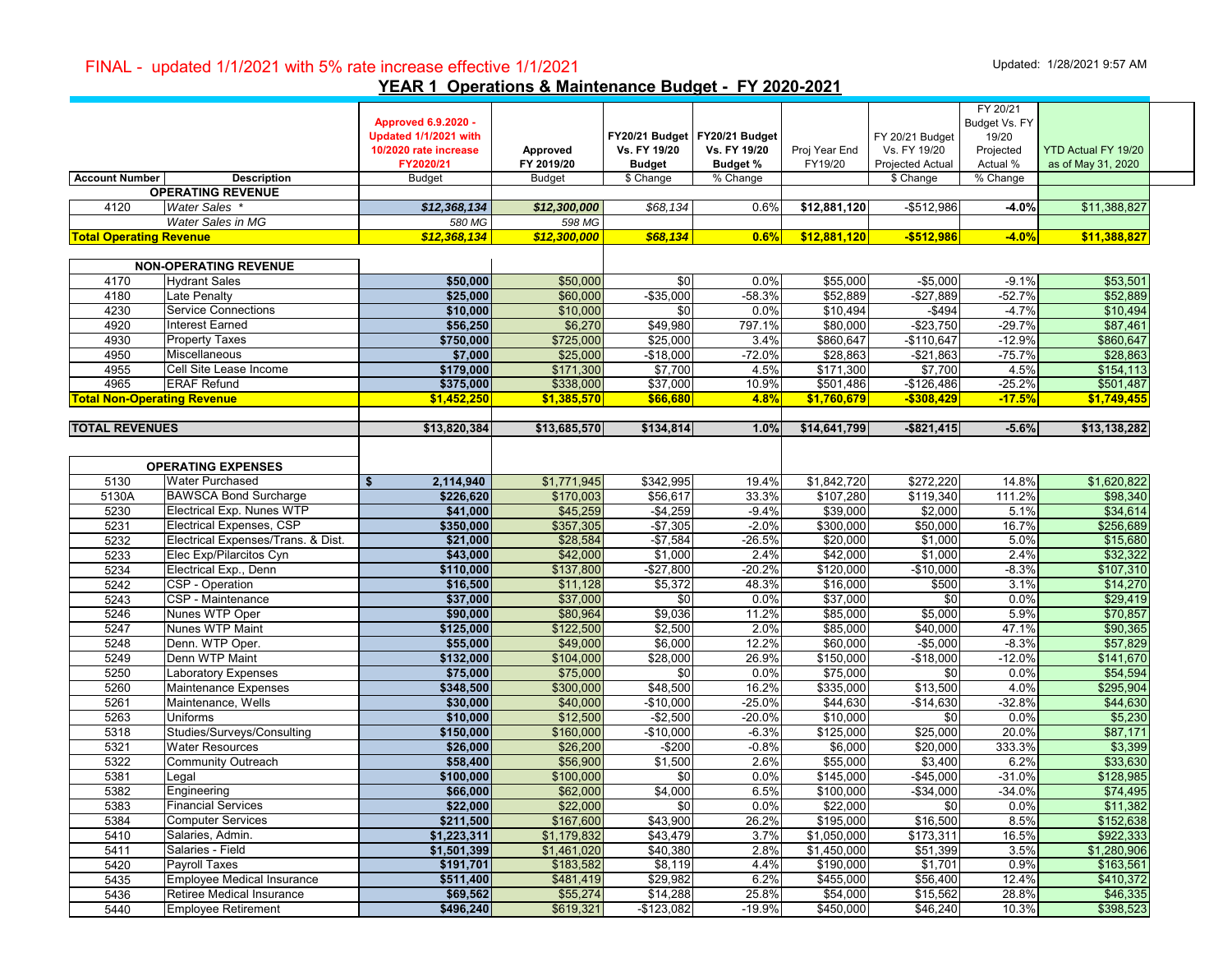# FINAL - updated 1/1/2021 with 5% rate increase effective 1/1/2021 Updated: 1/28/2021 9:57 AM

|                                 |                                         |                            |               |                        |                               |               |                         | FY 20/21      |                     |  |
|---------------------------------|-----------------------------------------|----------------------------|---------------|------------------------|-------------------------------|---------------|-------------------------|---------------|---------------------|--|
|                                 |                                         | <b>Approved 6.9.2020 -</b> |               |                        |                               |               |                         | Budget Vs. FY |                     |  |
|                                 |                                         | Updated 1/1/2021 with      |               |                        | FY20/21 Budget FY20/21 Budget |               | FY 20/21 Budget         | 19/20         |                     |  |
|                                 |                                         | 10/2020 rate increase      | Approved      | <b>Vs. FY 19/20</b>    | Vs. FY 19/20                  | Proj Year End | Vs. FY 19/20            | Projected     | YTD Actual FY 19/20 |  |
|                                 |                                         | FY2020/21                  | FY 2019/20    | <b>Budget</b>          | <b>Budget %</b>               | FY19/20       | <b>Projected Actual</b> | Actual %      | as of May 31, 2020  |  |
| <b>Account Number</b>           | <b>Description</b>                      | <b>Budget</b>              | <b>Budget</b> | $\overline{\$}$ Change | % Change                      |               | \$ Change               | % Change      |                     |  |
| 5445                            | SIP 401a Plan                           | \$35,000                   | \$35,000      | \$0                    | 0.0%                          | \$35,000      | \$0                     | $0.0\%$       | \$0                 |  |
| 5510                            | Motor Vehicle Exp.                      | \$75,000                   | \$63,000      | \$12,000               | 19.0%                         | \$95,000      | $-$20,000$              | $-21.1%$      | \$88,104            |  |
| 5620                            | <b>Office &amp; Facilities Expenses</b> | \$163,500                  | \$146,219     | \$17,281               | 11.8%                         | \$170,000     | $-$6,500$               | $-3.8%$       | \$157,203           |  |
| 5620A                           | Credit Card/bank Fees & Billing         |                            |               |                        |                               |               |                         |               |                     |  |
|                                 | <b>Expenses</b>                         | \$150,000                  | \$107,000     | \$43,000               | 40.2%                         | \$140,000     | \$10,000                | 7.1%          | \$122,453           |  |
| 5620B                           | <b>Bad Debt Expense</b>                 | \$50,000                   | \$10,000      | \$40,000               | 400.0%                        | \$10,000      | \$40,000                | 400.0%        | \$6,424             |  |
| 5625                            | Meetings/Training/Seminars              | \$33,000                   | \$27,000      | \$6,000                | 22.2%                         | \$23,000      | \$10,000                | 43.5%         | \$19,940            |  |
| 5630                            | Insurance                               | \$159,000                  | \$137,000     | \$22,000               | 16.1%                         | \$135,000     | \$24,000                | 17.8%         | \$114,610           |  |
| 5687                            | Memberships & Subscriptions             | \$85,100                   | \$78,970      | \$6,130                | 7.8%                          | \$78,970      | \$6,130                 | 7.8%          | \$74,035            |  |
| 5688                            | <b>Election Expense</b>                 | \$30,000                   | \$0           | \$30,000               |                               | \$0           | \$30,000                |               | \$0                 |  |
| 5689                            | <b>Labor Relations</b>                  | \$6,000                    | \$6,000       | \$0                    | 0.0%                          | $\frac{1}{2}$ | \$6,000                 |               | \$0                 |  |
| 5700                            | <b>County Fees</b>                      | \$25,000                   | \$24,000      | \$1,000                | 4.2%                          | \$24,000      | \$1,000                 | 4.2%          | \$17,349            |  |
| 5705                            | <b>State Fees</b>                       | \$36,500                   | \$36,500      | \$0                    | 0.0%                          | \$36,500      | \$0                     | 0.0%          | \$32,453            |  |
| <b>Total Operating Expenses</b> |                                         | \$9,301,174                | \$8.630.824   | \$670,351              | 7.8%                          | \$8,413,100   | \$888,074               | 10.6%         | \$7,316,846         |  |
|                                 |                                         |                            |               |                        |                               |               |                         |               |                     |  |
|                                 | <b>CAPITAL ACCOUNTS</b>                 |                            |               |                        |                               |               |                         |               |                     |  |
| 5712                            | Existing Bonds - 2006B                  | \$0                        | \$484.831     | $-$ \$484,831          | $-100.0%$                     | \$0           | \$0                     |               | \$0                 |  |
| 5715                            | Existing Bond-CIEDB 11-099              | \$335,825                  | \$335,977     | $-$152$                | 0.0%                          | \$335,977     | $-$152$                 | 0.0%          | \$335,977           |  |
| 5716                            | CIEDB 16-111                            | \$323,357                  | \$323,803     | $-$446$                | $-0.1%$                       | \$323,803     | $-$ \$446               |               | \$323,803           |  |
| 5717                            | Chase-2018 Loan                         | \$433,567                  |               | \$433,567              |                               | \$433,567     | \$0                     |               | \$435,951           |  |
| <b>Total Capital Accounts</b>   |                                         | \$1,092,748                | \$1,144,611   | $-$51,863$             | $-4.5%$                       | \$1,093,347   | $-$598$                 | $-0.1%$       | \$1,095,731         |  |
|                                 | <b>TOTAL REVENUE LESS TOTAL EXPENSE</b> | \$3,426,461                | \$3,910,135   | $-$483,674$            | $-12.4%$                      | \$5,135,352   | $-$1,708,891$           | $-33.3%$      | \$4,725,705         |  |
|                                 |                                         |                            |               |                        |                               |               |                         |               |                     |  |
| 5713                            | Cont. to CIP & Reserves                 | \$3,426,461                |               |                        |                               |               |                         |               |                     |  |

**% Budgeted Increase** *5%*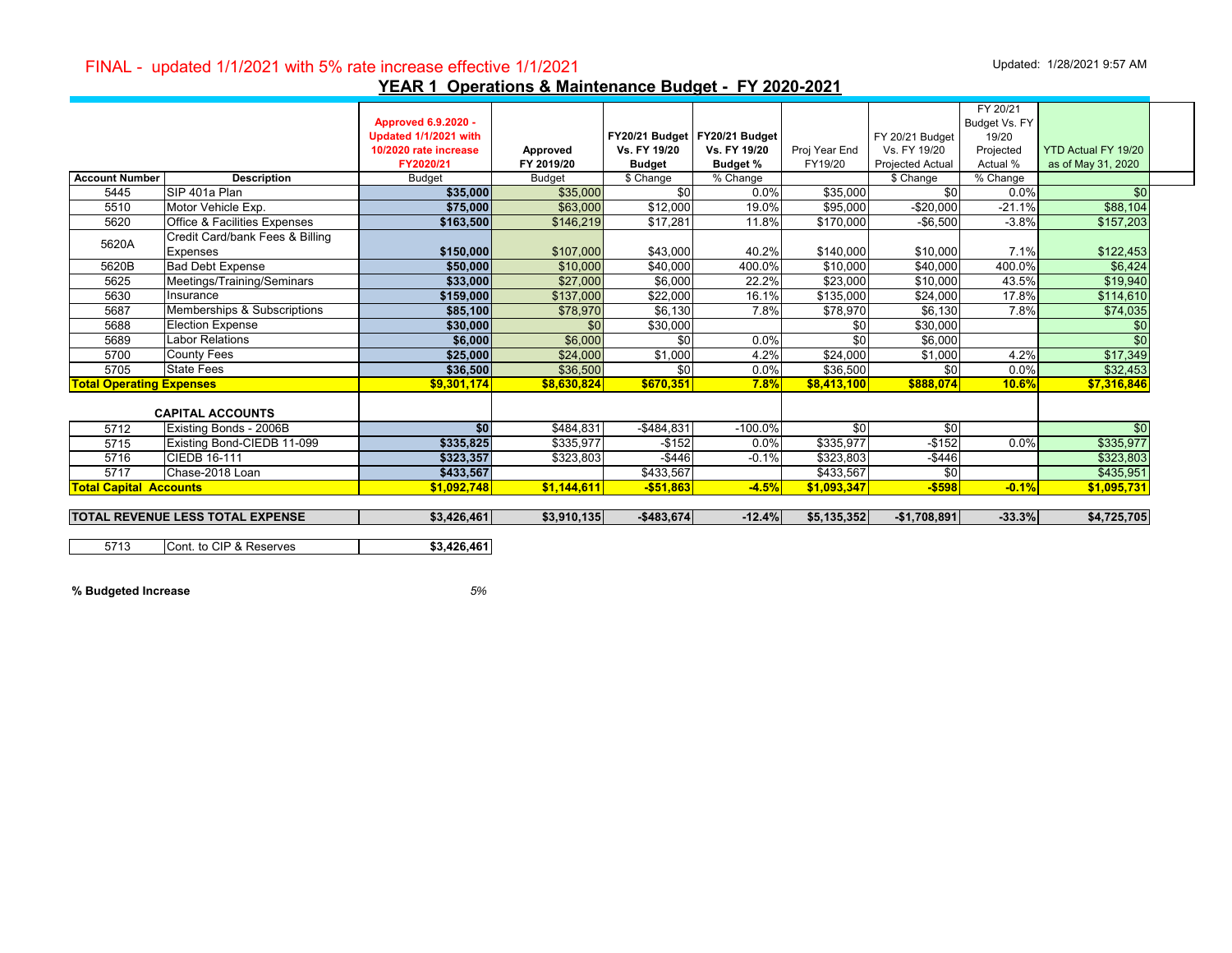#### Budget Worksheet

#### **Fiscal Year 2020/21**

| <b>Line Item</b>                                                                               |                       |                                                                                                                                                                                                                                                                                              | <b>Amount</b>            |
|------------------------------------------------------------------------------------------------|-----------------------|----------------------------------------------------------------------------------------------------------------------------------------------------------------------------------------------------------------------------------------------------------------------------------------------|--------------------------|
| Acct. No.                                                                                      | 4120                  |                                                                                                                                                                                                                                                                                              | Description: Water Sales |
| Actual Amount As Of:                                                                           | $30 - Jun$            | 2020                                                                                                                                                                                                                                                                                         | 12,881,120               |
| PROJECTED ACTIVITY to END of FY:                                                               | 0                     |                                                                                                                                                                                                                                                                                              |                          |
| Projected YEAR END TOTAL:                                                                      |                       |                                                                                                                                                                                                                                                                                              | 12,881,120               |
| <b>PROPOSED Line Item Amount:</b>                                                              |                       |                                                                                                                                                                                                                                                                                              | *<br>\$12,368,134        |
| Approved Line Item Amount:                                                                     |                       |                                                                                                                                                                                                                                                                                              |                          |
| PREVIOUS YEAR BUDGET:                                                                          |                       |                                                                                                                                                                                                                                                                                              | \$12,300,000             |
| % Change Actual Year End compared to Proposed Line item amount.                                |                       |                                                                                                                                                                                                                                                                                              | $(4.0\%)$                |
| % Change to Previous Year Budget<br>Dollar difference between proposed budget & current budget |                       |                                                                                                                                                                                                                                                                                              | 0.6%<br>68,134           |
| <b>NARRATIVE:</b>                                                                              |                       |                                                                                                                                                                                                                                                                                              |                          |
| Budget at 580 MG per year<br>first half of fiscal year 20-21                                   |                       | Bay City Flowers closed its doors in November 2019 - and represented 27 MG of business.<br>Bay City Flowers run rate January-April 2020 = 1/3 of their previous business. Budget assumes<br>drop of Bay City business and 30% drop of hotel/restaurants/commercial/marine/recreation for the |                          |
| 590 MG                                                                                         | 12,271,000            |                                                                                                                                                                                                                                                                                              |                          |
| 590 MG                                                                                         | 12,271,000<br>174,599 | @13.06 - commercial tier                                                                                                                                                                                                                                                                     | 10MG                     |
| 1/2021 Rate Increase                                                                           | 12,096,401<br>272,134 |                                                                                                                                                                                                                                                                                              |                          |
|                                                                                                | 12,368,134            |                                                                                                                                                                                                                                                                                              |                          |

**Note in 1/2021, a 5% rate increase became effective (approved October 2020.) This update includ differential revenue increase from the rate increase.**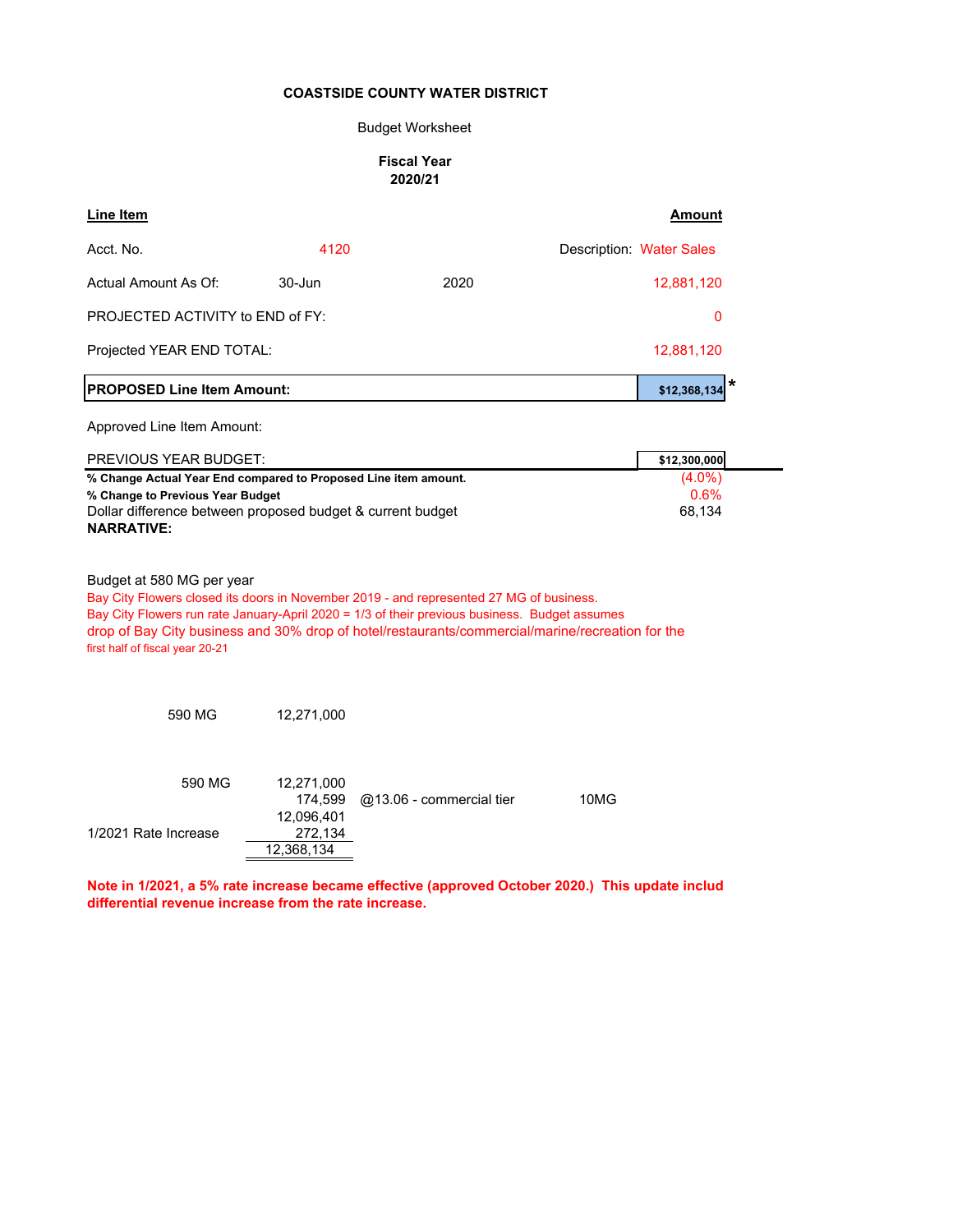#### Budget Worksheet

#### **Fiscal Year 2020/21**

| <b>Line Item</b>                  |           |      | <b>Amount</b>              |
|-----------------------------------|-----------|------|----------------------------|
| Acct. No.                         | 4170      |      | Description: Hydrant Sales |
| Actual Amount As Of:              | $31$ -May | 2020 | 53,501                     |
| PROJECTED ACTIVITY to END of FY:  |           |      | 1,499                      |
| Projected YEAR END TOTAL:         |           |      | 55,000                     |
| <b>PROPOSED Line Item Amount:</b> |           |      | 50,000                     |

Approved Line Item Amount:

| PREVIOUS YEAR BUDGET:                                           | 50,000    |
|-----------------------------------------------------------------|-----------|
| % Change Actual Year End compared to Proposed Line item amount. | $(9.1\%)$ |
| % Change to Previous Year Budget                                | $0.0\%$   |
| Dollar difference between proposed budget & current budget      | $\left($  |
| <b>NARRATIVE:</b>                                               |           |

Water is taken from designated fire hydrants through portable meters for a variety of reasons. The most common use of this water is for new construction (dust control, earth compaction,etc.). Other uses of water through portable meters result in use for temporary irrigation, failed wells, temporary livestock watering, dust control for non construction purposes, festivals, etc. Water can only be supplied to areas within the District Boundary.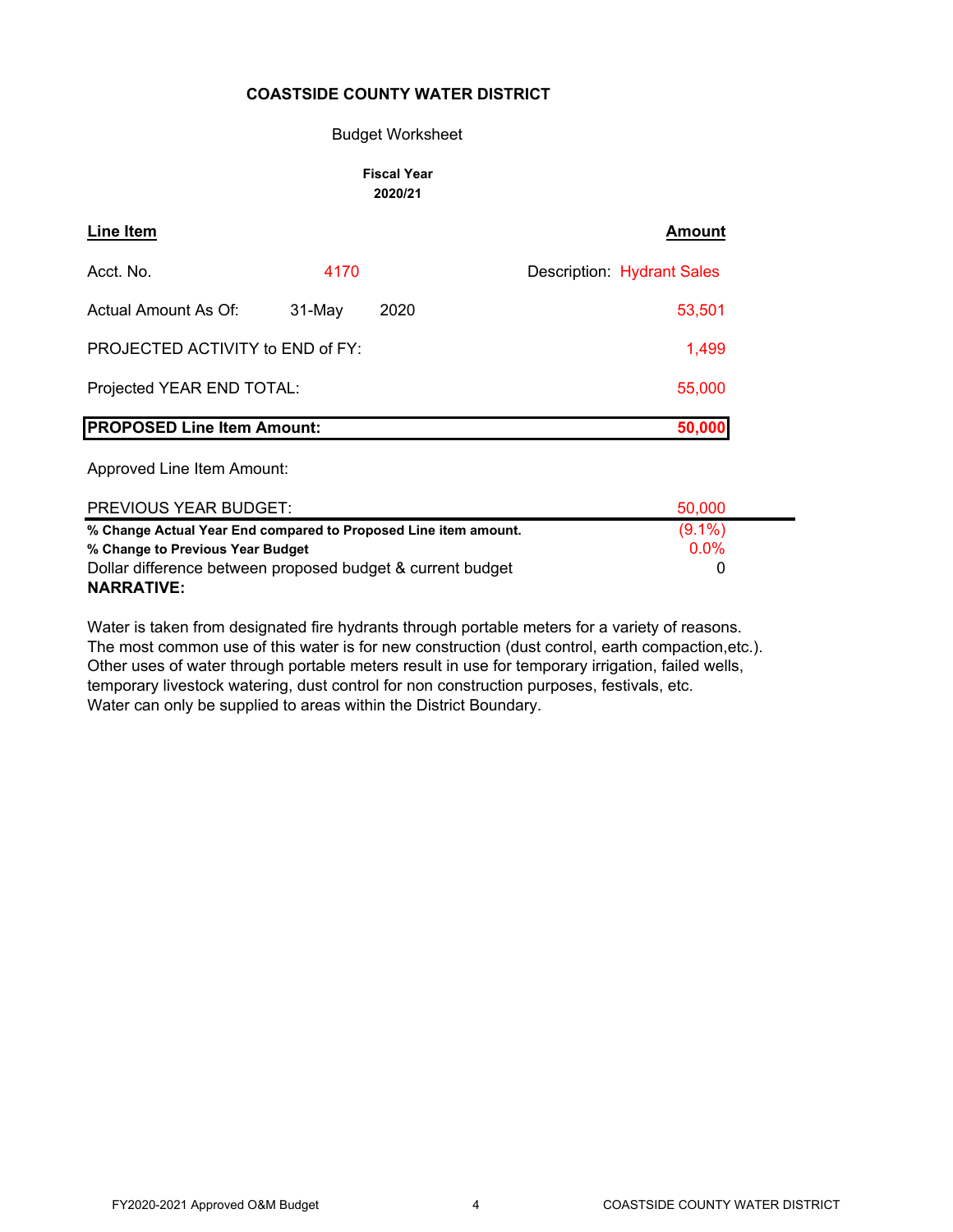# Budget Worksheet

# **Fiscal Year 2020/21**

| <b>Line Item</b>                  |          |      | <b>Amount</b>             |
|-----------------------------------|----------|------|---------------------------|
| Acct. No.                         | 4180     |      | Description: Late Penalty |
| <b>Actual Amount As Of:</b>       | $31-May$ | 2020 | 52,889                    |
| PROJECTED ACTIVITY to END of FY:  |          |      | $\Omega$                  |
| Projected YEAR END TOTAL:         |          |      | 52,889                    |
| <b>PROPOSED Line Item Amount:</b> |          |      | 25,000                    |

| <b>PREVIOUS YEAR BUDGET:</b>                                    | 60,000    |
|-----------------------------------------------------------------|-----------|
| % Change Actual Year End compared to Proposed Line item amount. | (52.7%)   |
| % Change to Previous Year Budget                                | 100.0%    |
| Dollar difference between proposed budget & current budget      | $-35,000$ |
| <b>NARRATIVE:</b>                                               |           |
| Reflects drop in late penalty fees due to COVID 19              |           |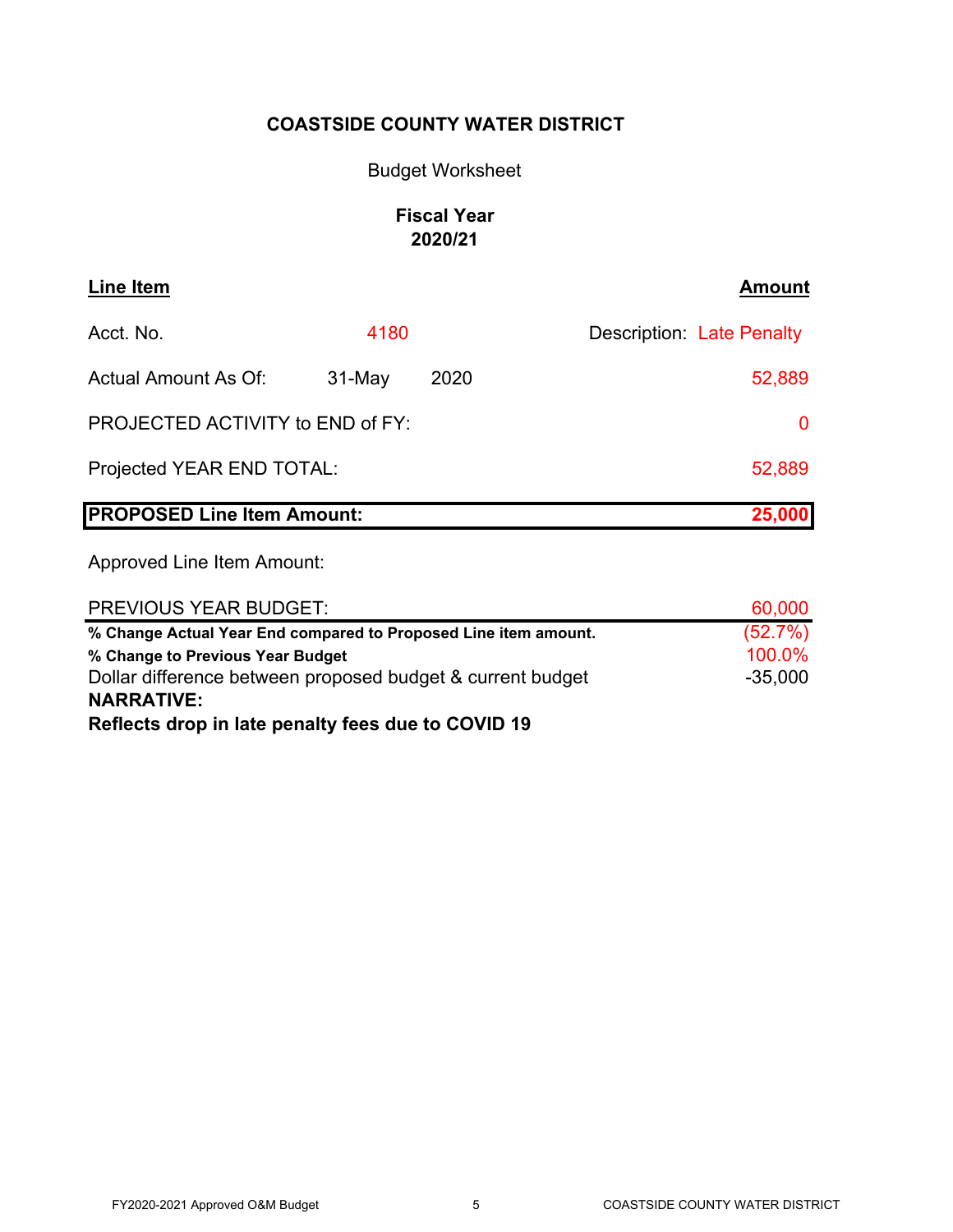#### Budget Worksheet

# **Fiscal Year 2020/21**

| Line Item                         |          |      | <b>Amount</b>                           |
|-----------------------------------|----------|------|-----------------------------------------|
| Acct. No.                         | 4230     |      | <b>Description: Service Connections</b> |
| Actual Amount As Of:              | $31-May$ | 2020 | 10,494                                  |
| PROJECTED ACTIVITY to END of FY:  |          |      | $\mathbf{0}$                            |
| Projected YEAR END TOTAL:         |          |      | 10,494                                  |
| <b>PROPOSED Line Item Amount:</b> |          |      |                                         |

Approved Line Item Amount:

| <b>PREVIOUS YEAR BUDGET:</b>                                    | 10.000    |
|-----------------------------------------------------------------|-----------|
| % Change Actual Year End compared to Proposed Line item amount. | $(4.7\%)$ |
| % Change to Previous Year Budget                                | 0.0%      |
| Dollar difference between proposed budget & current budget      |           |

#### **NARRATIVE:**

The amounts in the account show the labor cost charged to a customer for the installation of a new water service connection. The costs vary with each new installation depending upon the size of the service and how far it is from the distribution pipeline under the street. Cost of materials are not included in this category.

Labor \$10,000

**TOTAL \$10,000**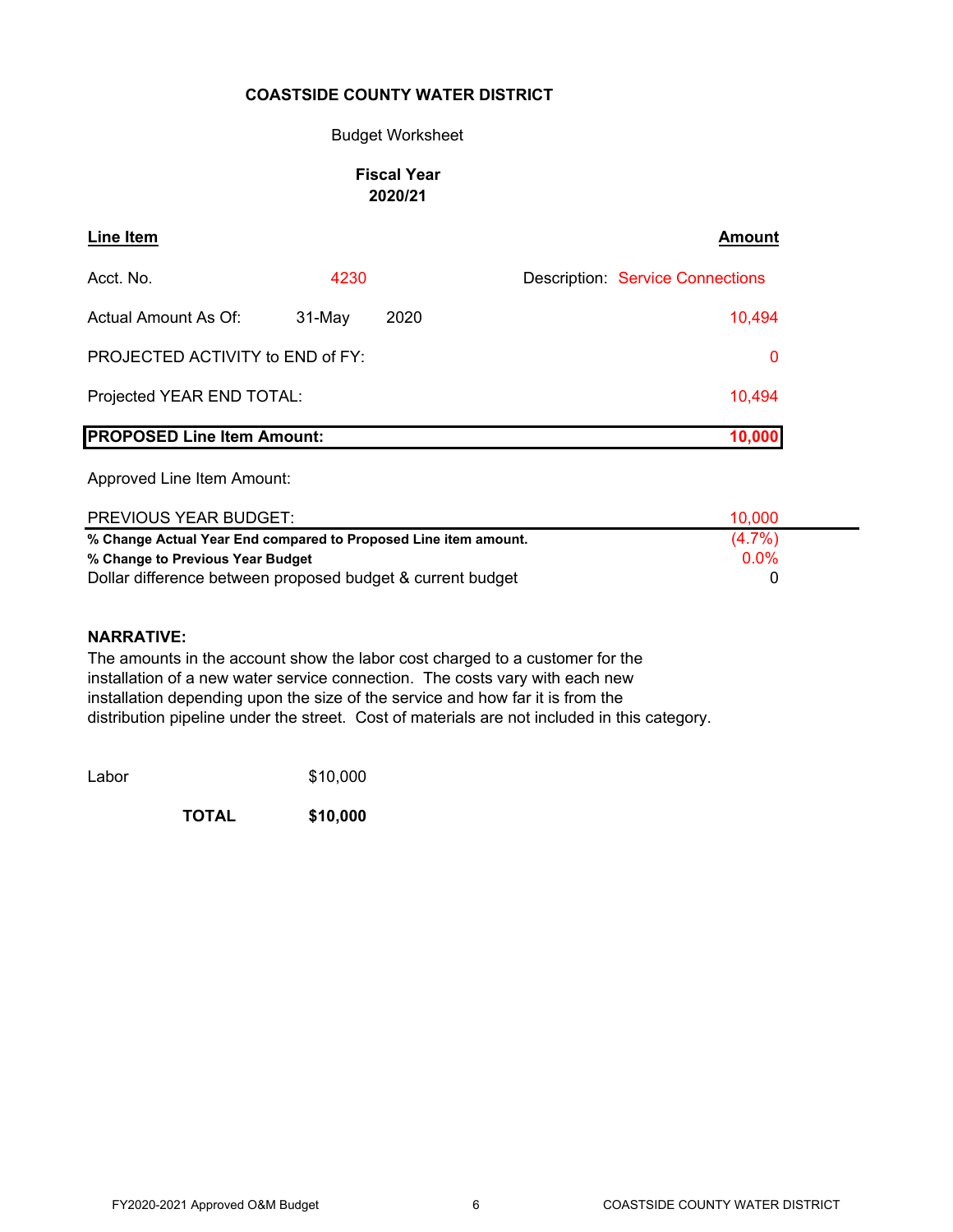# Budget Worksheet

# **Fiscal Year 2020/21**

| <b>Line Item</b>     |                                                                                                                                                                                                                                 |        |           |   |                                     | <b>Amount</b>                  |          |
|----------------------|---------------------------------------------------------------------------------------------------------------------------------------------------------------------------------------------------------------------------------|--------|-----------|---|-------------------------------------|--------------------------------|----------|
| Acct. No.            |                                                                                                                                                                                                                                 | 4920   |           |   | <b>Description: Interest Earned</b> |                                |          |
| Actual Amount As Of: |                                                                                                                                                                                                                                 | 31-May | 2020      |   |                                     | 87,461                         |          |
|                      | PROJECTED ACTIVITY to END of FY:                                                                                                                                                                                                |        |           |   |                                     | 12,539                         |          |
|                      | Projected YEAR END TOTAL:                                                                                                                                                                                                       |        |           |   |                                     | 100,000                        |          |
|                      | <b>PROPOSED Line Item Amount:</b>                                                                                                                                                                                               |        |           |   | \$                                  | 56,250                         |          |
|                      | Approved Line Item Amount:                                                                                                                                                                                                      |        |           |   |                                     |                                |          |
|                      | <b>PREVIOUS YEAR BUDGET:</b>                                                                                                                                                                                                    |        |           |   |                                     | 6,270                          |          |
| <b>NARRATIVE:</b>    | % Change Actual Year End compared to Proposed Line item amount.<br>% Change to Previous Year Budget<br>Dollar difference between proposed budget & current budget<br>Interest income is derived from cash on deposit with LAIF. |        |           |   |                                     | $(43.8\%)$<br>797.1%<br>49,980 |          |
| Cash on<br>Deposit   | <b>Balance</b><br>4,500,000                                                                                                                                                                                                     | 0      | 4,500,000 | X | 1.25%                               | $=$                            | \$56,250 |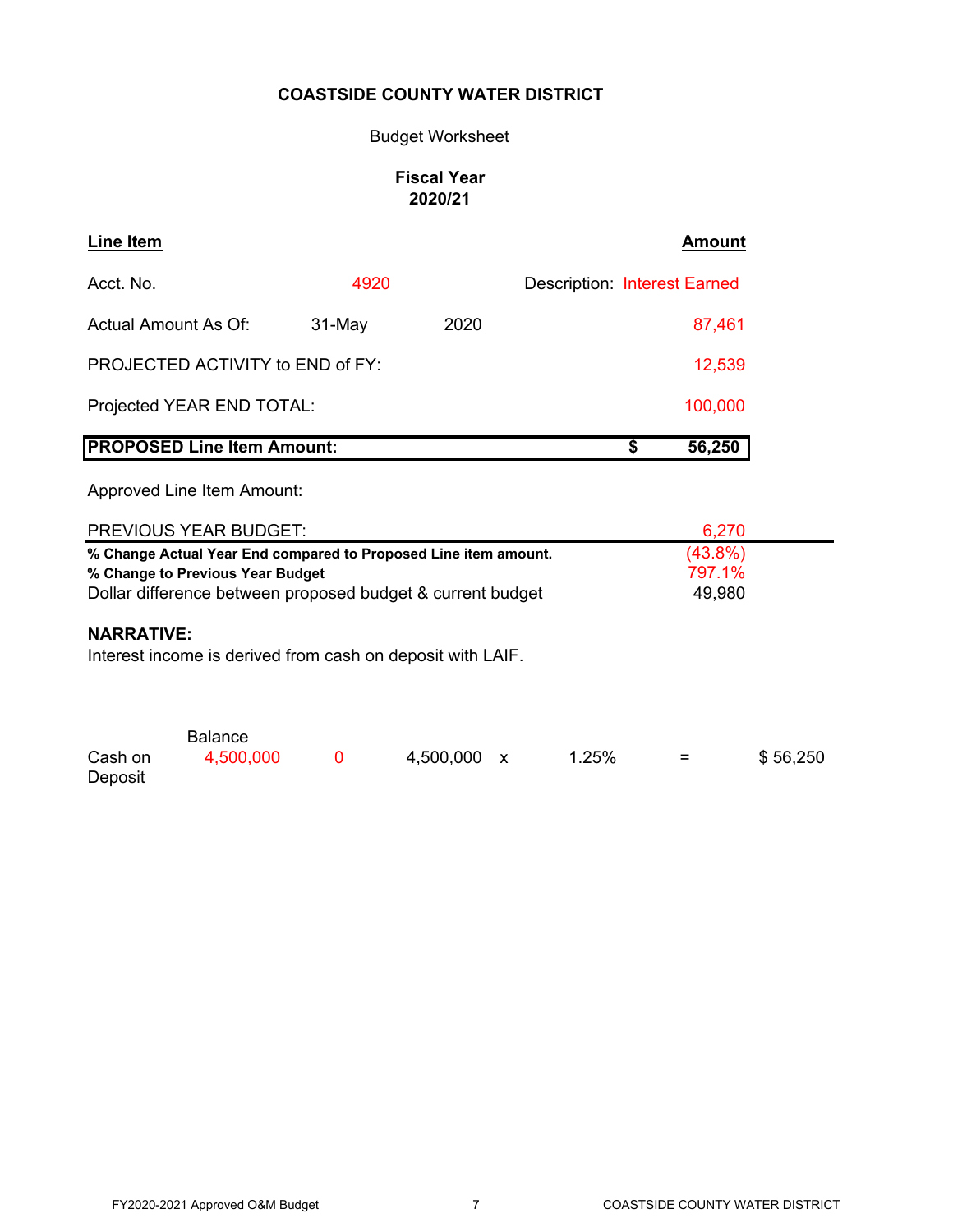# Budget Worksheet

# **Fiscal Year 2020/2021**

| Line Item                                                       |            |      |              | Amount                |
|-----------------------------------------------------------------|------------|------|--------------|-----------------------|
| Acct. No.                                                       | 4930       |      | Description: | <b>Property Taxes</b> |
| Actual Amount As Of:                                            | $31-May$   | 2020 |              | 860,647               |
| PROJECTED ACTIVITY to END of FY:                                | 0          |      |              |                       |
| Projected YEAR END TOTAL:                                       | 860,647    |      |              |                       |
| <b>PROPOSED Line Item Amount:</b>                               |            |      |              | 750,000               |
| Approved Line Item Amount:                                      |            |      |              |                       |
| PREVIOUS YEAR BUDGET:                                           | 725,000    |      |              |                       |
| % Change Actual Year End compared to Proposed Line item amount. | $(12.9\%)$ |      |              |                       |
| % Change to Previous Year Budget                                | 3.4%       |      |              |                       |
| Dollar difference between proposed budget & current budget      | 25,000     |      |              |                       |

# **NARRATIVE:**

| Projected CCWD portion of unsecured/secured Property Tax | \$800,000 |
|----------------------------------------------------------|-----------|
| TOTAL                                                    | \$800,000 |

Lowered from actual - due to possible reduction in receipts from COVID 19

# **Spread:**

| Jul | Aug | Sep | Oct | Nov | Dec |
|-----|-----|-----|-----|-----|-----|
| Jan | Feb | Mar | Apr | May | Jun |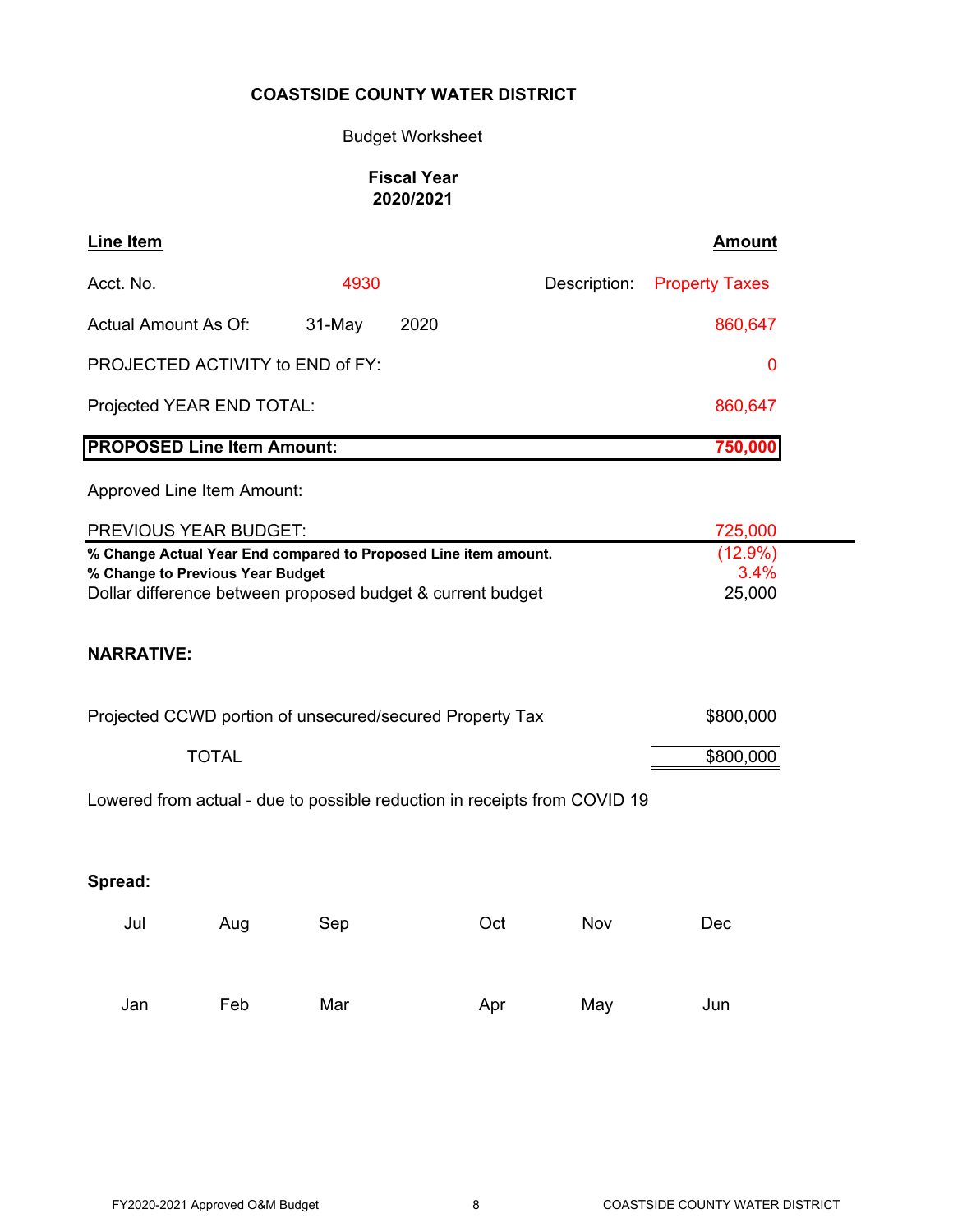#### Budget Worksheet

### **Fiscal Year 2020/21**

| <b>Line Item</b>                  |           |      | <b>Amount</b>              |
|-----------------------------------|-----------|------|----------------------------|
| Acct. No.                         | 4950      |      | Description: Miscellaneous |
| Actual Amount As Of:              | $31$ -May | 2020 | 28,863                     |
| PROJECTED ACTIVITY to END of FY:  |           |      | 0                          |
| Projected YEAR END TOTAL:         |           |      | 28,863                     |
| <b>PROPOSED Line Item Amount:</b> |           |      | 7,000                      |

Approved Line Item Amount:

| PREVIOUS YEAR BUDGET:                                           | 25,000     |
|-----------------------------------------------------------------|------------|
| % Change Actual Year End compared to Proposed Line item amount. | (75.7%)    |
| % Change to Previous Year Budget                                | $(72.0\%)$ |
| Dollar difference between proposed budget & current budget      | $-18.000$  |
| <b>NARRATIVE:</b>                                               |            |

Revenue from disposal of excess equipment, vehicles and reimbursement of expense line items, in addition to the identified sources, are entered into the Miscellaneous Sales

FY 2019/20 had a one time item that will not be repeated.

**Spread:**

| Jul | Aug | Sep | Oct | Nov | Dec |
|-----|-----|-----|-----|-----|-----|
| Jan | Feb | Mar | Apr | May | Jun |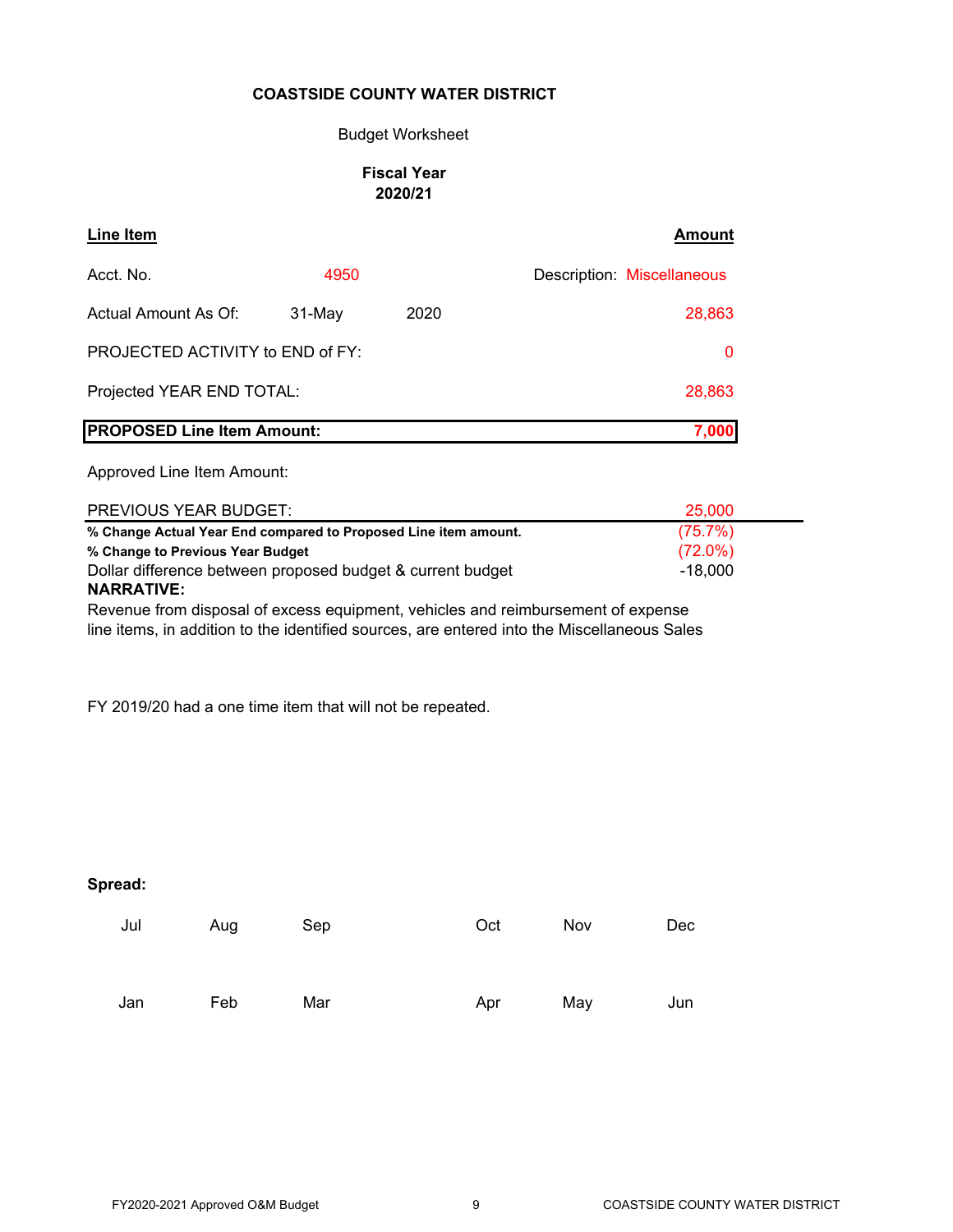#### Budget Worksheet

#### **Fiscal Year 2020/21**

| Line Item                                                      |          |      | <b>Amount</b>                       |
|----------------------------------------------------------------|----------|------|-------------------------------------|
| Acct. No.                                                      | 4955     |      | Description: Cell Site Lease Income |
| Actual Amount As Of:                                           | $31-Mav$ | 2020 | 154,113                             |
| <b>PROJECTED ACTIVITY to END of FY:</b>                        |          |      | 17,187                              |
| Projected YEAR END TOTAL:                                      | 171,300  |      |                                     |
| <b>PROPOSED Line Item Amount:</b>                              |          |      | 179,000                             |
| Approved Line Item Amount:                                     |          |      |                                     |
| <b>PREVIOUS YEAR BUDGET:</b>                                   |          |      | 171,300                             |
| % Change Actual Year End compared to Proposed Line item amount |          |      | 4.5%                                |

**% Change Actual Year End compared to Proposed Line item amount.** 4.5% **% Change to Previous Year Budget** 4.5% Dollar difference between proposed budget & current budget  $7,700$ 

#### **NARRATIVE:**

Revenue from Cell Site Leasing - added 4% inflationary increase

|                | Sub-Account                                                                                                   |     |     | FY20/21                                                                                 |     |
|----------------|---------------------------------------------------------------------------------------------------------------|-----|-----|-----------------------------------------------------------------------------------------|-----|
|                | Crown Castle 147386<br>Crown Castle 150104<br>T Mobile (SF71943)<br>T Mobile (SF71842)<br>Verizon (Nunes WTP) |     |     | \$<br>33,396<br>\$<br>33,396<br>\$<br>36,624<br>\$<br>43,860<br>\$<br>31,488<br>178,764 |     |
| Spread:<br>Jul | Aug                                                                                                           | Sep | Oct | Nov                                                                                     | Dec |
| Jan            | Feb                                                                                                           | Mar | Apr | May                                                                                     | Jun |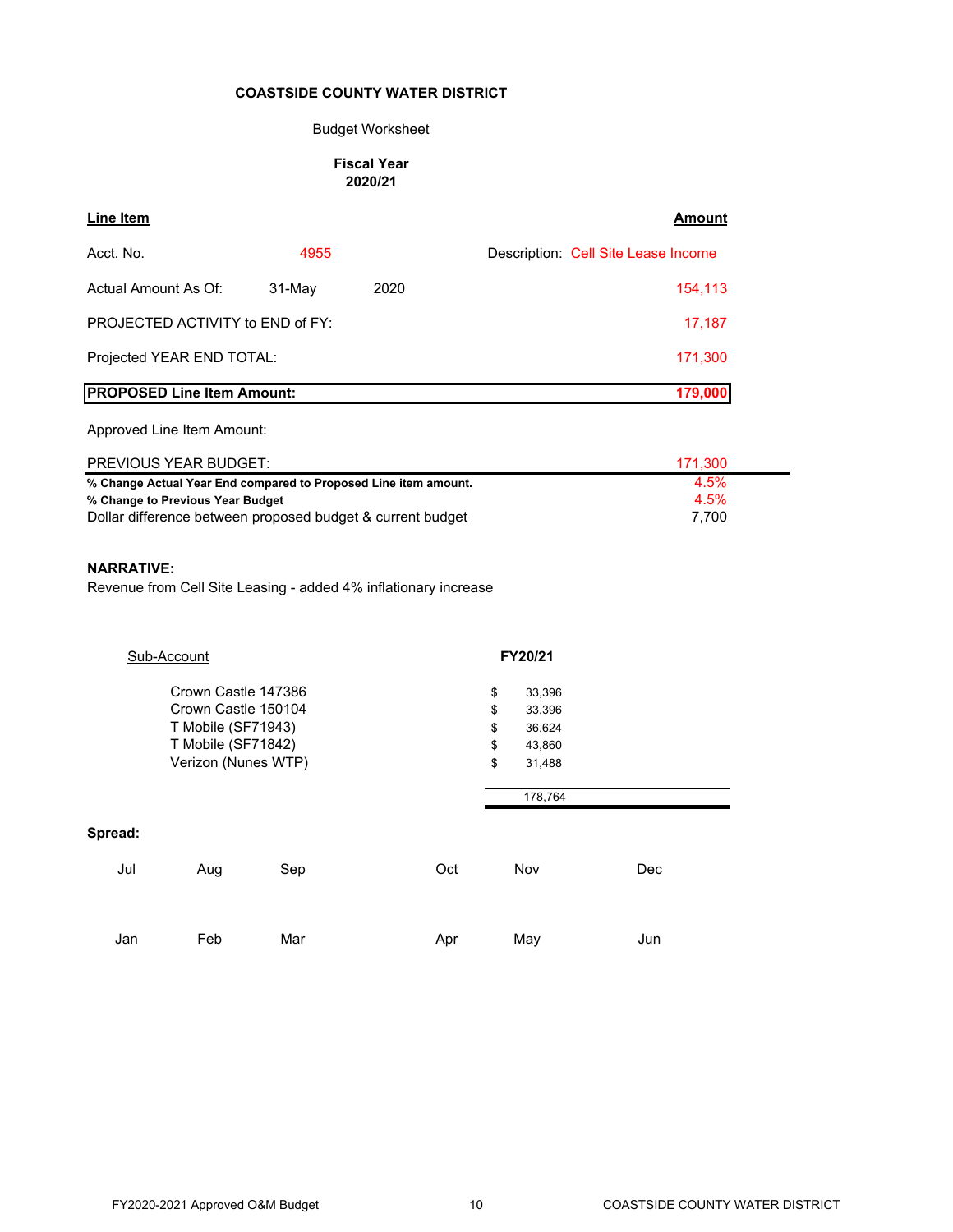#### Budget Worksheet

#### **Fiscal Year 2020/21**

| Line Item                         |        |      |              | <b>Amount</b>      |
|-----------------------------------|--------|------|--------------|--------------------|
| Acct. No.                         | 4965   |      | Description: | <b>ERAF Refund</b> |
| Actual Amount As Of:              | 31-May | 2020 |              | 501,486            |
| PROJECTED ACTIVITY to END of FY:  |        |      |              | $\Omega$           |
| Projected YEAR END TOTAL:         |        |      |              | 501,486            |
| <b>PROPOSED Line Item Amount:</b> |        |      |              | 375,000            |

Approved Line Item Amount:

| PREVIOUS YEAR BUDGET:                                           | 338,000    |
|-----------------------------------------------------------------|------------|
| % Change Actual Year End compared to Proposed Line item amount. | $(25.2\%)$ |
| % Change to Previous Year Budget                                | $10.9\%$   |
| Dollar difference between proposed budget & current budget      | 37.000     |

#### **NARRATIVE:**

Educational Revenue Augmentation Fund (ERAF). ERAF was established in 1992 to redirect property tax revenues from cities, counties and special districts to public education programs. Once the school districts & programs are paid the maximum allowable under law, the law requires the excess to be refunded to the local taxing jurisdiction that contributed to ERAF.

June 2020 Update - Note that there is a State Assembly trailer bill that may force a different (and possibly lower allocation) of ERAF than received in recent years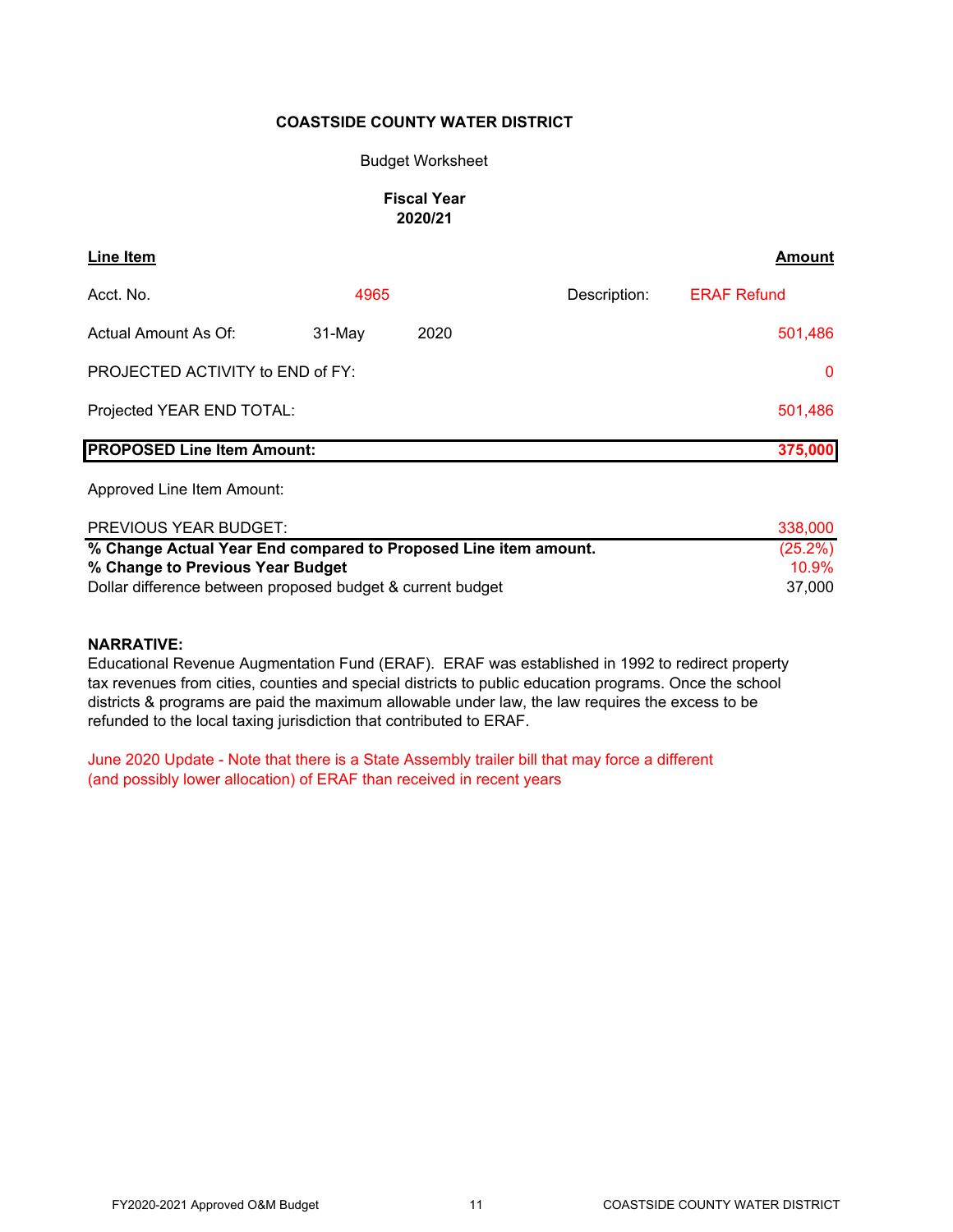#### Budget Worksheet

#### **Fiscal Year 2020/21**

| Line Item                               |          |      |              | Amount                 |
|-----------------------------------------|----------|------|--------------|------------------------|
| Acct. No.                               | 5130     |      | Description: | <b>Water Purchased</b> |
| Actual Amount As Of:                    | $31-Mav$ | 2020 |              | 1,719,162              |
| <b>PROJECTED ACTIVITY to END of FY:</b> |          |      |              | 230,838                |
| Projected YEAR END TOTAL:               |          |      |              | 1,950,000              |
| <b>PROPOSED Line Item Amount:</b>       |          |      |              | 2,341,560              |

Approved Line Item Amount:

| <b>PREVIOUS YEAR BUDGET:</b>                                    | 1.941.948 |
|-----------------------------------------------------------------|-----------|
| % Change Actual Year End compared to Proposed Line item amount. | 20.1%     |
| % Change to Previous Year Budget                                | 20.6%     |
| Dollar difference between proposed budget & current budget      | 399.612   |
| <b>NARRATIVE:</b>                                               |           |
| See worksheet 5130 A                                            |           |

The information on this sheet relates directly to Account 4120, water sales. (Water Sales = 596 MG)

 - San Francisco Wholesale rates: FY2021 Cost per hcf \$3.71 (\$4.10 less \$.39 treated water discount) FY2021 and FY2022 assumes a 0% increase

 - BAWSCA Bond Surcharge (\$226,620 - up from \$107,280 in FY2019/20. Change is due to prior year true up.) -SFPUC Base Charge (\$6,782 per month - no increase over prior years)

NOTE: Due to minimal local rainfall in Winter/Spring of 2020, the District will be unable to use the Denniston water source until the next rainfall in the Winter. (December 2020.) In 2019-2020, the District was able to use local source water all year thus significantly reducing the volume of water purchases from SFPUC.

#### **Spread:**

| Jul | Aug | Sep | Oct | Nov | Dec |
|-----|-----|-----|-----|-----|-----|
|     |     |     |     |     |     |
| Jan | Feb | Mar | Apr | May | Jun |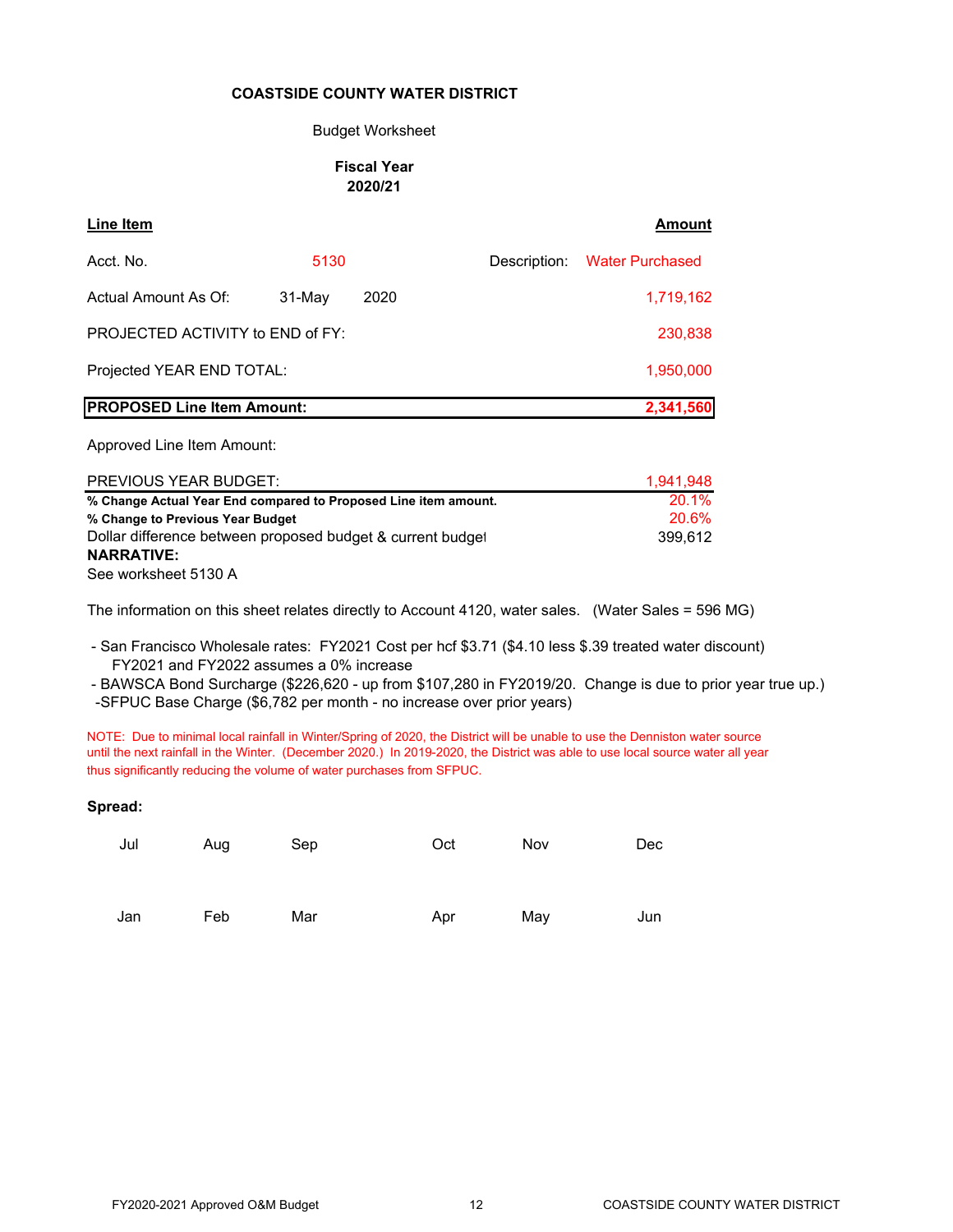#### **Coastside County Water District - FY2020-21 Budget Production**

|                                     |                                                                                 | <b>CCWD Sources</b> |               |                         |               |               |                                  |               | <b>SFPUC Sources</b>       |               |               |               |                         |               |               |               |               |               |               |               |        |
|-------------------------------------|---------------------------------------------------------------------------------|---------------------|---------------|-------------------------|---------------|---------------|----------------------------------|---------------|----------------------------|---------------|---------------|---------------|-------------------------|---------------|---------------|---------------|---------------|---------------|---------------|---------------|--------|
| <b>In Million</b><br><b>Gallons</b> | <b>PILARCITOS WELLS</b><br><b>DENNISTON WELLS</b><br><b>DENNISTON RESERVOIR</b> |                     |               | <b>PILARCITOS LAKE</b>  |               |               | <b>CRYSTAL SPRINGS RESERVOIR</b> |               | <b>TOTAL SFPUC SOURCES</b> |               |               |               | <b>TOTAL PRODUCTION</b> |               |               |               |               |               |               |               |        |
|                                     | <b>FY2019</b><br>Actual                                                         | <b>FY2020</b>       | <b>FY2021</b> | <b>FY2019</b><br>Actual | <b>FY2020</b> | <b>FY2021</b> | <b>FY2019</b><br>Actual          | <b>FY2020</b> | <b>FY2021</b>              | <b>FY2019</b> | <b>FY2020</b> | <b>FY2021</b> | <b>FY2019</b>           | <b>FY2020</b> | <b>FY2021</b> | <b>FY2019</b> | <b>FY2020</b> | <b>FY2021</b> | <b>FY2019</b> | <b>FY2020</b> | FY2021 |
| JUL                                 | 2.36                                                                            | 1.61                | 0.00          | 13.98                   | 28.25         | 0.00          | 0.00                             | $0.00 -$      | 0.00                       | 37.74         | 22.27         | 22.00         | 30.90                   | 20.58         | 44.00         | 68.64         | 42.85         | 66.00         | 84.98         | 72.71         | 66.00  |
| AUG                                 | 0.62                                                                            | 1.44                | 0.00          | 3.36                    | 22.18         | 0.00          | 0.00                             | 0.00          | 0.00                       | 27.20         | 20.20         | 22.00         | 36.80                   | 26.36         | 41.00         | 64.00         | 46.56         | 63.00         | 67.98         | 70.18         | 63.00  |
| <b>SEPT</b>                         | 0.00                                                                            | 1.43                | 0.00          | 0.00                    | 19.67         | 0.00          | 0.00                             | 0.00          | 0.00                       | 30.48         | 19.19         | 22.00         | 39.24                   | 30.98         | 41.00         | 69.72         | 50.17         | 63.00         | 69.72         | 71.27         | 63.00  |
| OCT                                 | 0.00                                                                            | 0.27                | 0.00          | 0.00                    | 5.45          | 0.00          | 0.00                             | $0.00 -$      | 0.00                       | 22.98         | 9.91          | 22.00         | 37.51                   | 48.70         | 38.00         | 60.49         | 58.61         | 60.00         | 60.49         | 64.33         | 60.00  |
| <b>NOV</b>                          | 0.00                                                                            | 0.17                | 0.00          | 0.00                    | 19.16         | 0.00          | 5.78                             | 8.61          | 6.00                       | 0.00          | 0.00          | 20.00         | 44.10                   | 29.39         | 29.00         | 44.10         | 29.39         | 49.00         | 49.88         | 57.33         | 55.00  |
| DEC                                 | 1.31                                                                            | 0.02                | 1.00          | 11.50                   | 18.87         | 10.00         | 14.35                            | 13.91         | 14.00                      | 7.12          | 0.00          | 15.00         | 2.78                    | 4.10          |               | 9.90          | 4.10          | 15.00         | 37.06         | 36.90         | 40.00  |
| JAN                                 | 1.97                                                                            | 0.00                | 2.00          | 16.07                   | 18.92         | 15.00         | 15.84                            | 14.65         | 15.00                      | 5.30          | 0.00          | 6.00          | 5.57                    | 1.79          |               | 10.87         | 1.79          | 6.00          | 44.75         | 35.36         | 38.00  |
| FEB                                 | 0.00                                                                            | 1.69                | 0.00          | 7.73                    | 27.02         | 23.00         | 16.1                             | 12.07         | 14.00                      | 8.89          | 1.73          |               | 0.10                    | 0.23          |               | 8.99          | 1.96          | 0.00          | 32.82         | 42.74         | 37.00  |
| MAR                                 | 0.15                                                                            | 0.89                | 0.00          | 6.77                    | 18.88         | 25.00         | 22.27                            | 13.07         | 22.00                      | 12.27         | 3.63          |               | 0.09                    | 8.30          |               | 12.36         | 11.93         | 0.00          | 41.55         | 44.77         | 47.00  |
| <b>APR</b>                          | 0.14                                                                            | 0.07                | 0.00          | 33.31                   | 16.42         | 25.00         | 0.00                             | $0.00 -$      | 0.00                       | 14.02         | 14.09         | 20.00         | 2.83                    | 10.06         |               | 16.85         | 24.15         | 20.00         | 50.30         | 40.64         | 45.00  |
| MAY                                 | 0.00                                                                            | 0.24                | 2.00          | 32.51                   | 18.20         | 25.00         | 0.00                             | $0.00 -$      | 0.00                       | 13.26         | 0.00          | 30.00         | 5.35                    | 41.16         |               | 18.61         | 41.16         | 30.00         | 51.12         | 59.60         | 57.00  |
| JUN                                 | 1.31                                                                            | 1.35                | 2.00          | 35.61                   | 10.60         | 20.00         | 0.00                             | 0.00          | 0.00                       | 19.50         | 0.00          | 23.00         | 5.77                    | 58.81         | 15.00         | 25.27         | 58.81         | 38.00         | 62.19         | 70.76         | 60.00  |
| TOTAL                               | 7.86                                                                            | 9.18                | 7.00          | 160.84                  | 223.62        | 143.00        | 74.34                            | 62.31         | 71.00                      | 198.76        | 91.02         | 202.00        | 211.04                  | 280.46        | 208.00        | 409.79        | 371.48        | 410.00        | 652.83        | 666.59        | 631.00 |
| % TOTAL                             | 1.2%                                                                            | 1.4%                |               | 24.6%                   | 33.5%         | 22.7%         | 11.4%                            | 9.3%          | 11.3%                      | 30.4%         | 13.7%         | 32.0%         | 32.3%                   | 42.1%         | 33.0%         | 62.8%         | 55.7%         | 65.0%         | 100.0%        | 100.0%        | 100.0% |

**Water Sales** 600 580 **600** 580 **Water Loss** 8.1% 8.1%

| In CCF       |  |  |  |  |  |  |  |               | <b>TOTAL SFPUC SOURCES</b> | <b>Volume Charge</b><br>SFPUC \$/ccf | <b>Total volume</b><br>+ Base Charge |
|--------------|--|--|--|--|--|--|--|---------------|----------------------------|--------------------------------------|--------------------------------------|
|              |  |  |  |  |  |  |  | <b>FY2019</b> | <b>FY2021</b>              | <b>FY2021</b>                        | <b>FY2021</b>                        |
| JUL          |  |  |  |  |  |  |  | 91,765        | 88,235                     | 327,353                              | 353,020                              |
| AUG          |  |  |  |  |  |  |  | 85,561        | 84,225                     | 312,473                              | 338,140                              |
| <b>SEPT</b>  |  |  |  |  |  |  |  | 93,209        | 84,225                     | 312,473                              | 338,140                              |
| <b>OCT</b>   |  |  |  |  |  |  |  | 80,869        | 80,214                     | 297,594                              | 323,261                              |
| <b>NOV</b>   |  |  |  |  |  |  |  | 58,957        | 65,508                     | 243,035                              | 268,702                              |
| DEC          |  |  |  |  |  |  |  | 13,235        | 20,053                     | 74,398                               | 100,065                              |
| JAN          |  |  |  |  |  |  |  | 14,528        | 8,021                      | 29,759                               | 55,426                               |
| FEB          |  |  |  |  |  |  |  | 12,019        | $\sim$                     |                                      | 25,667                               |
| MAR          |  |  |  |  |  |  |  | 16,519        | $\sim$                     |                                      | 25,667                               |
| <b>APR</b>   |  |  |  |  |  |  |  | 22,527        | 26,738                     | 99,198                               | 124,865                              |
| MAY          |  |  |  |  |  |  |  | 24,880        | 40,107                     | 148,797                              | 174,464                              |
| JUN          |  |  |  |  |  |  |  | 33,783        | 50,802                     | 188,476                              | 214,143                              |
| <b>TOTAL</b> |  |  |  |  |  |  |  | 547,851       | 548,128                    | 2,033,556                            | \$2,341,560                          |
| % TOTAL      |  |  |  |  |  |  |  | 0.0%          | 0.0%                       |                                      |                                      |

Does not assume an SFPUC rate increase for FY2020/21

| Budget - Price per ccf 2020/21 | 4.10          |           |           |  |  |  |
|--------------------------------|---------------|-----------|-----------|--|--|--|
| <b>Treatment</b>               | $-0.39$       |           |           |  |  |  |
|                                | 3.71 per unit |           |           |  |  |  |
| <b>SFPUC Base Charge</b>       |               | 6.782.00  | per month |  |  |  |
| <b>BAWSCA Bond Surcharge =</b> |               | 18,885.00 | per month |  |  |  |

Reflects 9K/month increase in the BAWSCA Bond Surcharge from FY2019/20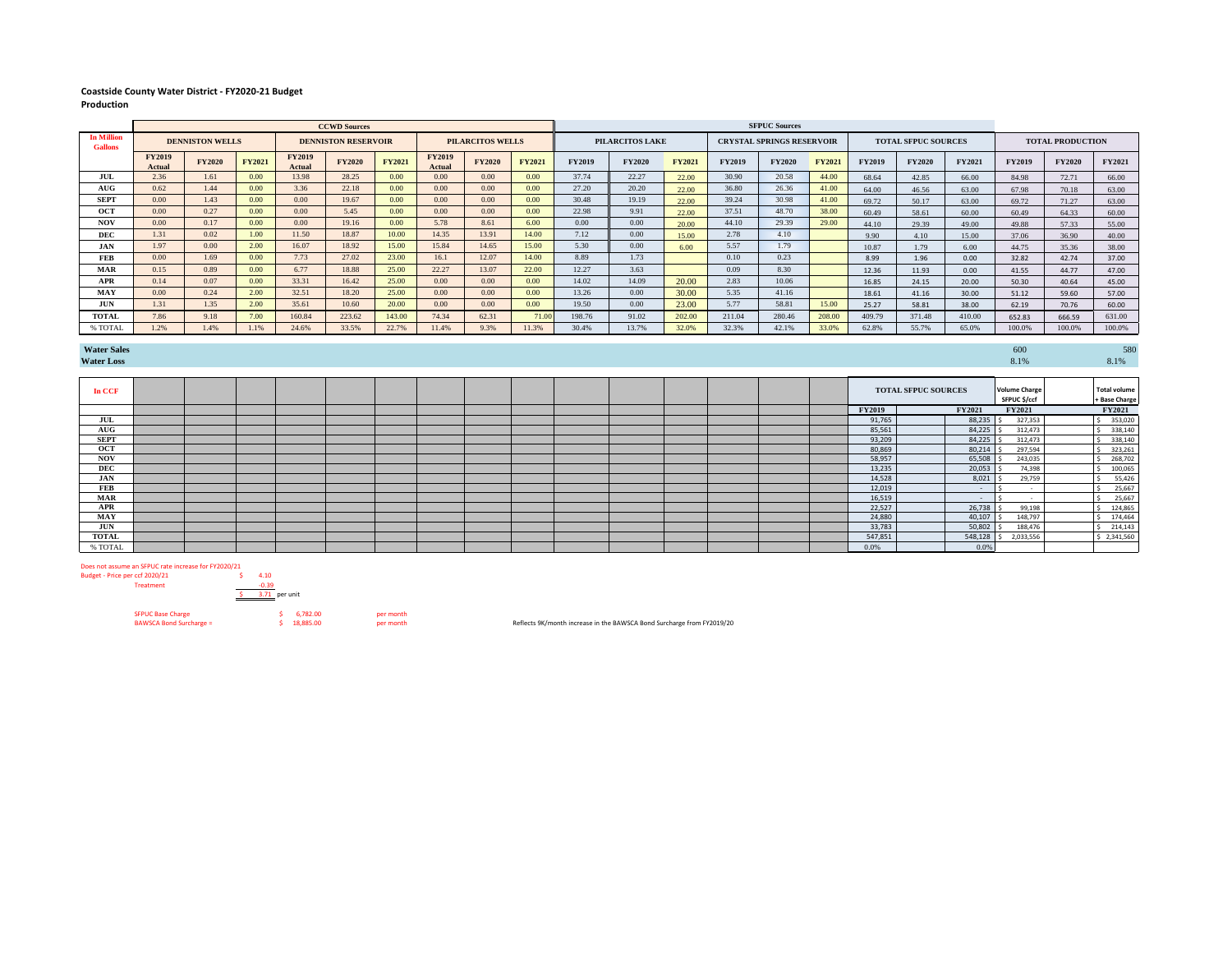# Budget Worksheet

# **Fiscal Year 2020/21**

| <b>Line Item</b>                                                                                                                                                                                                                                                                                               |     |        |          |     |              | <b>Amount</b>                    |  |  |  |
|----------------------------------------------------------------------------------------------------------------------------------------------------------------------------------------------------------------------------------------------------------------------------------------------------------------|-----|--------|----------|-----|--------------|----------------------------------|--|--|--|
| Acct. No.                                                                                                                                                                                                                                                                                                      |     | 5230   |          |     | Description: | <b>Electrical Exp. Nunes WTP</b> |  |  |  |
| <b>Actual Amount As Of:</b>                                                                                                                                                                                                                                                                                    |     | 31-May | 2020     |     |              | 34,614                           |  |  |  |
| PROJECTED ACTIVITY to END of FY:                                                                                                                                                                                                                                                                               |     |        |          |     |              | 4,386                            |  |  |  |
| Projected YEAR END TOTAL:                                                                                                                                                                                                                                                                                      |     |        |          |     |              | 39,000                           |  |  |  |
| <b>PROPOSED Line Item Amount:</b>                                                                                                                                                                                                                                                                              |     |        |          |     |              | 41,000                           |  |  |  |
| Approved Line Item Amount:                                                                                                                                                                                                                                                                                     |     |        |          |     |              |                                  |  |  |  |
| PREVIOUS YEAR BUDGET:                                                                                                                                                                                                                                                                                          |     |        |          |     |              | 45,259                           |  |  |  |
| 5.1%<br>% Change Actual Year End compared to Proposed Line item amount.<br>$(9.4\%)$<br>% Change to Previous Year Budget<br>Dollar difference between proposed budget & current budget<br>$-4,259$<br><b>NARRATIVE:</b><br>The costs shown for this line item are for electrical costs for operating the water |     |        |          |     |              |                                  |  |  |  |
| treatment plant.                                                                                                                                                                                                                                                                                               |     |        |          |     |              |                                  |  |  |  |
|                                                                                                                                                                                                                                                                                                                |     |        | FY 20/21 |     |              |                                  |  |  |  |
| PG&E                                                                                                                                                                                                                                                                                                           |     |        | \$41,000 |     |              |                                  |  |  |  |
| (assumes 5% rate increase)                                                                                                                                                                                                                                                                                     |     |        |          |     |              |                                  |  |  |  |
|                                                                                                                                                                                                                                                                                                                |     |        |          |     |              |                                  |  |  |  |
| Spread:                                                                                                                                                                                                                                                                                                        |     |        |          |     |              |                                  |  |  |  |
| Jul                                                                                                                                                                                                                                                                                                            | Aug | Sep    | Oct      | Nov | Dec          |                                  |  |  |  |
| Jan                                                                                                                                                                                                                                                                                                            | Feb | Mar    | Apr      | May | Jun          |                                  |  |  |  |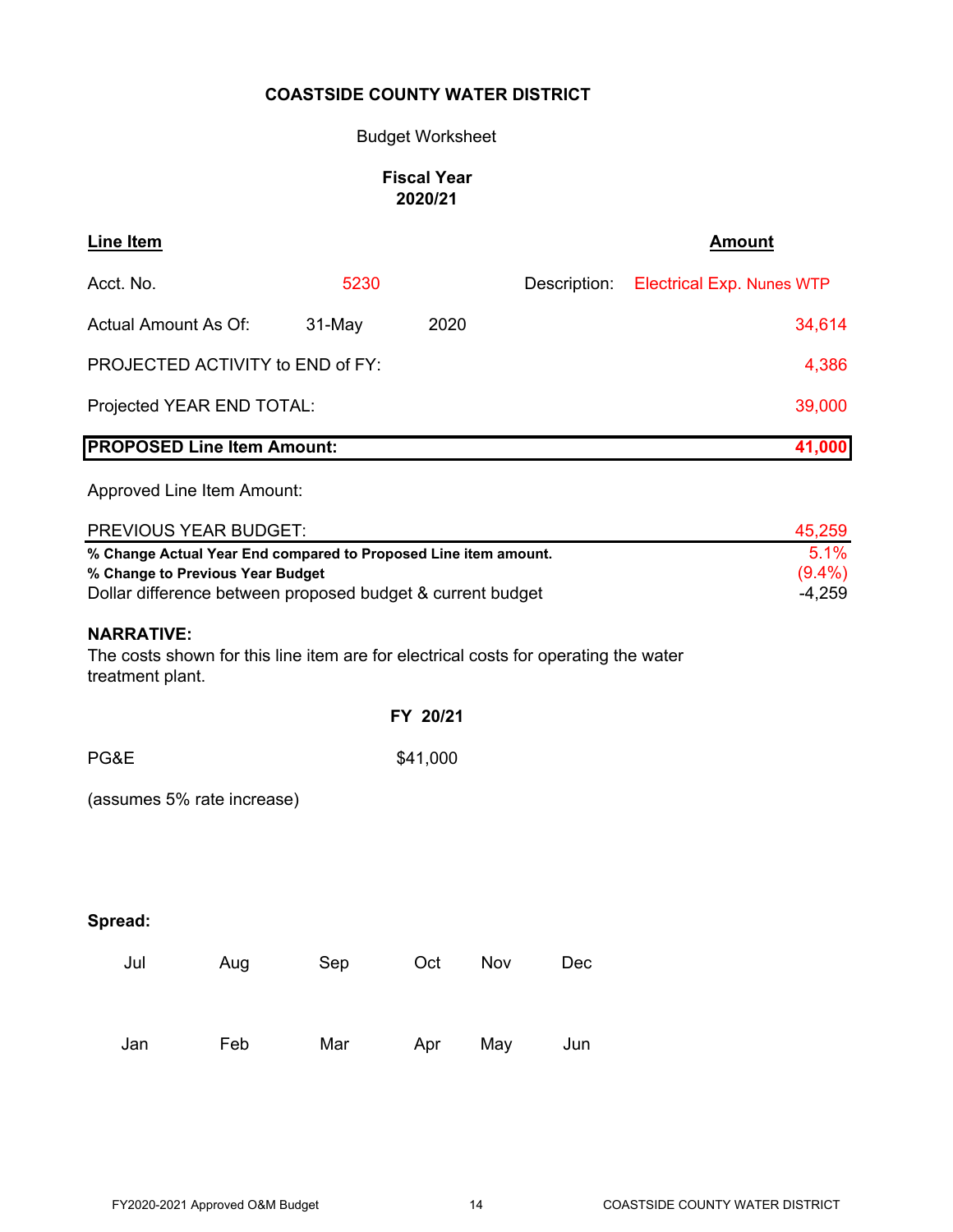# Budget Worksheet

# **Fiscal Year 2020/21**

| <b>Line Item</b>                                                                                                                                                  |          |  |  |                                       | <b>Amount</b>                  |  |  |  |
|-------------------------------------------------------------------------------------------------------------------------------------------------------------------|----------|--|--|---------------------------------------|--------------------------------|--|--|--|
| Acct. No.                                                                                                                                                         | 5231     |  |  | Description: Electrical Expenses, CSP |                                |  |  |  |
| Actual Amount As Of:<br>2020<br>31-May<br>256,689                                                                                                                 |          |  |  |                                       |                                |  |  |  |
| PROJECTED ACTIVITY to END of FY:<br>43,311                                                                                                                        |          |  |  |                                       |                                |  |  |  |
| Projected YEAR END TOTAL:<br>300,000                                                                                                                              |          |  |  |                                       |                                |  |  |  |
| <b>PROPOSED Line Item Amount:</b>                                                                                                                                 |          |  |  |                                       | 350,000                        |  |  |  |
| Approved Line Item Amount:                                                                                                                                        |          |  |  |                                       |                                |  |  |  |
| PREVIOUS YEAR BUDGET:                                                                                                                                             |          |  |  |                                       | 357,305                        |  |  |  |
| % Change Actual Year End compared to Proposed Line item amount.<br>% Change to Previous Year Budget<br>Dollar difference between proposed budget & current budget |          |  |  |                                       | 16.7%<br>$(2.0\%)$<br>$-7,305$ |  |  |  |
| <b>NARRATIVE:</b>                                                                                                                                                 |          |  |  |                                       |                                |  |  |  |
| Assumes 5% PG&E increase.<br>Reflects increase in use of CSP Pump Station -- will be unable to use Denniston for first half of year<br>due to lack of rainfall    |          |  |  |                                       |                                |  |  |  |
|                                                                                                                                                                   | FY 20/21 |  |  |                                       |                                |  |  |  |
|                                                                                                                                                                   |          |  |  |                                       |                                |  |  |  |
| PG&E                                                                                                                                                              |          |  |  |                                       |                                |  |  |  |

# **Spread:**

| Jul | Aug | Sep | Oct | Nov | Dec |
|-----|-----|-----|-----|-----|-----|
|     |     |     |     |     |     |
| Jan | Feb | Mar | Apr | May | Jun |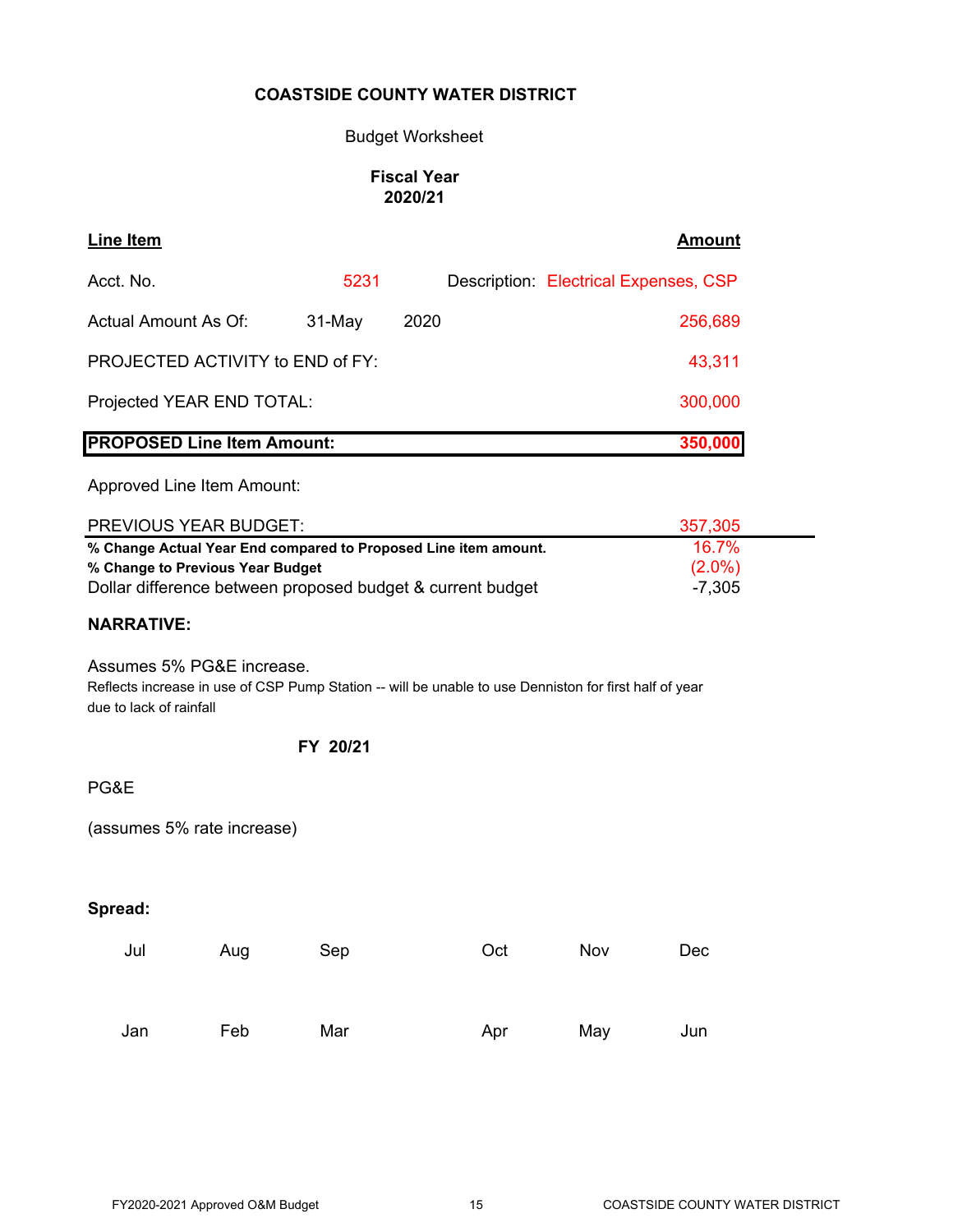### Budget Worksheet

# **Fiscal Year 2020/21**

| Line Item                                   |          |      | <b>Amount</b>                                   |  |  |  |  |  |
|---------------------------------------------|----------|------|-------------------------------------------------|--|--|--|--|--|
| Acct. No.                                   | 5232     |      | Description: Electrical Expenses/Trans. & Dist. |  |  |  |  |  |
| Actual Amount As Of:                        | $31-May$ | 2020 | 15,680                                          |  |  |  |  |  |
| <b>PROJECTED ACTIVITY to END of FY:</b>     |          |      | 4,320                                           |  |  |  |  |  |
| Projected YEAR END TOTAL:                   |          |      | 20,000                                          |  |  |  |  |  |
| <b>PROPOSED Line Item Amount:</b><br>21,000 |          |      |                                                 |  |  |  |  |  |

Approved Line Item Amount:

| <b>PREVIOUS YEAR BUDGET:</b>                                    | 28,584  |  |
|-----------------------------------------------------------------|---------|--|
| % Change Actual Year End compared to Proposed Line item amount. | $5.0\%$ |  |
| % Change to Previous Year Budget                                | (26.5%) |  |
| Dollar difference between proposed budget & current budget      | -7.584  |  |

# **NARRATIVE:**

|                           | FY 20/21 |
|---------------------------|----------|
| Granada #1                | \$4,000  |
| Granada #2                | \$4,000  |
| Granada #3                | \$4,000  |
| <b>Alves Pump Station</b> | \$8,000  |
| <b>Miramontes Tank</b>    | \$1,000  |
| <b>TOTAL</b>              | \$21,000 |

Assumes 5% rate increase.

FY2020/2021 budget has been adjusted to reflect recent historical use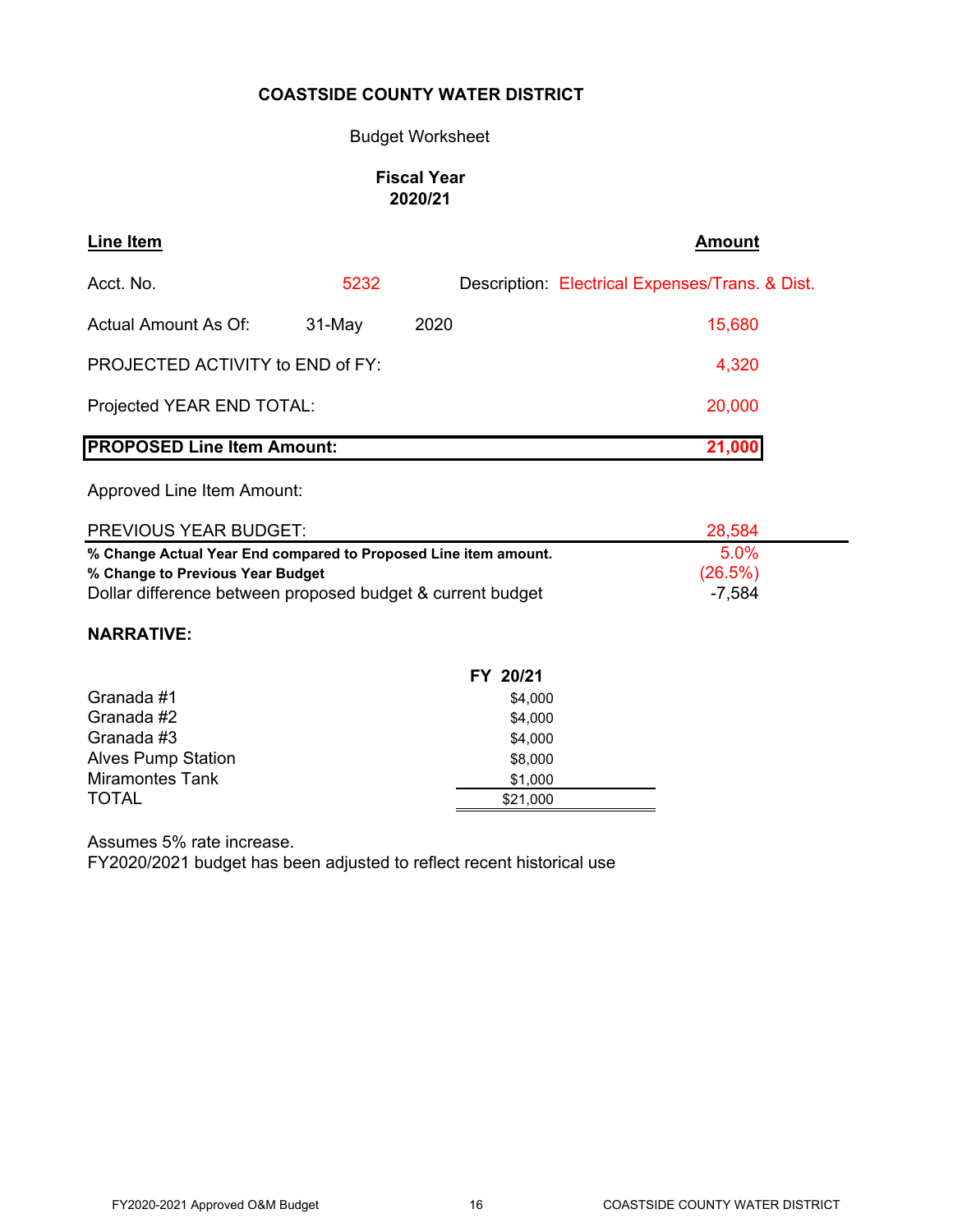#### Budget Worksheet

# **Fiscal Year 2020/21**

| Line Item                                                       |          |      | Amount                               |  |  |  |  |  |
|-----------------------------------------------------------------|----------|------|--------------------------------------|--|--|--|--|--|
| Acct. No.                                                       | 5233     |      | Description: Elec Exp/Pilarcitos Cyn |  |  |  |  |  |
| Actual Amount As Of:                                            | $31-May$ | 2020 | 32,322                               |  |  |  |  |  |
| <b>PROJECTED ACTIVITY to END of FY:</b><br>9,678                |          |      |                                      |  |  |  |  |  |
| Projected YEAR END TOTAL:<br>42,000                             |          |      |                                      |  |  |  |  |  |
| <b>PROPOSED Line Item Amount:</b>                               |          |      | 43,000                               |  |  |  |  |  |
| Approved Line Item Amount:                                      |          |      |                                      |  |  |  |  |  |
| <b>PREVIOUS YEAR BUDGET:</b>                                    |          |      | 42,000                               |  |  |  |  |  |
| % Change Actual Year End compared to Proposed Line item amount. |          | 2.4% |                                      |  |  |  |  |  |
| % Change to Previous Year Budget                                |          | 2.4% |                                      |  |  |  |  |  |

Dollar difference between proposed budget & current budget 1,000

#### **NARRATIVE:**

Assumes that we will focus on well production more so than in the past. Assumes a 5% rate increase.

|                             |             |              |    | FY 20/21 |  |
|-----------------------------|-------------|--------------|----|----------|--|
| Well #1                     | \$<br>7,000 | Well $#4$    | S  | 3.000    |  |
| Well #3                     | \$<br>7,000 | Well #4A     | \$ | 11,000   |  |
| Well #3A                    | \$<br>1,000 | Well $#5$    | \$ | 7.000    |  |
| Carter Hill<br><b>TOTAL</b> | \$<br>6,000 | Telemetery   | \$ | 1,000    |  |
|                             |             | <b>Total</b> | S  | 43,000   |  |
|                             |             |              |    |          |  |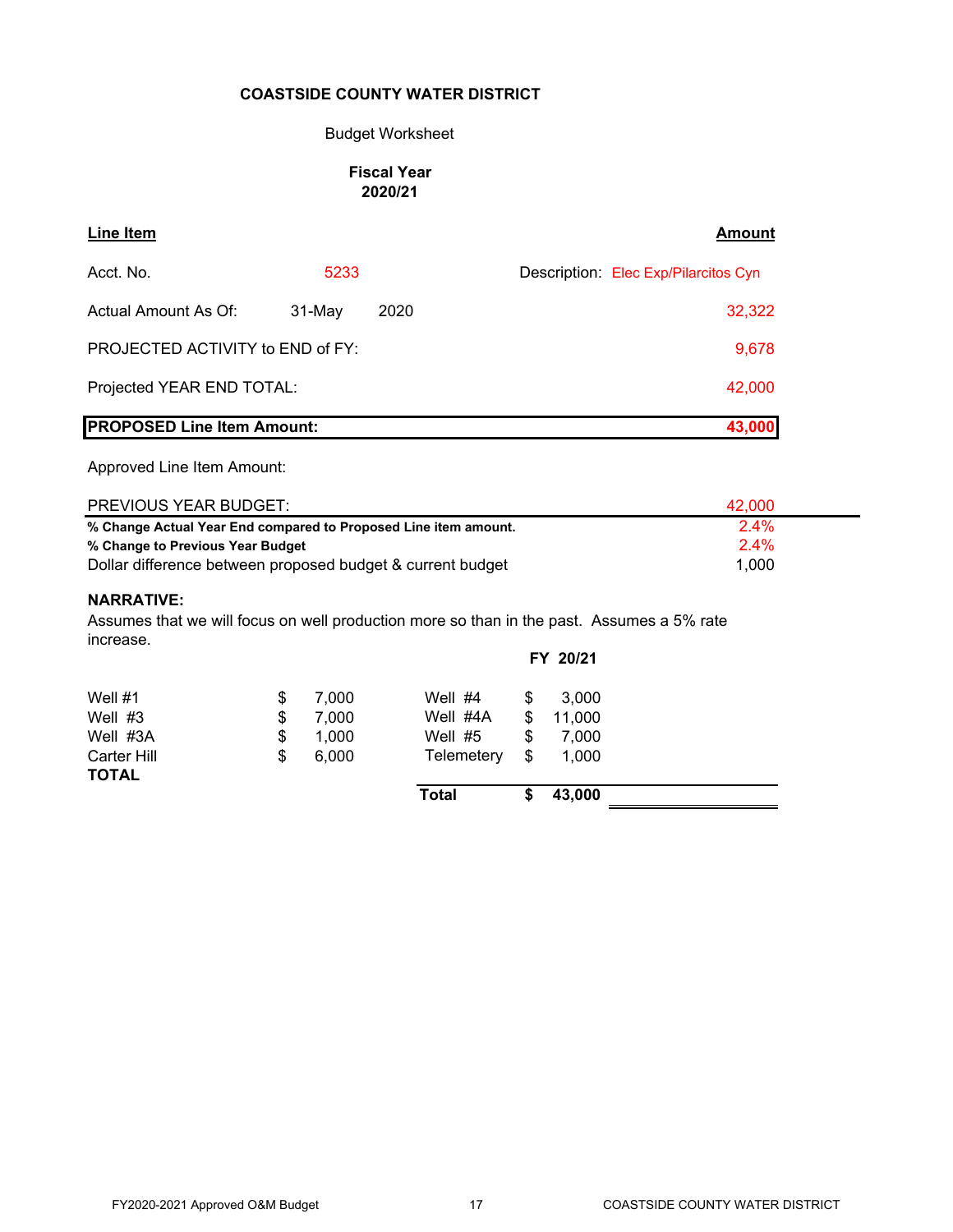### Budget Worksheet

### **Fiscal Year 2020/21**

| Line Item                         |          |         | <b>Amount</b>                      |
|-----------------------------------|----------|---------|------------------------------------|
| Acct. No.                         | 5234     |         | Description: Electrical Exp., Denn |
| <b>Actual Amount As Of:</b>       | $31-May$ | 2020    | 107,309                            |
| PROJECTED ACTIVITY to END of FY:  |          | 12,691  |                                    |
| Projected YEAR END TOTAL:         |          | 120,000 |                                    |
| <b>PROPOSED Line Item Amount:</b> |          | 110,000 |                                    |

Approved Line Item Amount:

| <b>PREVIOUS YEAR BUDGET:</b>                                    | 137,800    |
|-----------------------------------------------------------------|------------|
| % Change Actual Year End compared to Proposed Line item amount. | $(8.3\%)$  |
| % Change to Previous Year Budget                                | $(20.2\%)$ |
| Dollar difference between proposed budget & current budget      | -27.800    |

#### **NARRATIVE:**

Reflects increased electrical costs due to new booster pump station being on line and higher WTP electricity to increase production levels from the plant. Includes 5% rate increase from PG&E.

|                                   | FY 20/21  |  |
|-----------------------------------|-----------|--|
| Denn Pump Station/Booster Station | \$100,000 |  |
| <b>Denniston Wells</b>            | \$8,000   |  |
| Denn WTP                          | \$25,000  |  |
| <b>TOTAL</b>                      | \$133,000 |  |
|                                   |           |  |

Reduced use due to Denniston being offline due to no available water 110000 July-November 2020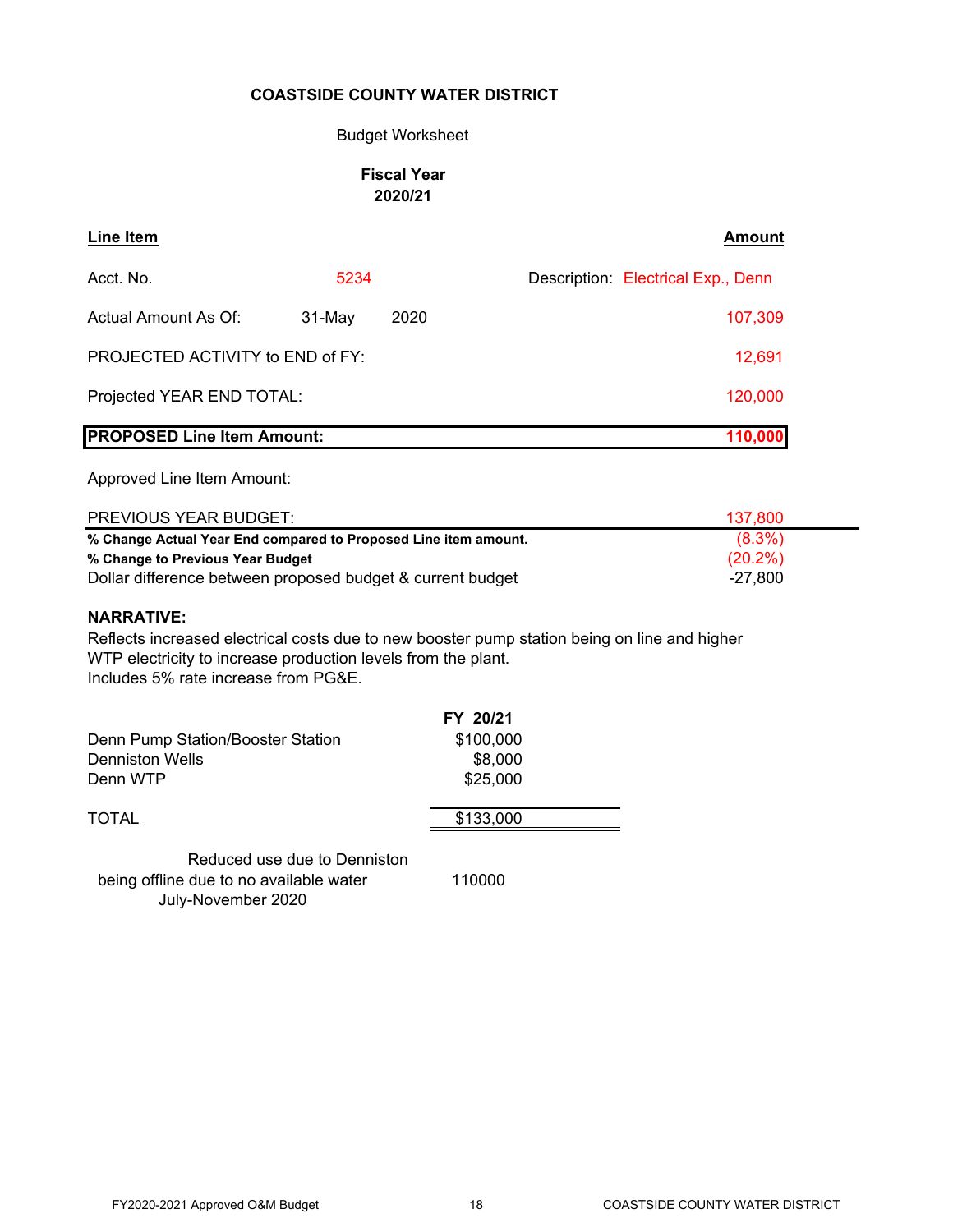### Budget Worksheet

# **Fiscal Year 2020/21**

| <b>Line Item</b>                  |          |      | Amount                       |
|-----------------------------------|----------|------|------------------------------|
| Acct. No.                         | 5242     |      | Description: CSP - Operation |
| Actual Amount As Of:              | $31-May$ | 2020 | 14,270                       |
| PROJECTED ACTIVITY to END of FY:  |          |      | 1,730                        |
| Projected YEAR END TOTAL:         |          |      | 16,000                       |
| <b>PROPOSED Line Item Amount:</b> |          |      | 16,500                       |

| PREVIOUS YEAR BUDGET:                                           |          | 11,128 |
|-----------------------------------------------------------------|----------|--------|
| % Change Actual Year End compared to Proposed Line item amount. |          | 3.1%   |
| % Change to Previous Year Budget                                |          | 48.3%  |
| Dollar difference between proposed budget & current budget      |          | 5,372  |
| <b>NARRATIVE:</b>                                               | FY 20/21 |        |
| Telephone & Telemetry/IT                                        | \$13,000 |        |
| Alarm Co. (Bay Alarm)                                           | \$3,500  |        |
|                                                                 |          |        |
| <b>TOTAL</b>                                                    | \$16,500 |        |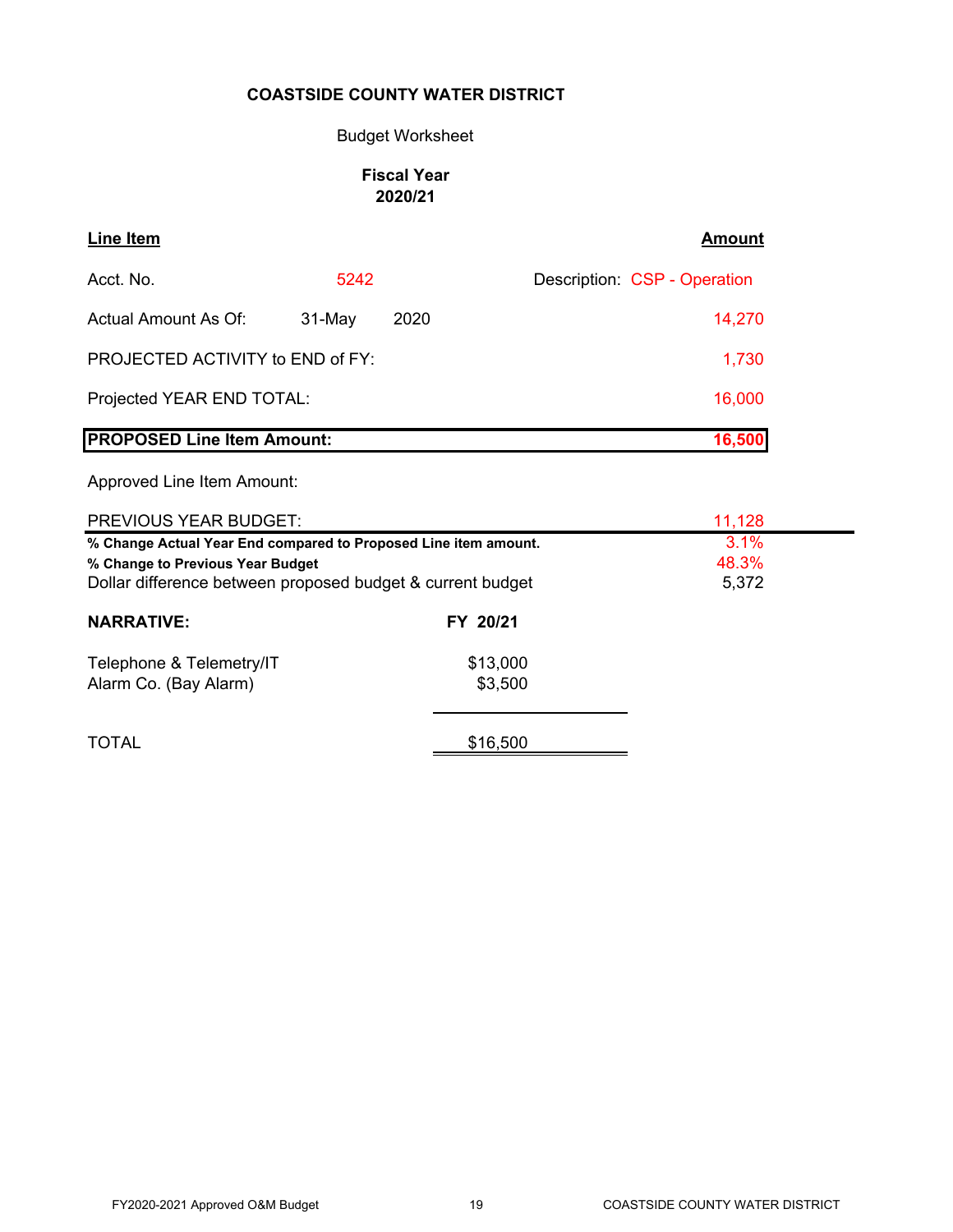# Budget Worksheet

# **Fiscal Year 2020/21**

| <b>Line Item</b>                  |           |      |              | Amount                |
|-----------------------------------|-----------|------|--------------|-----------------------|
| Acct. No.                         | 5246      |      | Description: | <b>Nunes WTP Oper</b> |
| Actual Amount As Of:              | $31$ -May | 2020 |              | 70,857                |
| PROJECTED ACTIVITY to END of FY:  |           |      |              | 14,143                |
| Projected YEAR END TOTAL:         |           |      |              | 85,000                |
| <b>PROPOSED Line Item Amount:</b> |           |      |              | 90,000                |

# Approved Line Item Amount:

| <b>PREVIOUS YEAR BUDGET:</b>                                    | 80.964   |  |
|-----------------------------------------------------------------|----------|--|
| % Change Actual Year End compared to Proposed Line item amount. | $5.9\%$  |  |
| % Change to Previous Year Budget                                | 11 $2\%$ |  |
| Dollar difference between proposed budget & current budget      | 9.036    |  |

#### **NARRATIVE:**

| Telephone/DSL | \$16,500 | <b>Chemicals</b> |          |
|---------------|----------|------------------|----------|
| Alarm System  | \$5,000  | Caustic          | \$23,000 |
| Sub total     | \$21,500 | Alum             | \$28,500 |
|               |          | Salt             | \$12,000 |
|               |          | Other            | \$5,000  |
|               |          | Sub Total        | \$68,500 |
|               |          | FY20/21          | \$90,000 |
|               |          |                  |          |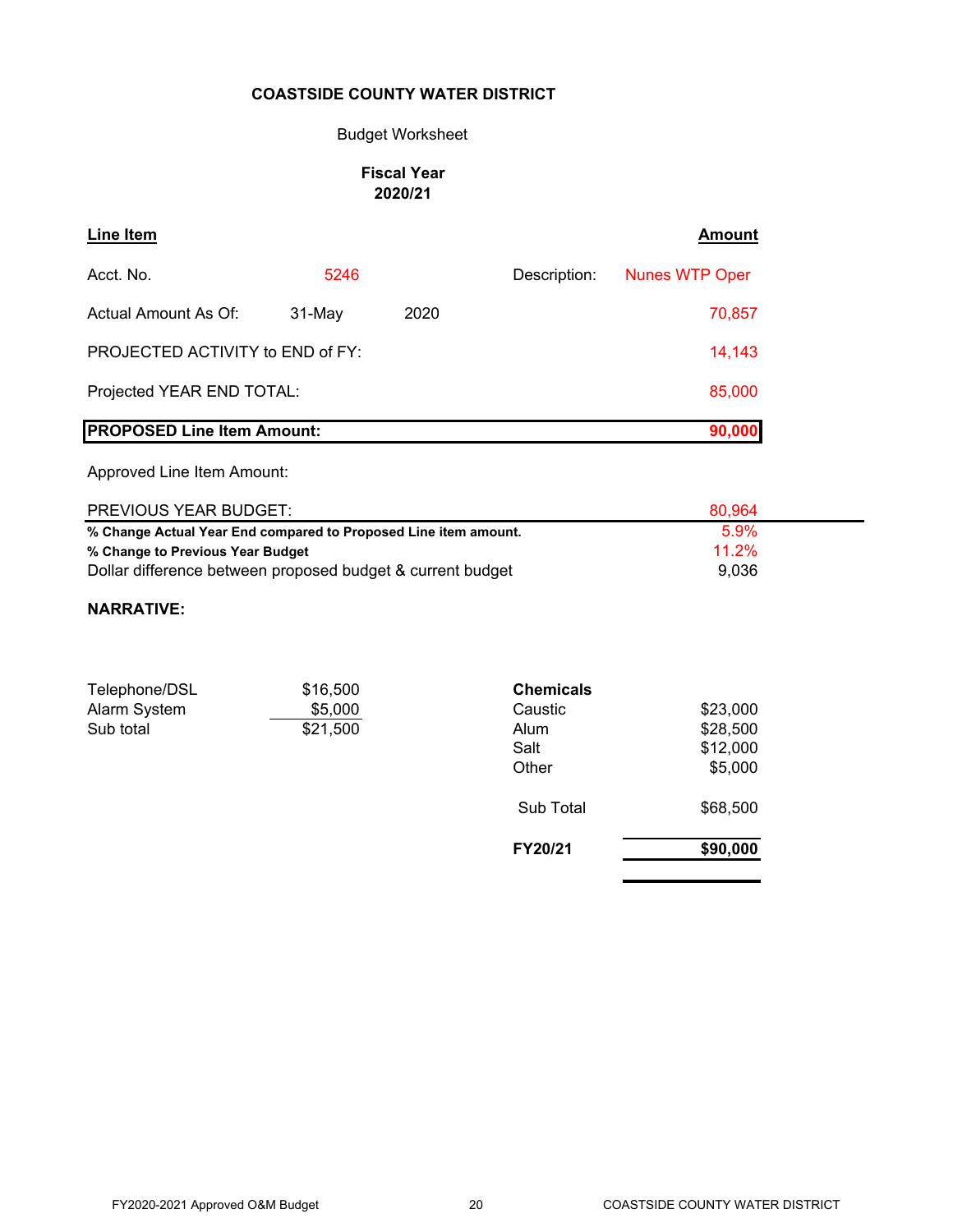# Budget Worksheet

# **Fiscal Year 2020/21**

| <b>Line Item</b>                        |        |      | Amount                       |
|-----------------------------------------|--------|------|------------------------------|
| Acct. No.                               | 5247   |      | Description: Nunes WTP Maint |
| Actual Amount As Of:                    | 31-May | 2020 | 90,365                       |
| <b>PROJECTED ACTIVITY to END of FY:</b> |        |      | 32,135                       |
| Projected YEAR END TOTAL:               |        |      | 122,500                      |
| <b>PROPOSED Line Item Amount:</b>       |        |      | 125,000                      |

| <b>PREVIOUS YEAR BUDGET:</b>                                    | 122,500 |
|-----------------------------------------------------------------|---------|
| % Change Actual Year End compared to Proposed Line item amount. | $2.0\%$ |
| % Change to Previous Year Budget                                | 2.0%    |
| Dollar difference between proposed budget & current budget      | 2,500   |
| <b>NARRATIVE:</b>                                               |         |

|                                         | FY 20/21  |  |
|-----------------------------------------|-----------|--|
| <b>Hach Service &amp; Certification</b> | \$7,000   |  |
| Generator Service Contract              | \$3,000   |  |
| Sludge Removal                          | \$10,000  |  |
| Electrical                              | \$7,000   |  |
| Instrumentation/Controls                | \$20,000  |  |
| Tools                                   | \$8,000   |  |
| Motor & Pump Replacement                | \$5,000   |  |
| Filter Surveillance                     | \$10,000  |  |
| Filter Rehab/Media                      | \$0       |  |
| <b>Pump Service</b>                     | \$8,000   |  |
| <b>Paving Repairs</b>                   | \$20,000  |  |
| Trees / Landscape                       | \$22,000  |  |
| Misc. Expenses / Office Supplies        | \$5,000   |  |
|                                         | \$125,000 |  |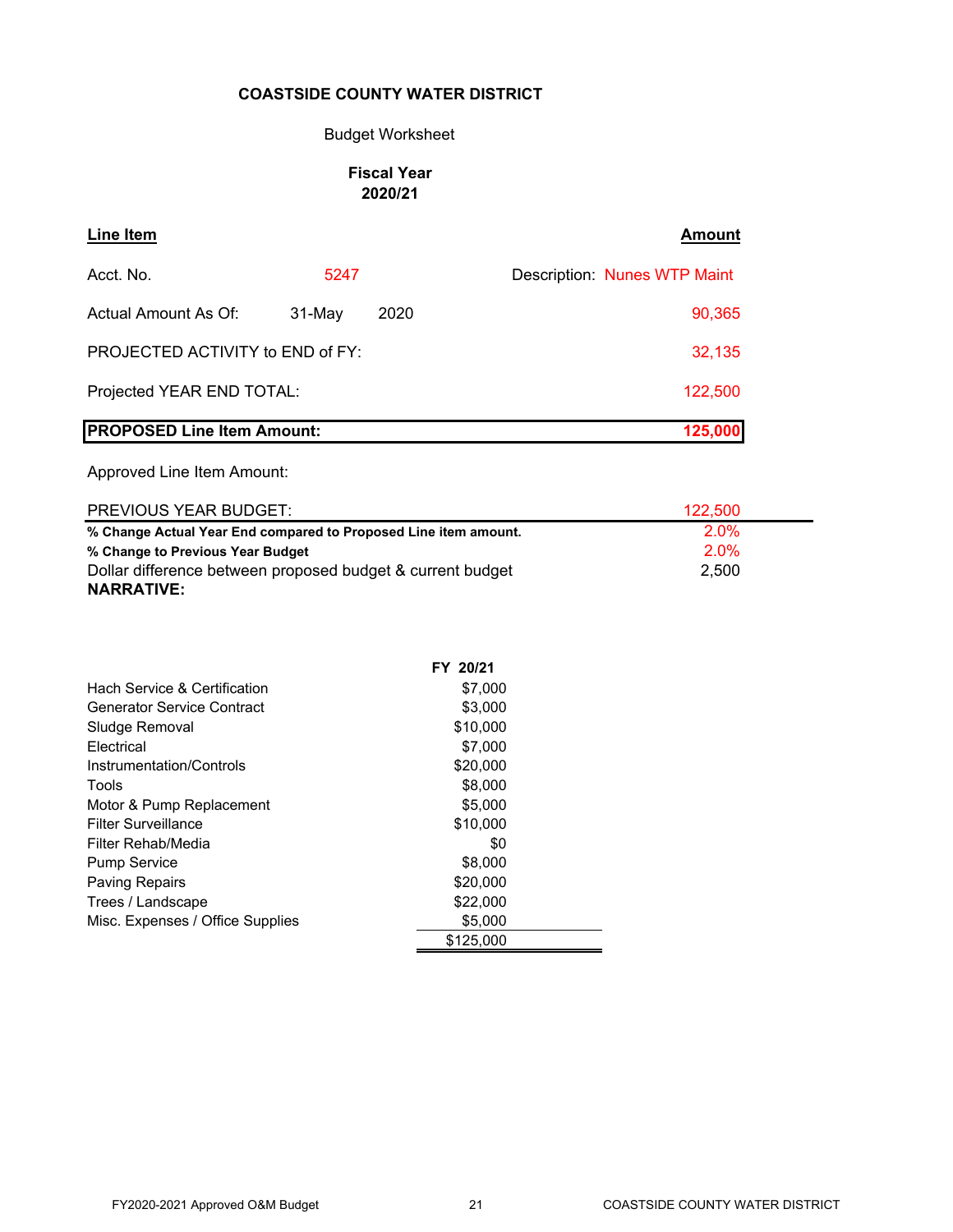# Budget Worksheet

# **Fiscal Year 2020/21**

| Line Item                               |        |      | <b>Amount</b>                |
|-----------------------------------------|--------|------|------------------------------|
| Acct. No.                               | 5248   |      | Description: Denn. WTP Oper. |
| Actual Amount As Of:                    | 31-May | 2020 | 57,829                       |
| <b>PROJECTED ACTIVITY to END of FY:</b> |        |      | 2,171                        |
| Projected YEAR END TOTAL:               |        |      | 60,000                       |
| <b>PROPOSED Line Item Amount:</b>       |        |      | 55,000                       |

Approved Line Item Amount:

| <b>PREVIOUS YEAR BUDGET:</b>                                    | 49.000    |
|-----------------------------------------------------------------|-----------|
| % Change Actual Year End compared to Proposed Line item amount. | $(8.3\%)$ |
| % Change to Previous Year Budget                                | $12.2\%$  |
| Dollar difference between proposed budget & current budget      | 6.000     |

### **NARRATIVE:**

| <b>ADMIN</b>  | <b>CHEMICALS</b> |          |
|---------------|------------------|----------|
| Telephone/DSL | \$7,200 Caustic  | \$13,000 |
| Alarm System  | \$3,500 917      | \$13,500 |
|               | Salt             | \$7,000  |
|               | Other            | \$10,800 |

**FY20/21 \$55,000**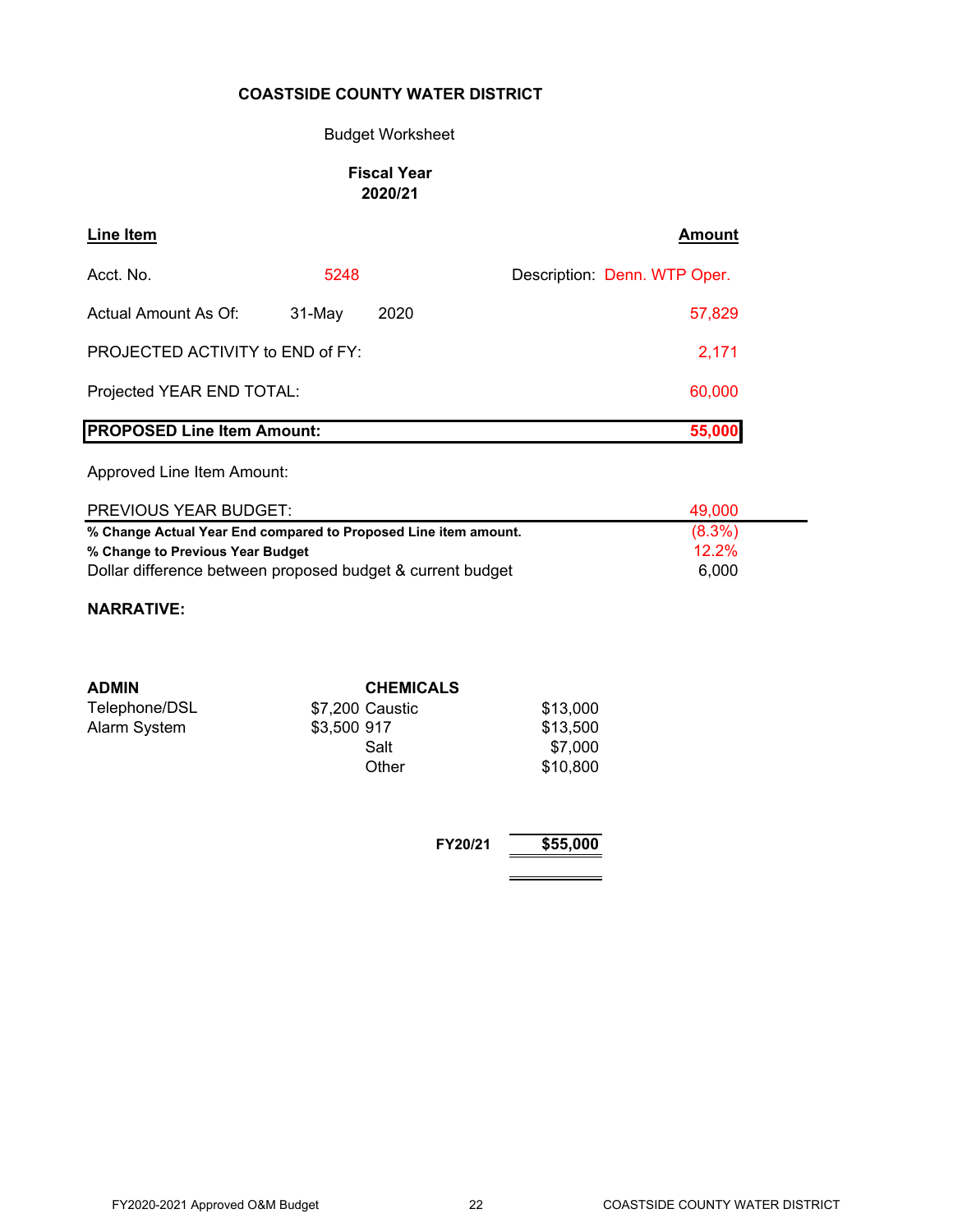#### Budget Worksheet

#### **Fiscal Year 2020/21**

| Line Item                               |        |      | Amount                         |
|-----------------------------------------|--------|------|--------------------------------|
| Acct. No.                               | 5243   |      | Description: CSP - Maintenance |
| Actual Amount As Of:                    | 31-May | 2020 | 29,419                         |
| <b>PROJECTED ACTIVITY to END of FY:</b> |        |      | 7,581                          |
| Projected YEAR END TOTAL:               |        |      | 37,000                         |
| <b>PROPOSED Line Item Amount:</b>       |        |      | 37,000                         |
| Approved Line Item Amount:              |        |      |                                |

| <b>PREVIOUS YEAR BUDGET:</b>                                    | 37.000       |
|-----------------------------------------------------------------|--------------|
| % Change Actual Year End compared to Proposed Line item amount. | $0.0\%$      |
| % Change to Previous Year Budget                                | <u>በ በ% </u> |
| Dollar difference between proposed budget & current budget      |              |

#### **NARRATIVE:**

|                          | FY 20/21     |
|--------------------------|--------------|
| Electrical Testing (ETI) | \$<br>7.500  |
| <b>Electrical Repair</b> | 6,000<br>\$  |
| Misc. Equipment & Repair | 9,000<br>\$  |
| Telemetry & Alarms       | 4,500<br>\$  |
| <b>Pump Maintenance</b>  | 10,000<br>\$ |
|                          | \$37,000     |

Planned greater use of CSP in FY2020-2021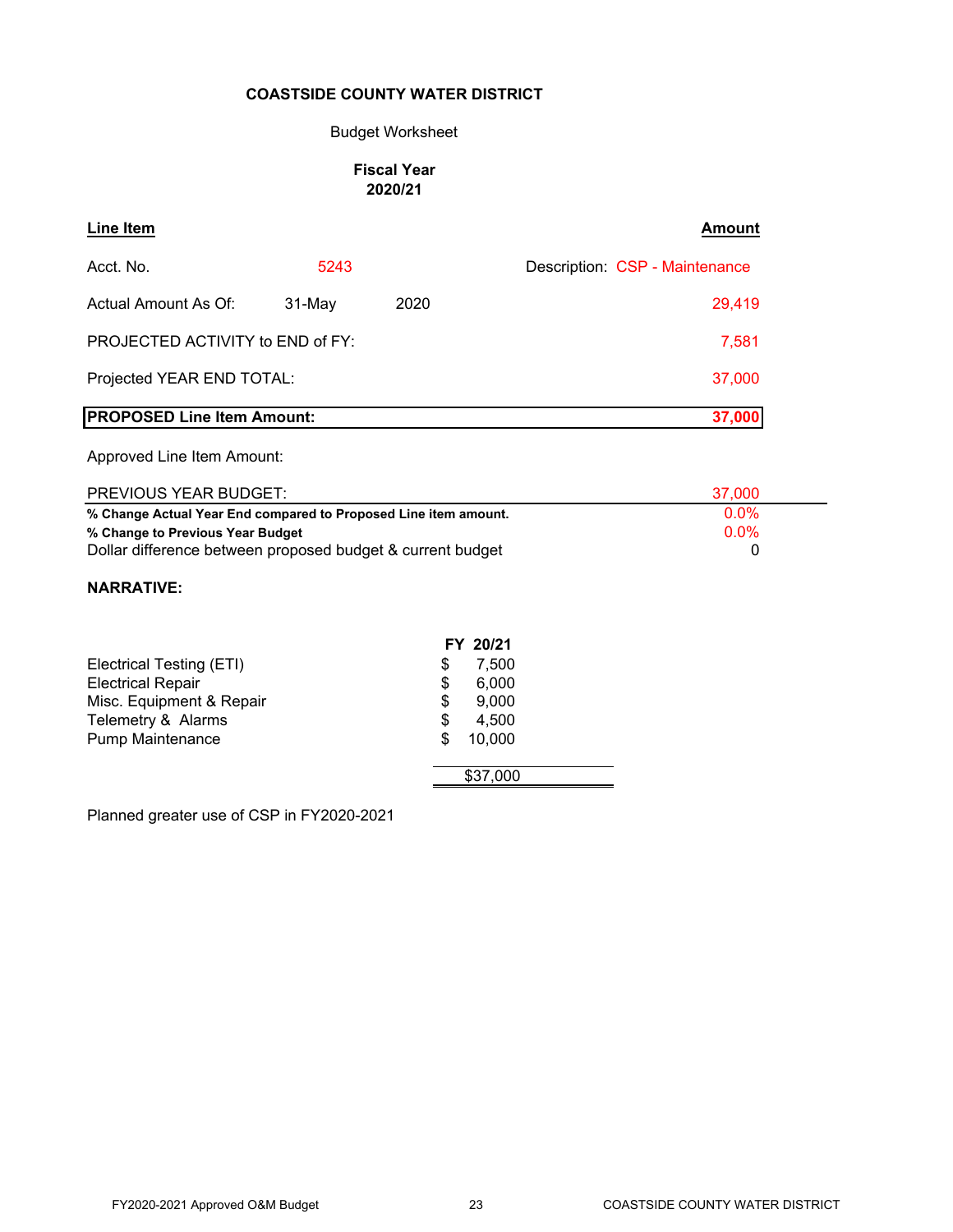# Budget Worksheet

#### **Fiscal Year 2020/21**

| Line Item                                                                                                                                                                              |     |        |          |                 |     | <b>Amount</b>                 |
|----------------------------------------------------------------------------------------------------------------------------------------------------------------------------------------|-----|--------|----------|-----------------|-----|-------------------------------|
| Acct. No.                                                                                                                                                                              |     | 5249   |          |                 |     | Description: Denn WTP Maint   |
| Actual Amount As Of:                                                                                                                                                                   |     | 31-May | 2020     |                 |     | 141,670                       |
| PROJECTED ACTIVITY to END of FY:                                                                                                                                                       |     |        |          |                 |     | 8,330                         |
| Projected YEAR END TOTAL:                                                                                                                                                              |     |        |          |                 |     | 150,000                       |
| <b>PROPOSED Line Item Amount:</b>                                                                                                                                                      |     |        |          |                 |     | 132,000                       |
| Approved Line Item Amount:                                                                                                                                                             |     |        |          |                 |     |                               |
| PREVIOUS YEAR BUDGET:                                                                                                                                                                  |     |        |          |                 |     | 104,000                       |
| % Change Actual Year End compared to Proposed Line item amount.<br>% Change to Previous Year Budget<br>Dollar difference between proposed budget & current budget<br><b>NARRATIVE:</b> |     |        |          |                 |     | $(12.0\%)$<br>26.9%<br>28,000 |
|                                                                                                                                                                                        |     |        |          | FY 20/21        |     |                               |
| Misc Expenses/Office Supplies<br>Misc. Plumbing & Parts                                                                                                                                |     |        | \$<br>\$ | 5,000<br>16,000 |     |                               |
| Sludge Removal                                                                                                                                                                         |     |        | \$       | 6,500           |     |                               |
| <b>Filter Surveillance</b>                                                                                                                                                             |     |        | \$       | 10,000          |     |                               |
| <b>Treework</b>                                                                                                                                                                        |     |        | \$       | 15,000          |     |                               |
| Inst. Controls                                                                                                                                                                         |     |        | \$       | 30,000          |     |                               |
| Dredging                                                                                                                                                                               |     |        | \$       | 36,500          |     |                               |
| <b>Hach Service</b>                                                                                                                                                                    |     |        | \$       | 3,000           |     |                               |
| Other                                                                                                                                                                                  |     |        | \$       | 10,000          |     |                               |
| <b>TOTAL</b>                                                                                                                                                                           |     |        | \$       | 132,000         |     |                               |
| Spread:                                                                                                                                                                                |     |        |          |                 |     |                               |
| Jul                                                                                                                                                                                    | Aug | Sep    |          | Oct             | Nov | Dec                           |
| Jan                                                                                                                                                                                    | Feb | Mar    |          | Apr             | May | Jun                           |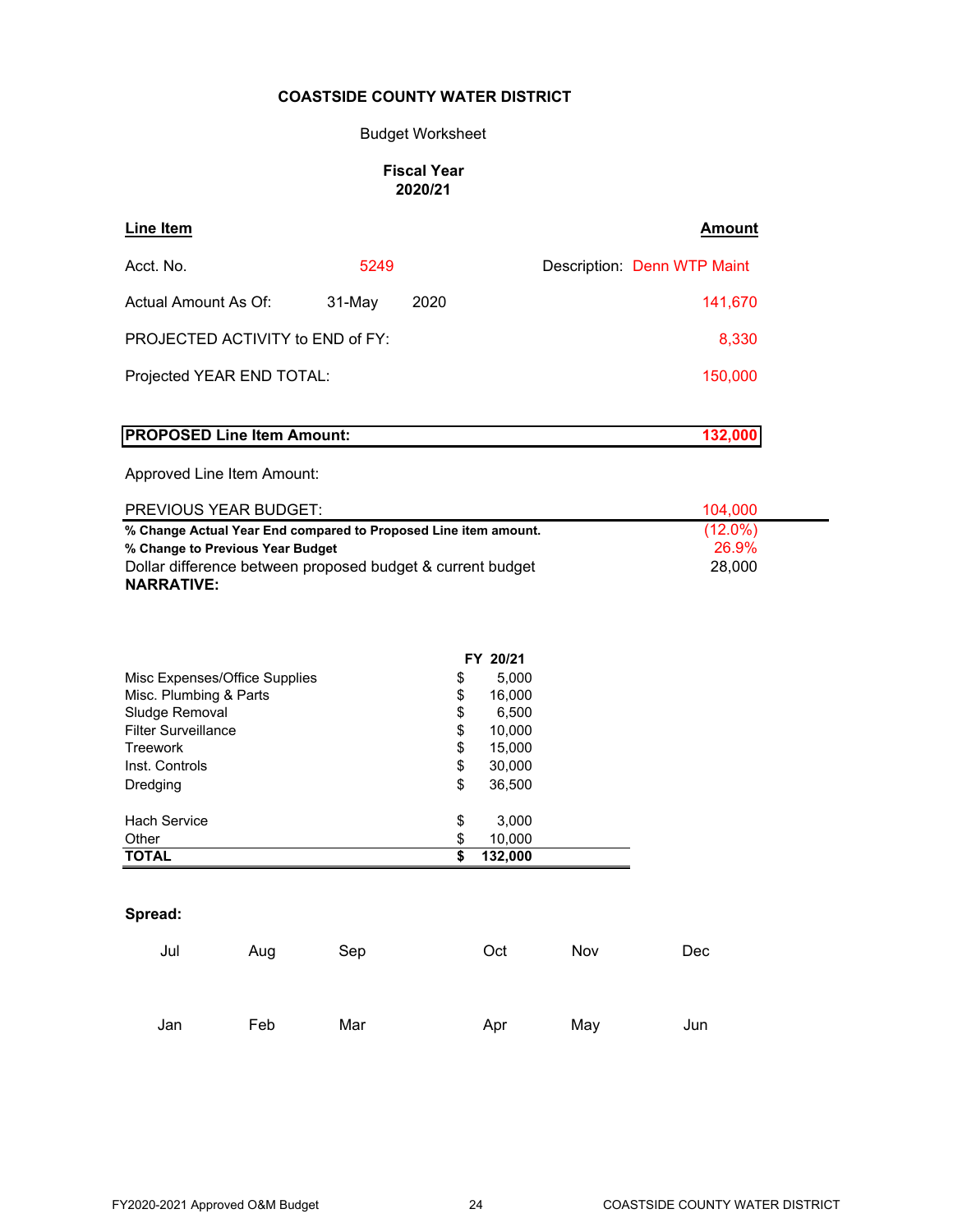#### Budget Worksheet

#### **Fiscal Year 2020/21**

#### **Line Item Amount**

| Acct. No.                          | 5250   |      | Description: Laboratory Expenses |
|------------------------------------|--------|------|----------------------------------|
| Actual Amount As Of:               | 31-May | 2020 | 54,594                           |
| PROJECTED ACTIVITY to END of FY:   |        |      | 20,406                           |
| Projected YEAR END TOTAL:          |        |      | 75,000                           |
| <b>IPROPOSED Line Item Amount:</b> |        |      | 75,000                           |

#### Approved Line Item Amount:

| PREVIOUS YEAR BUDGET:                                           | 75,000  |
|-----------------------------------------------------------------|---------|
| % Change Actual Year End compared to Proposed Line item amount. | $0.0\%$ |
| % Change to Previous Year Budget                                | $0.0\%$ |
| Dollar difference between proposed budget & current budget      |         |

#### **NARRATIVE:**

Laboratory Costs associated with water sampling throughout distribution system, source waters and Treatment Plants.

Laboratory Costs associated with water sampling throughout distribution system, source waters and Treatment Plants.

| 11 Z T | Ю<br>7 |
|--------|--------|
|        |        |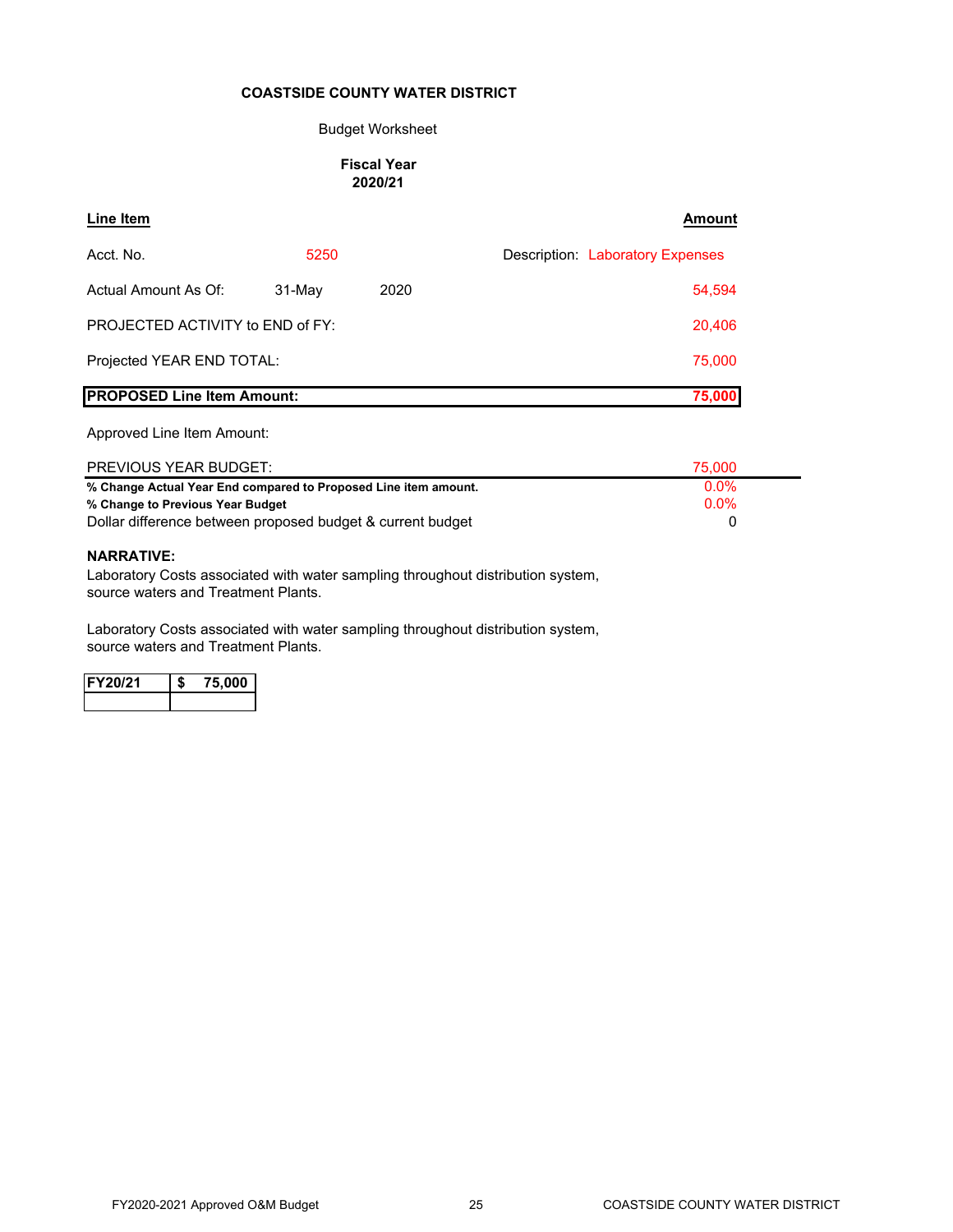#### Budget Worksheet

#### **Fiscal Year 2020/21**

| Line Item                         |                  | Amount                                   |
|-----------------------------------|------------------|------------------------------------------|
| Acct. No.                         | 5260             | <b>Description: Maintenance Expenses</b> |
| Actual Amount As Of:              | 2020<br>$31-May$ | 294,404                                  |
| PROJECTED ACTIVITY to END of FY:  |                  | 40,596                                   |
| Projected YEAR END TOTAL:         |                  | 335,000                                  |
| <b>PROPOSED Line Item Amount:</b> |                  | 348,500                                  |

| PREVIOUS YEAR BUDGET:                                           |          |                              |    | 300,000   |  |
|-----------------------------------------------------------------|----------|------------------------------|----|-----------|--|
| % Change Actual Year End compared to Proposed Line item amount. |          |                              |    | 4.0%      |  |
| % Change to Previous Year Budget                                |          |                              |    | 16.2%     |  |
| Dollar difference between proposed budget & current budget      |          |                              |    | 48,500    |  |
| <b>NARRATIVE:</b>                                               |          |                              |    |           |  |
| <b>ACCT 5260</b>                                                |          | <b>Equipment Rental</b>      |    | \$2,000   |  |
| Laundry                                                         | \$1,500  | Radio Repair/PM              |    | \$2,000   |  |
| Supplies Shop/Breakroom                                         | \$1,250  | Landscape Maint              |    | \$7,500   |  |
| <b>Service Products</b>                                         | \$2,500  | <b>Cathodic Protection</b>   |    | \$10,500  |  |
| Pump Repair                                                     | \$10,000 | Misc. tools, etc.            |    | \$10,000  |  |
| <b>USA</b>                                                      | \$500    | Calcon - Insturmentation     |    | \$30,000  |  |
| <b>Backfill</b>                                                 | \$5,000  | <b>Waste Services</b>        |    | \$3,000   |  |
| <b>Hydrant Repair</b>                                           | \$2,800  | <b>Fence Repairs</b>         |    | \$2,000   |  |
| <b>Tank Maintenance</b>                                         | \$4,000  | Raising Valves (City/County) |    | \$15,000  |  |
| Generator services                                              | \$8,950  | <b>Building Maintenace</b>   |    | \$10,000  |  |
| <b>Safety Supplies</b>                                          | \$2,500  | ESRI/Cityworks               | \$ | 25,500    |  |
| DMV/Pre-employment Physical                                     | \$1,000  | <b>Acct 5260-10</b>          |    |           |  |
| <b>Tree Removal</b>                                             | \$20,000 | <b>Emergency ML Repairs</b>  |    | \$85,000  |  |
| Inventory                                                       | \$20,000 | Acct 5260-11                 |    |           |  |
| <b>Materials</b>                                                | \$16,000 | Paving                       |    | \$50,000  |  |
|                                                                 |          | FY2020/21                    |    | \$348,500 |  |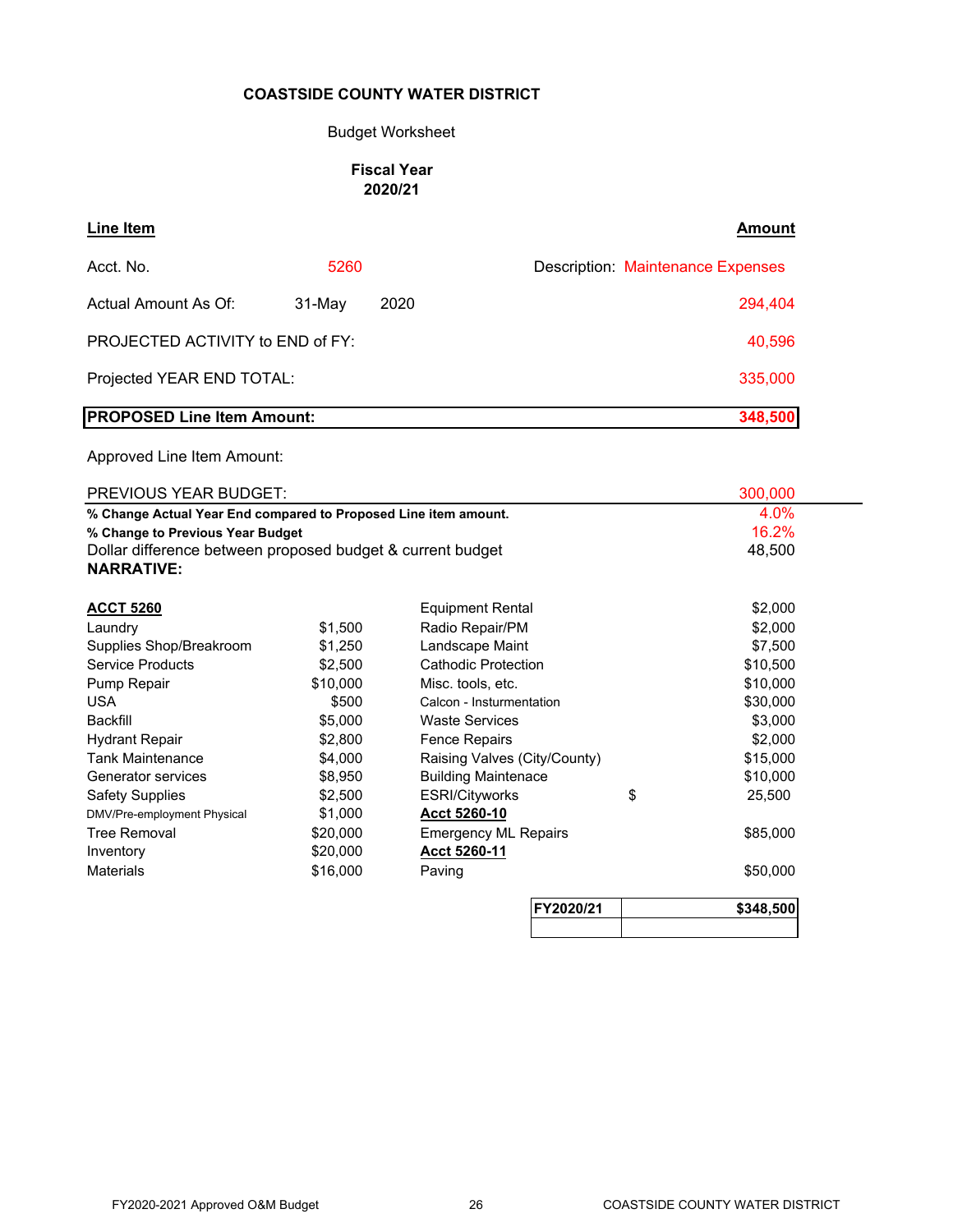### Budget Worksheet

# **Fiscal Year 2020/21**

| <b>Line Item</b>                  |          |      | <b>Amount</b>                   |
|-----------------------------------|----------|------|---------------------------------|
| Acct. No.                         | 5261     |      | Description: Maintenance, Wells |
| <b>Actual Amount As Of:</b>       | $31-May$ | 2020 | 44,630                          |
| PROJECTED ACTIVITY to END of FY:  |          |      |                                 |
| Projected YEAR END TOTAL:         |          |      | 44,630                          |
| <b>PROPOSED Line Item Amount:</b> |          |      | 30,000                          |

Approved Line Item Amount:

| <b>PREVIOUS YEAR BUDGET:</b>                                    | 40.000     |
|-----------------------------------------------------------------|------------|
| % Change Actual Year End compared to Proposed Line item amount. | $(32.8\%)$ |
| % Change to Previous Year Budget                                | $(25.0\%)$ |
| Dollar difference between proposed budget & current budget      | $-10,000$  |

#### **NARRATIVE:**

Ongoing maintenance of Pilarcitos and Denniston Wells including pump equipment, parts, electrical.

| <b>FY20/21</b> | 30000 |
|----------------|-------|
|                |       |

Reflects repairs only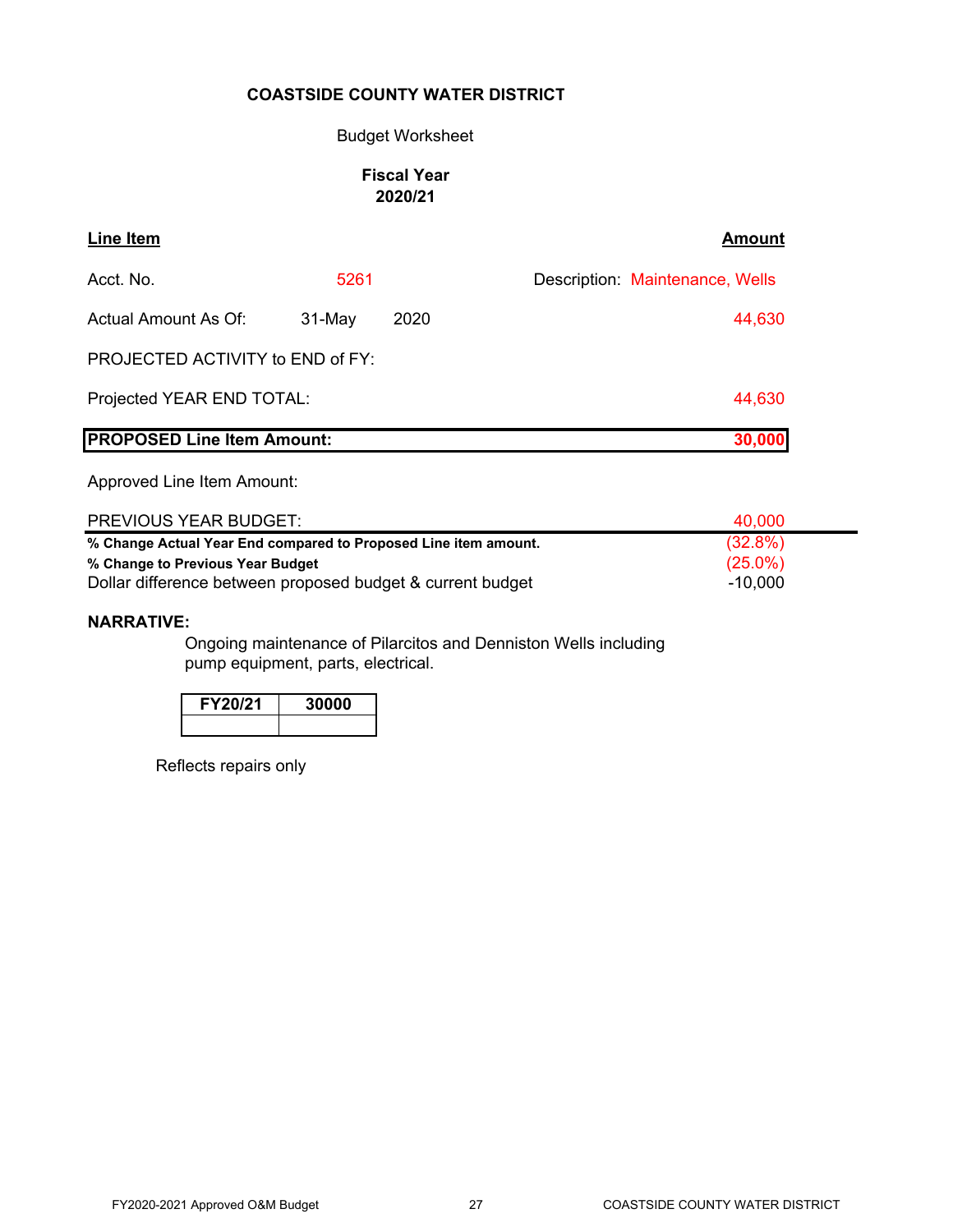# Budget Worksheet

### **Fiscal Year 2020/21**

| Line Item                               |          |       | <b>Amount</b>         |
|-----------------------------------------|----------|-------|-----------------------|
| Acct. No.                               | 5263     |       | Description: Uniforms |
| Actual Amount As Of:                    | $31-May$ | 2020  | 5,230                 |
| <b>PROJECTED ACTIVITY to END of FY:</b> |          | 4,770 |                       |
| Projected YEAR END TOTAL:               |          |       | 10,000                |
| <b>PROPOSED Line Item Amount:</b>       |          |       | 10,000                |

# Approved Line Item Amount:

| PREVIOUS YEAR BUDGET:                                           | 12.500     |
|-----------------------------------------------------------------|------------|
| % Change Actual Year End compared to Proposed Line item amount. | $0.0\%$    |
| % Change to Previous Year Budget                                | $(20.0\%)$ |
| Dollar difference between proposed budget & current budget      | $-2.500$   |

# **NARRATIVE:**

Field Operation Uniforms (8 pants, 12 shirts, 1 Winter & 1 Summer Jacket)

# **Spread:**

| Jul | Aug | Sep | Oct | Nov | Dec |
|-----|-----|-----|-----|-----|-----|
| Jan | Feb | Mar | Apr | May | Jun |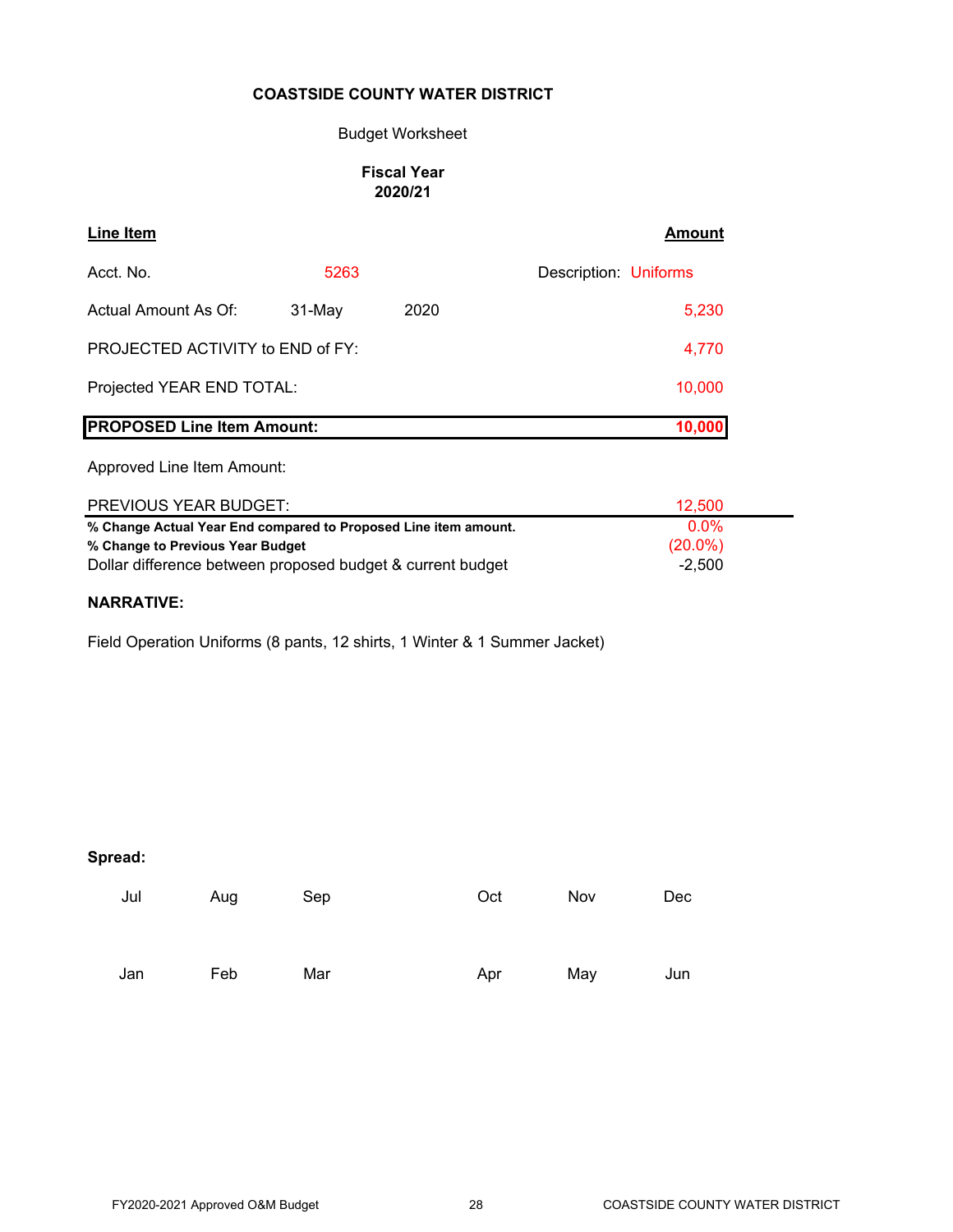# Budget Worksheet

#### **Fiscal Year 2020/21**

| <b>Line Item</b>                                                                                  |        |      |               | <b>Amount</b>                     |
|---------------------------------------------------------------------------------------------------|--------|------|---------------|-----------------------------------|
| Acct. No.                                                                                         | 5318   |      | Description:  | <b>Studies/Surveys/Consulting</b> |
| Actual Amount As Of:                                                                              | 31-May | 2020 |               | 87,170                            |
| PROJECTED ACTIVITY to END of FY:                                                                  |        |      |               | 37,830                            |
| Projected YEAR END TOTAL:                                                                         |        |      |               | 125,000                           |
| <b>PROPOSED Line Item Amount:</b>                                                                 |        |      |               | \$150,000                         |
| Approved Line Item Amount:                                                                        |        |      |               |                                   |
| <b>PREVIOUS YEAR BUDGET:</b>                                                                      |        |      |               | 160,000                           |
| % Change Actual Year End compared to Proposed Line item amount.                                   |        |      |               | 20.0%                             |
| % Change to Previous Year Budget                                                                  |        |      |               | $(6.3\%)$                         |
| Dollar difference between proposed budget & current budget                                        |        |      |               | $-10,000$                         |
| Narrative:                                                                                        |        |      |               |                                   |
|                                                                                                   |        |      | FY 20/21      |                                   |
| Consulting studies to include:                                                                    |        |      |               |                                   |
| Rate Study/Cost of Service Analysis                                                               |        |      |               |                                   |
| Annual Water Loss Audit Validation                                                                |        |      | \$<br>10,000  |                                   |
| Making Water Conservation a Way of Life (state mandate)                                           |        |      |               |                                   |
| 2020 Urban Water Management Plan                                                                  |        |      | \$<br>60,000  |                                   |
| Seismic Risk Assessment (CWC§10632.5) 2020 UWMP                                                   |        |      | \$<br>20,000  |                                   |
| 2020 Update for Water Shortage Contingency Plan<br>Update to Regulations for PUDs and SubDivision |        |      | \$<br>10,000  |                                   |
| Risk & Resiliency Assessment/ERP<br><b>Other Studies</b>                                          |        |      | \$<br>50,000  |                                   |
|                                                                                                   |        |      | \$<br>150,000 |                                   |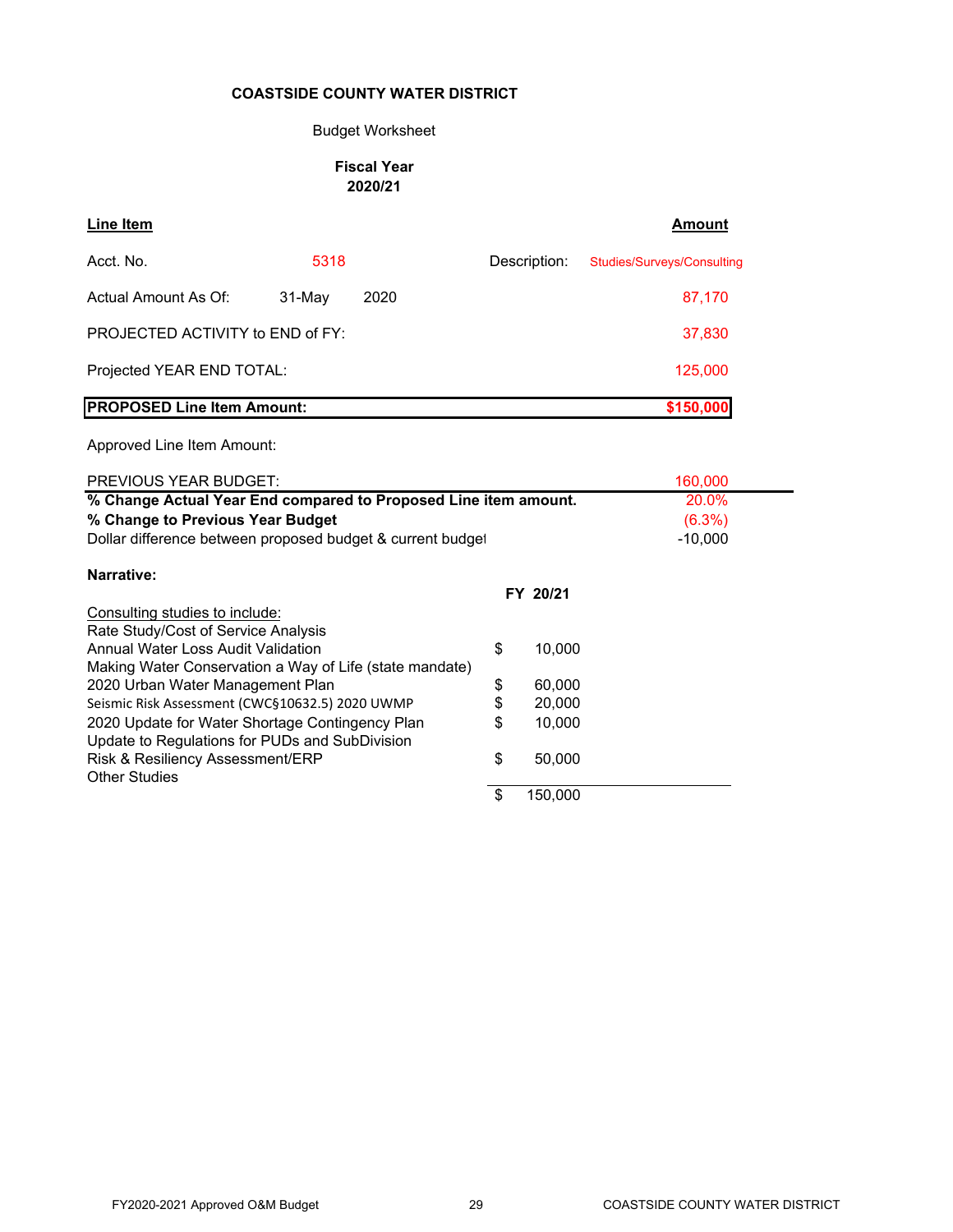### Budget Worksheet

# **Fiscal Year 2020/21**

| Line Item                               |          |      | <b>Amount</b>                       |
|-----------------------------------------|----------|------|-------------------------------------|
| Acct. No.                               | 5321     |      | <b>Description: Water Resources</b> |
| Actual Amount As Of:                    | $31-May$ | 2020 | 3,399                               |
| <b>PROJECTED ACTIVITY to END of FY:</b> |          |      | 2,601                               |
| Projected YEAR END TOTAL:               |          |      | 6,000                               |
| <b>PROPOSED Line Item Amount:</b>       |          |      | 26,000                              |

| PREVIOUS YEAR BUDGET:                                           | 26,200    |  |
|-----------------------------------------------------------------|-----------|--|
| % Change Actual Year End compared to Proposed Line item amount. | 333.3%    |  |
| % Change to Previous Year Budget                                | $(0.8\%)$ |  |
| Dollar difference between proposed budget & current budget      | $-200$    |  |

| <b>NARRATIVE:</b>                                              | FY 20/21                 |
|----------------------------------------------------------------|--------------------------|
| Pilarcitos Creek Intergrated Watershed Management Plan Support | 6,000.00                 |
| BAWSCA - Database hosting/Admin Fees                           | 1,000.00                 |
| Rebate Program                                                 | $\overline{\phantom{a}}$ |
| High Efficiency Fixture Devices                                | 1,000.00                 |
| <b>School Education Programs</b>                               | 8,000.00                 |
| Public Information / Outreach Programs                         | 10,000.00                |
|                                                                | 26,000.00                |

| Jul | Aug | Sep | Oct | Nov | Dec |
|-----|-----|-----|-----|-----|-----|
|     |     |     |     |     |     |
| Jan | Feb | Mar | Apr | May | Jun |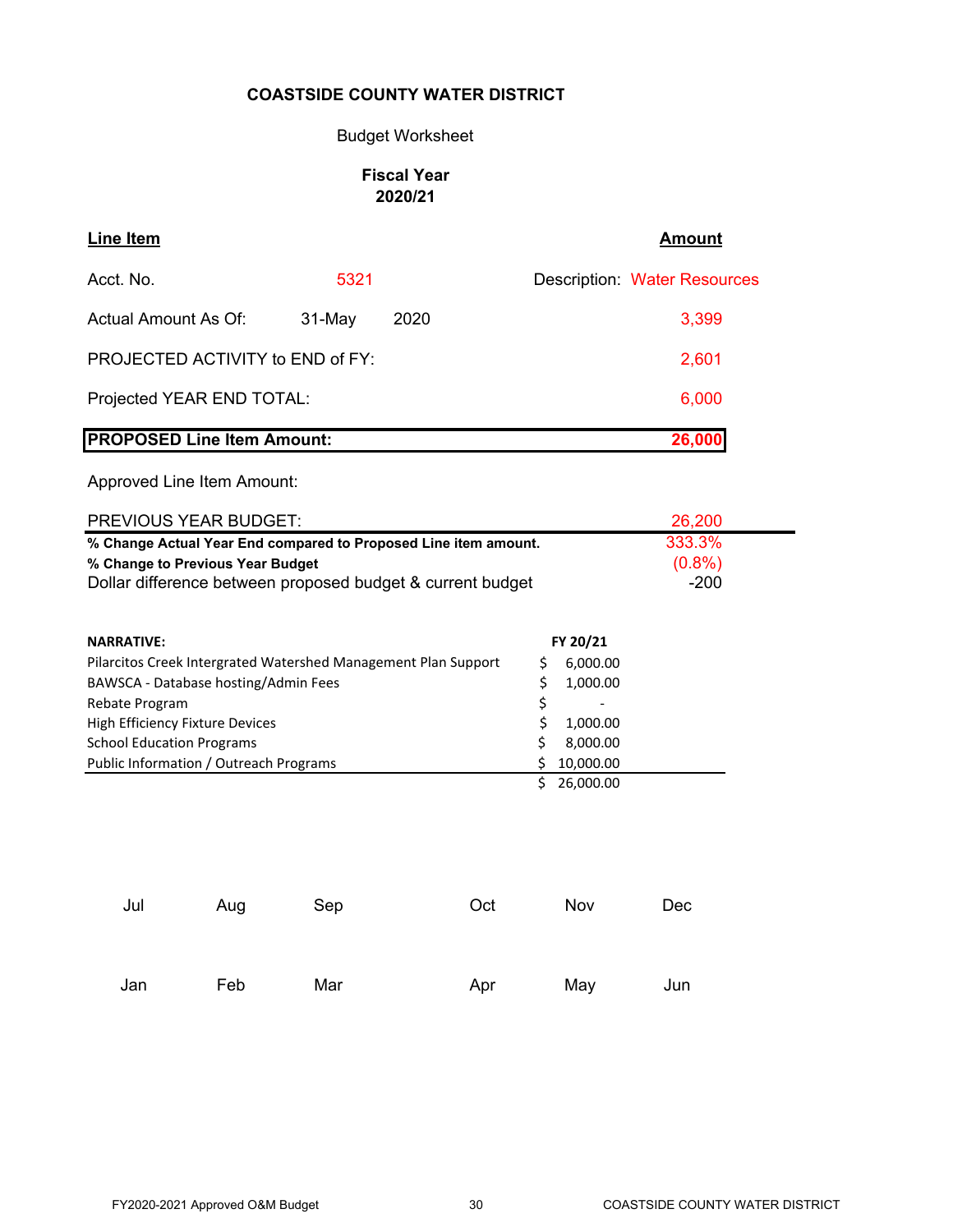### Budget Worksheet

### **Fiscal Year 2020/21**

| <b>Line Item</b>                                                                         |           |        |              | <b>Amount</b>             |
|------------------------------------------------------------------------------------------|-----------|--------|--------------|---------------------------|
| Acct. No.                                                                                | 5322      |        | Description: | <b>Community Outreach</b> |
| Actual Amount As Of:                                                                     | $31$ -May | 2020   |              | 33,629                    |
| <b>PROJECTED ACTIVITY to END of FY:</b>                                                  |           | 21,371 |              |                           |
| Projected YEAR END TOTAL*:                                                               |           | 55,000 |              |                           |
| <b>PROPOSED Line Item Amount:</b>                                                        |           | 58,400 |              |                           |
| Approved Line Item Amount:                                                               |           |        |              |                           |
| <b>PREVIOUS YEAR BUDGET:</b>                                                             |           | 56,900 |              |                           |
| <sup>0</sup> / <sub>c</sub> Change Actual Vear End compared to Proposed Line item amount |           |        |              | 6.2%                      |

|                                                                                            | 00,000       |
|--------------------------------------------------------------------------------------------|--------------|
| % Change Actual Year End compared to Proposed Line item amount.                            | 6.2%         |
| % Change to Previous Year Budget                                                           | 2.6%         |
| Dollar difference between proposed budget & current budget                                 | 1,500        |
| <b>NARRATIVE:</b>                                                                          |              |
| For community outreach between CCWD and our customers.                                     | FY20/21      |
| Pacifica Coast Television - Recording meetings (14 @ \$300)                                | \$<br>4,200  |
| Montara Fog - Darin Boville (14 @ \$300)                                                   | \$<br>4,200  |
| Prop 218/Other Public Notices (Printing/HMB Review/Mailing Services)                       | \$<br>10,000 |
| Postage for Public Outreach                                                                | \$<br>6,000  |
| Design/Printing Annual Reports (Consumer Confidence Report;<br>Translation & Postage Fees) | 28,000       |
| Graphic Artist/Photography                                                                 | \$<br>2,000  |
| <b>Pumpkin Festival</b>                                                                    | \$<br>500    |
| Pens for Give Away                                                                         | \$<br>1,500  |
| <b>Advertisements HMB Review</b>                                                           | \$<br>1,000  |
| <b>Direct Mailers</b>                                                                      | \$<br>1,000  |
| 75th Anniversary Celebration Planning                                                      |              |
|                                                                                            |              |
| Total                                                                                      | \$<br>58,400 |

\* Costs generally occur later in the year - Prop 218 Notices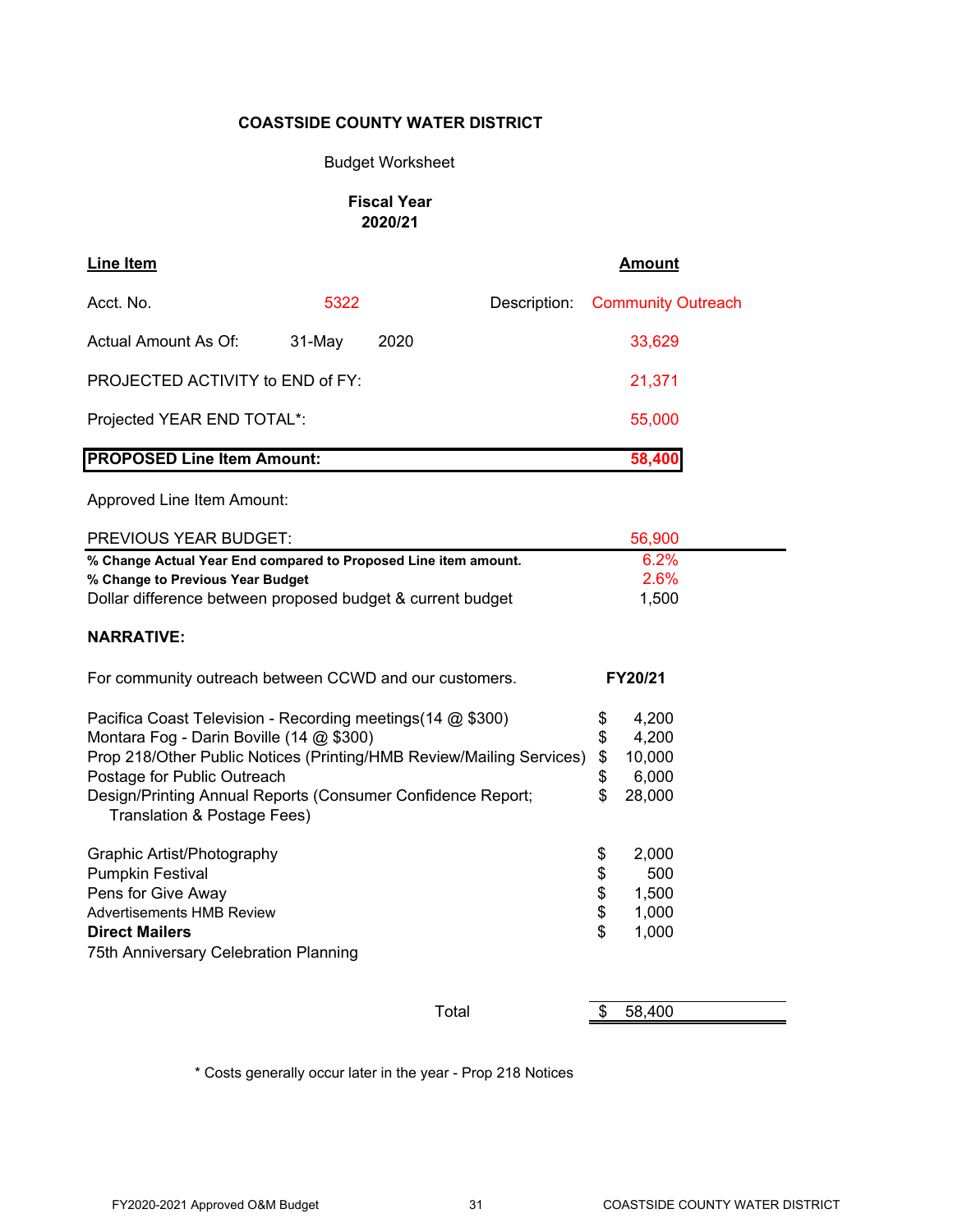# Budget Worksheet

# **Fiscal Year 2020/21**

| Line Item                         |          |        |  |              | <b>Amount</b> |
|-----------------------------------|----------|--------|--|--------------|---------------|
| Acct. No.                         | 5381     |        |  | Description: | Legal         |
| <b>Actual Amount As Of:</b>       | $31-May$ | 2020   |  |              | 128,985       |
| PROJECTED ACTIVITY to END of FY:  |          | 16,015 |  |              |               |
| Projected YEAR END TOTAL:         |          |        |  |              | 145,000       |
| <b>PROPOSED Line Item Amount:</b> |          |        |  |              | 100,000       |

Approved Line Item Amount:

| <b>PREVIOUS YEAR BUDGET:</b>                                    | 100,000    |  |
|-----------------------------------------------------------------|------------|--|
| % Change Actual Year End compared to Proposed Line item amount. | $(31.0\%)$ |  |
| % Change to Previous Year Budget                                | 0.0%       |  |
| Dollar difference between proposed budget & current budget      |            |  |

# **NARRATIVE:**

This account is for the Legal Counsel General District business that is not included in capital projects or reimbursable projects. The legal costs for capital projects and reimbursable projects whether the work is performed by District Counsel or other counsel

|                            |       | FY20/21   |
|----------------------------|-------|-----------|
| HansonBridgett             |       | \$90,000  |
| Bartkiewicz (Water Rights) |       | \$10,000  |
|                            | Total | \$100,000 |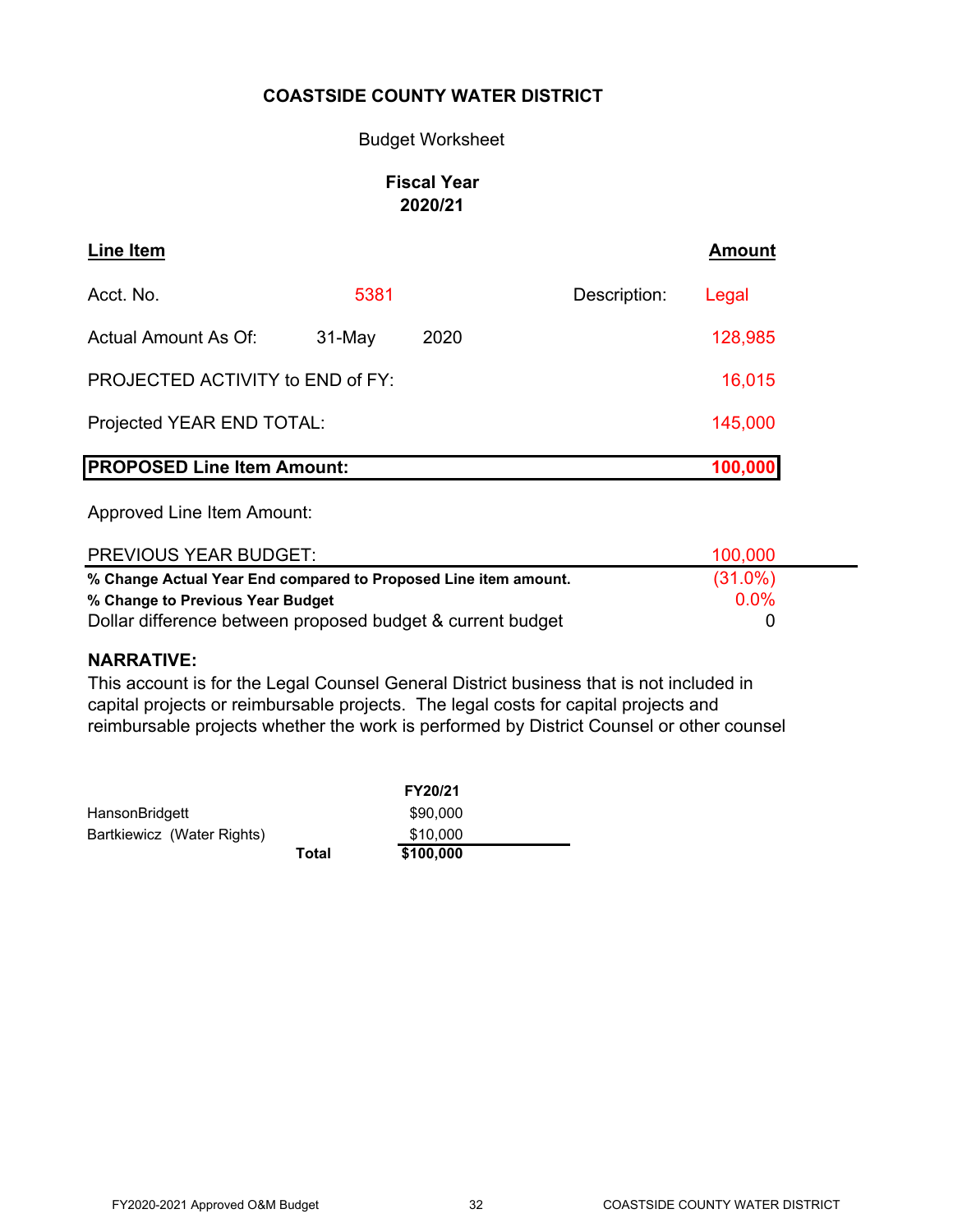# Budget Worksheet

# **Fiscal Year 2020/21**

| Line Item                         |          |      | <b>Amount</b>            |
|-----------------------------------|----------|------|--------------------------|
| Acct. No.                         | 5382     |      | Description: Engineering |
| Actual Amount As Of:              | $31-May$ | 2020 | 68,011                   |
| PROJECTED ACTIVITY to END of FY:  |          |      | 31,989                   |
| Projected YEAR END TOTAL:         |          |      | 100,000                  |
| <b>PROPOSED Line Item Amount:</b> |          |      | 66,000                   |

Approved Line Item Amount:

| <b>PREVIOUS YEAR BUDGET:</b>                                    | 62,000     |  |
|-----------------------------------------------------------------|------------|--|
| % Change Actual Year End compared to Proposed Line item amount. | $(34.0\%)$ |  |
| % Change to Previous Year Budget                                | 6.5%       |  |
| Dollar difference between proposed budget & current budget      | 4,000      |  |

# **NARRATIVE:**

This account is to cover the costs of an outside engineering firm (EKI Environmental) to to project manage the District's Capital Improvement Program as well as maintaing the District's hydraulic model. (\$180,000/year) Also includes a \$6,000 retainer for James Teter, for District Engineering services.

|                       | <b>FY20/21</b> |  |
|-----------------------|----------------|--|
| <b>EKI Consulting</b> | \$60,000       |  |
| <b>James Teter</b>    | \$6,000        |  |
|                       | \$66,000       |  |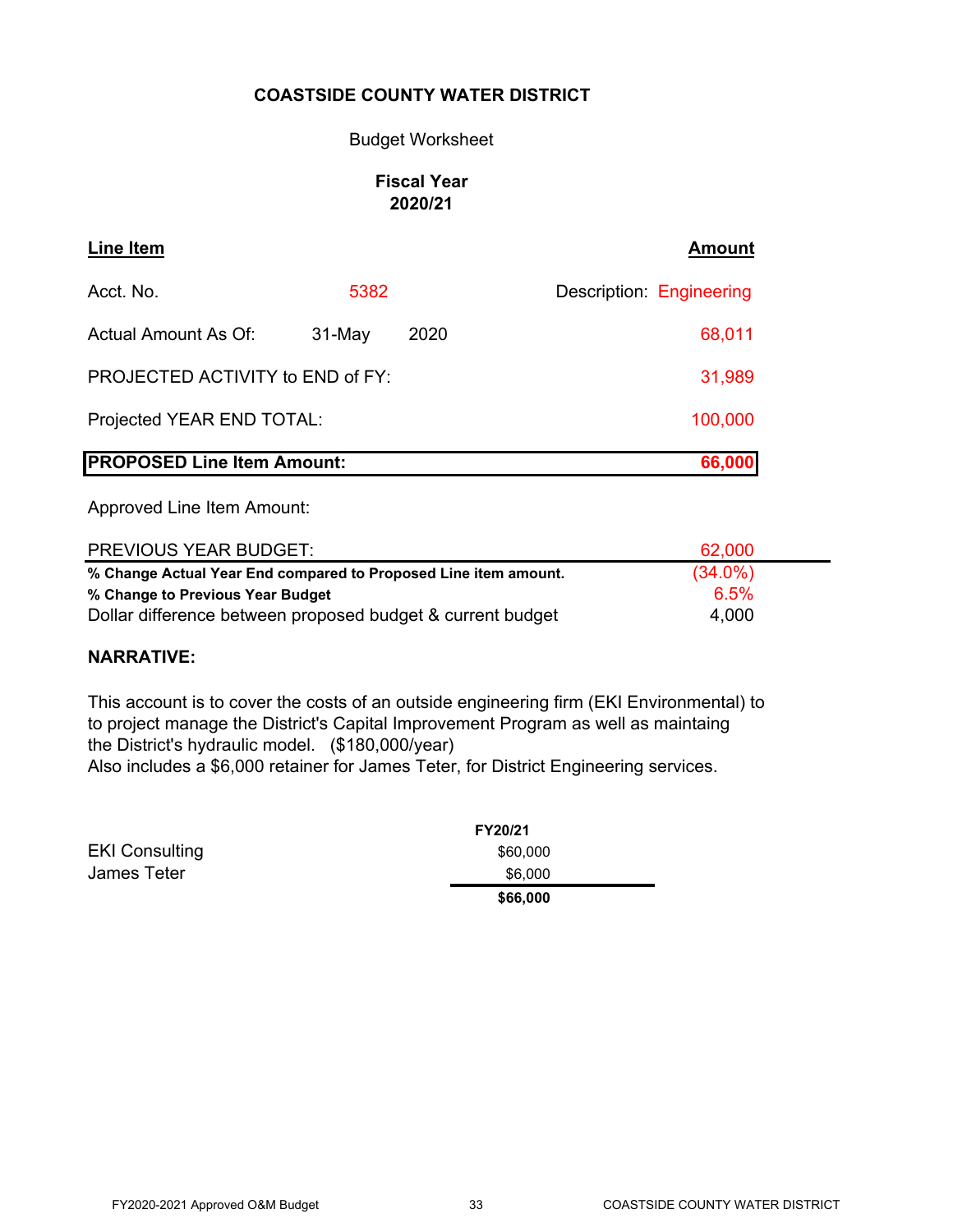# Budget Worksheet

# **Fiscal Year 2020/21**

| <b>Line Item</b>                  |           |      | <b>Amount</b>                          |
|-----------------------------------|-----------|------|----------------------------------------|
| Acct. No.                         | 5383      |      | <b>Description: Financial Services</b> |
| Actual Amount As Of:              | $31$ -May | 2020 | 11,382                                 |
| PROJECTED ACTIVITY to END of FY:  |           |      | 10,618                                 |
| Projected YEAR END TOTAL:         |           |      | 22,000                                 |
| <b>PROPOSED Line Item Amount:</b> |           |      | 22,000                                 |

Approved Line Item Amount:

| PREVIOUS YEAR BUDGET:                                           | 22,000  |  |
|-----------------------------------------------------------------|---------|--|
| % Change Actual Year End compared to Proposed Line item amount. | $0.0\%$ |  |
| % Change to Previous Year Budget                                | $0.0\%$ |  |
| Dollar difference between proposed budget & current budget      | O       |  |

# **NARRATIVE:**

Annual auditing services performed by Fedak & Brown, CPA (per proposal) and Other misc services

|                                      | FY 20/21 |  |
|--------------------------------------|----------|--|
| <b>Financial Audit Service</b>       | \$17,000 |  |
| Accounting/Actuarial Services (OPEB) | \$5,000  |  |
| Total                                | \$22,000 |  |
|                                      |          |  |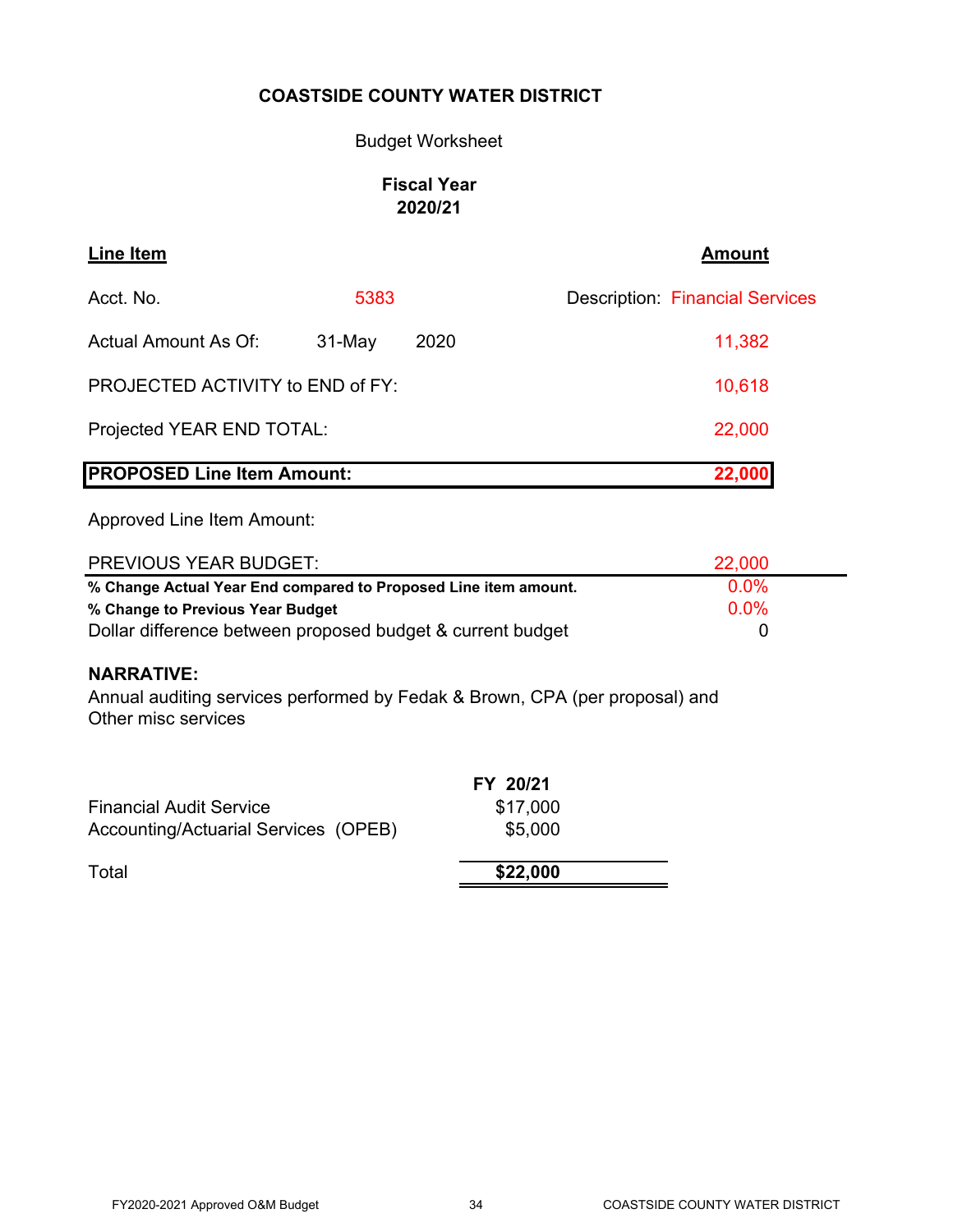#### Budget Worksheet

#### **Fiscal Year 2020/21**

| Line Item                         |          |      |              | <b>Amount</b>            |
|-----------------------------------|----------|------|--------------|--------------------------|
| Acct. No.                         | 5384     |      | Description: | <b>Computer Services</b> |
| Actual Amount As Of:              | $31-May$ | 2020 |              | 152,638                  |
| PROJECTED ACTIVITY to END of FY:  |          |      |              | 42,362                   |
| Projected YEAR END TOTAL:         |          |      |              | 195,000                  |
| <b>PROPOSED Line Item Amount:</b> |          |      |              | 211,500                  |
| Approved Line Item Amount:        |          |      |              |                          |
| <b>PREVIOUS YEAR BUDGET:</b>      |          |      |              | 167.600                  |

| % Change Actual Year End compared to Proposed Line item amount. | 8.5%   |
|-----------------------------------------------------------------|--------|
| % Change to previous year budget:                               | 26.2%  |
| Dollar difference between proposed budget & current budget      | 43.900 |

#### **NARRATIVE:**

**Includes new licenses for , Accela Planning; AT&T Internet (redundant) Service**

**FY 20/21** Tyler  $$40,000$  New/Upgrades to software/Cust Rpts  $$5,000$ Water Smart \$13,000 \$5,000 Service/Repairs/Parts Irvine Consulting Srvcs \$48,000 Badger 800 Aclara \$44,000 Accela License \$10,000 XC2 Software \$2,500 AT&T Internet \$9,000 AT&T Internet Remit Plus/Ck Scanner)  $$2,000$  Coastside Net  $$1,500$ GIS License (CalCAD) \$5,000 Rogue Web Works (Website Maint.) \$6,000 Web Filtering (Barracuda) \$1,400 DCU location rental \$2,400 \$2,400 CalCad Assessor Update \$4,000 Spam Filtering \$900 \$900 Comcast Internet \$3,000 CalCAD Annual Application Maint. **\$3,000** \$5,000 Subtotal \$50,800 Subtotal \$160,700 Grand Total **\$211,500 Maintenance/SAAS Agreements** CalCAD Updates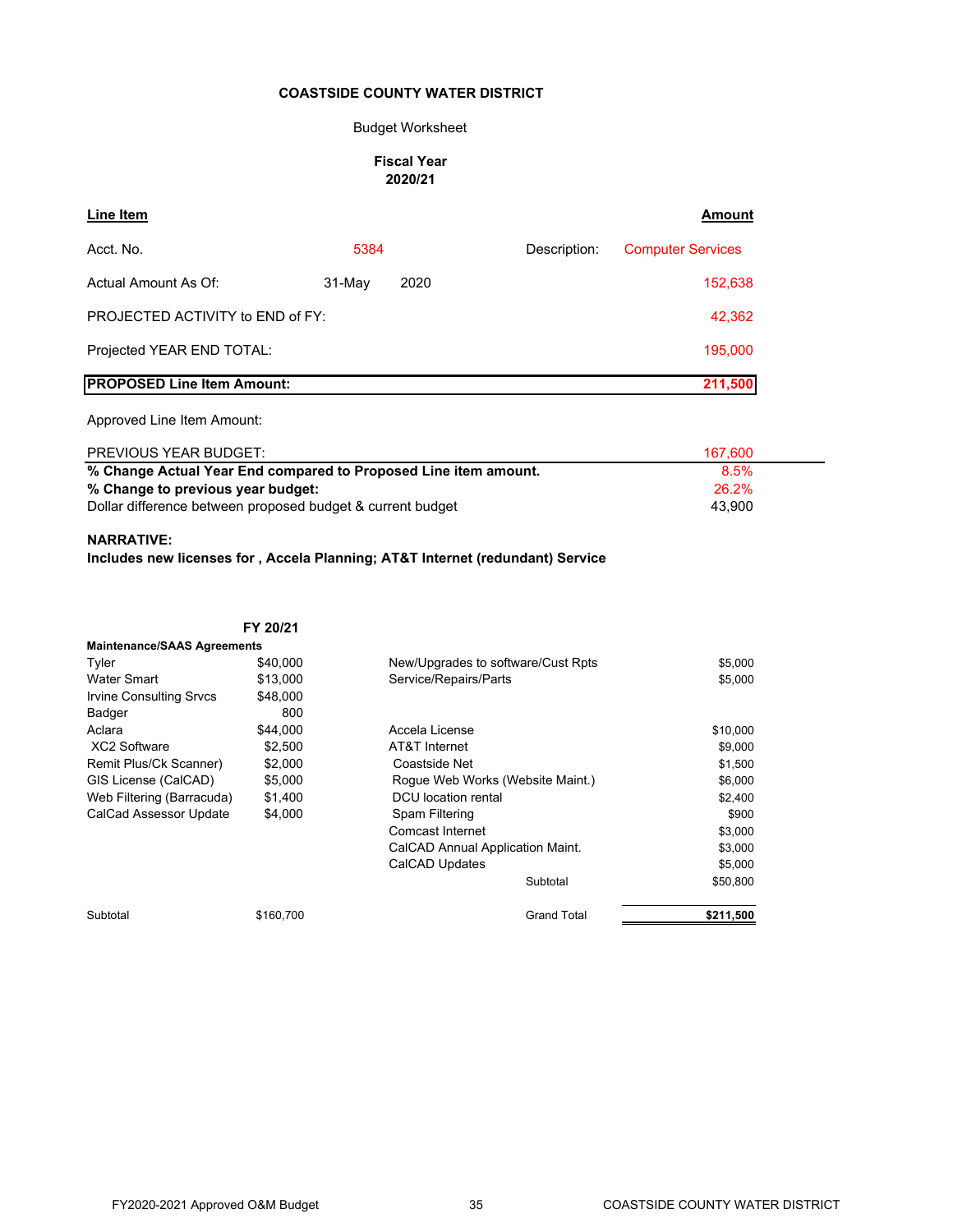### Budget Worksheet

# **Fiscal Year 2020/21**

| <b>Line Item</b>                                                |          |      | <b>Amount</b>                 |
|-----------------------------------------------------------------|----------|------|-------------------------------|
| Acct. No.                                                       | 5410     |      | Description: Salaries, Admin. |
| <b>Actual Amount As Of:</b>                                     | $31-May$ | 2020 | 922,333                       |
| PROJECTED ACTIVITY to END of FY:                                |          |      | 127,667                       |
| Projected YEAR END TOTAL:                                       |          |      | 1,050,000                     |
| <b>PROPOSED Line Item Amount:</b>                               |          |      | 1,223,311                     |
| Approved Line Item Amount:                                      |          |      |                               |
| <b>PREVIOUS YEAR BUDGET:</b>                                    |          |      | 1,179,832                     |
| % Change Actual Year End compared to Proposed Line item amount. |          |      | 16.5%                         |
| % Change to Previous Year Budget                                |          |      | 3.7%                          |

Dollar difference between proposed budget & current budget 43,479

#### **NARRATIVE:**

Admin Salaries include:

\* Reflects a 2.5% COLA adjustment (CPI-W SF area February to February timeframe.) Also includes step increases effective 7/1/2020.

*(See Spreadsheet of Account #5411A for Admin and Board of Directors Salaries)*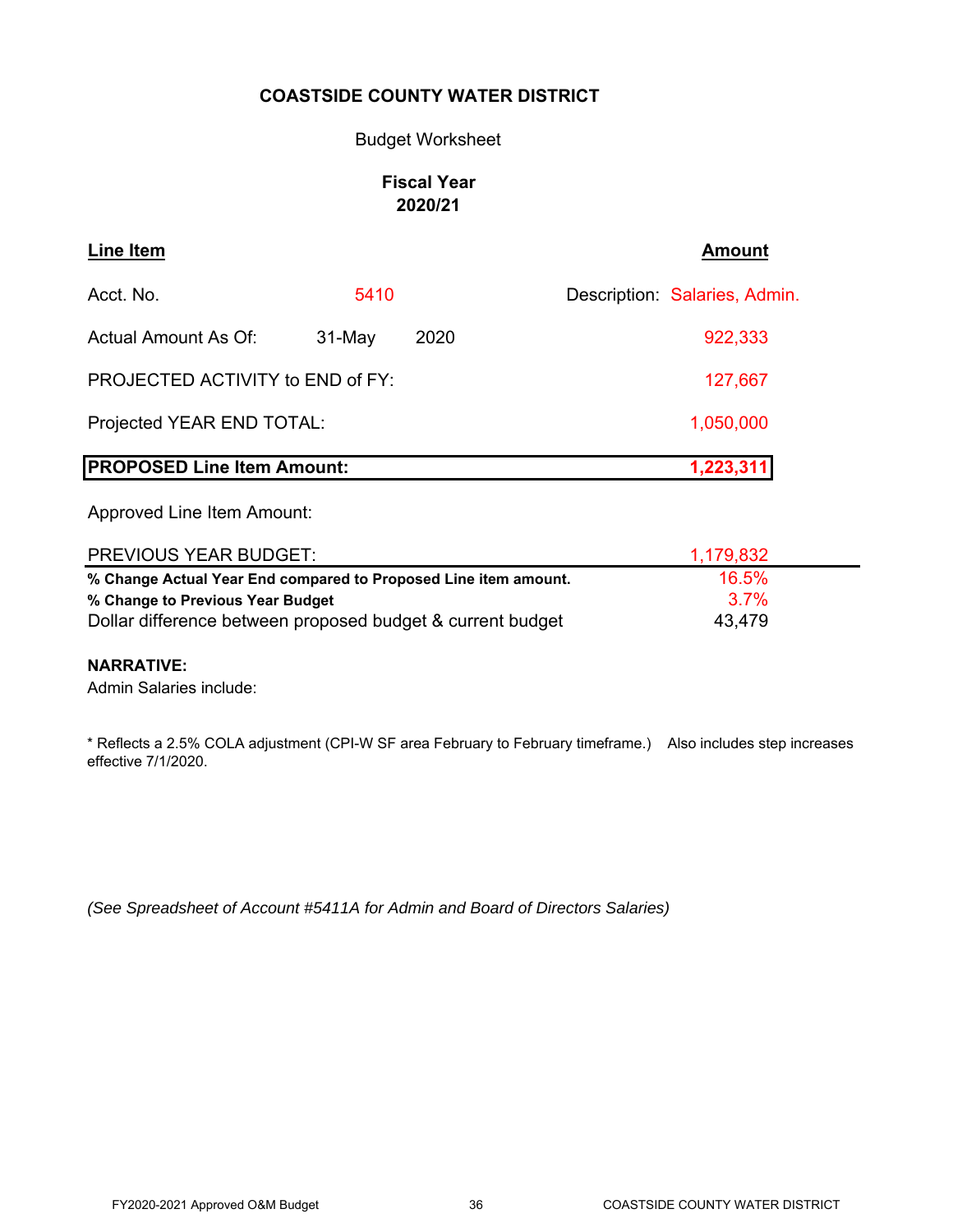### Budget Worksheet

# **Fiscal Year 2020/21**

| Line Item                               |          |      | Amount                        |
|-----------------------------------------|----------|------|-------------------------------|
| Acct. No.                               | 5411     |      | Description: Salaries - Field |
| <b>Actual Amount As Of:</b>             | $31-May$ | 2020 | 1,280,906                     |
| <b>PROJECTED ACTIVITY to END of FY:</b> |          |      | 169,094                       |
| Projected YEAR END TOTAL:               |          |      | 1,450,000                     |
| <b>PROPOSED Line Item Amount:</b>       |          |      | 1,501,399                     |

Approved Line Item Amount:

| PREVIOUS YEAR BUDGET:                                           | 1,461,020 |  |
|-----------------------------------------------------------------|-----------|--|
| % Change Actual Year End compared to Proposed Line item amount. | $3.5\%$   |  |
| % Change to Previous Year Budget                                | 2.8%      |  |
| Dollar difference between proposed budget & current budget      | 40,379    |  |

# **NARRATIVE:**

\* Reflects an estimated 3.8% COLA adjustment (TBD-COLA is based upon the Department of Labor Statistics information for February to February timeframe.) Also includes step increases effective 7/1/2019.

Salaries reflect addition of (1) operator position partially offset by the elimination of temporary staff.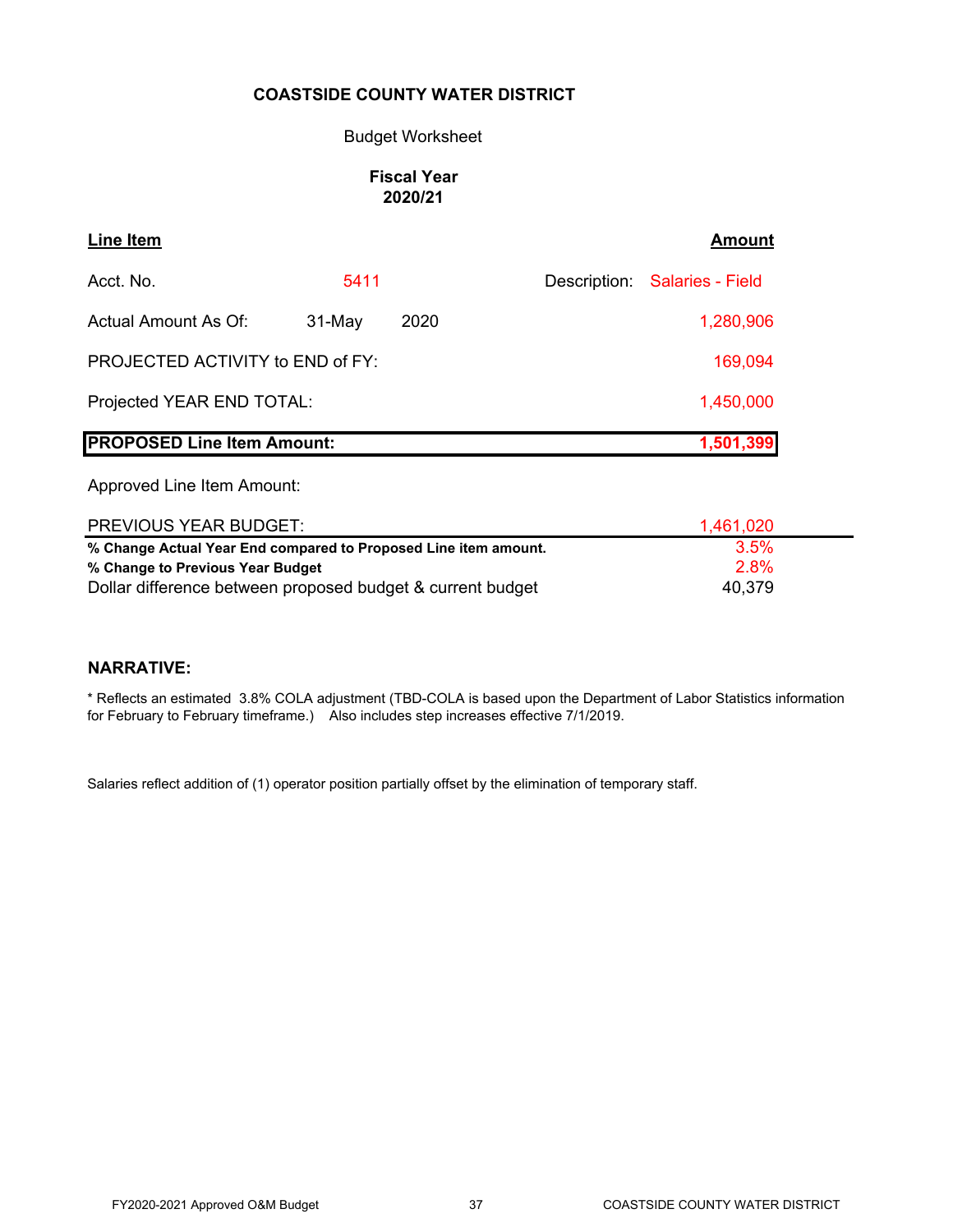#### **COASTSIDE COUNTY WATER DISTRICTFY 2019/2020 BUDGET WORKSHEET (5411 A) SALARY INFORMATION - Accounts 5411 & 5410** 7/1/2020

|                                       | <b>Current</b>   | <b>With Step</b> |                   | <b>COLA</b> | Annual           | OT.          | O T     | Cert.  |                  |
|---------------------------------------|------------------|------------------|-------------------|-------------|------------------|--------------|---------|--------|------------------|
| <b>EMPLOYEE</b>                       | <b>Hrly Rate</b> | Due 7/1/2020**   | \$                | 0.0250      | Pay              | <b>Hours</b> | Pay     | Pay    | <b>TOTAL</b>     |
| <b>FIELD #5411</b>                    |                  |                  |                   |             |                  |              |         |        |                  |
| Superintendent                        | 79.928           | 79.93            | $\mathbf{\$}$     | 81.9262     | 170,406          |              |         | 13,200 | 183,606          |
| <b>Distribution Supervisor</b>        | 55.190           | 56.57            | $\mathbf{s}$      | 57.9840     | 120.607          | 80           | 6.958   | 4,800  | 132,365          |
| <b>WTP Supervisor</b>                 | 70.647           | 70.65            | $\mathbf{\$}$     | 72.4132     | 150,619          | 140          | 15,207  | 9,600  | 175,426          |
| Sr. WTP Oper.                         | 51.247           | 52.53            | $\mathbf{\$}$     | 53.8414     | 111,990          | 140          | 11,307  | 7,800  | 131,097          |
| <b>Distribution Operator</b>          | 35.100           | 36.88            | $\mathbf{\$}$     | 37.7989     | 78,622           | 140          | 7,938   | 4,800  | 91,359           |
| Distribution Operator (Senior)        | 45.371           | 46.51            | $\boldsymbol{\$}$ | 47.6679     | 99,149           | 140          | 10,010  | 9,600  | 118,760          |
| Treatment Operator (WTP)              | 42.868           | 43.94            | $\mathbf{\$}$     | 45.0382     | 93,679           | 140          | 9,458   | 8,400  | 111,537          |
| Distribution Operator                 | 42.779           | 42.78            | $\mathbf{s}$      | 43.8485     | 91.205           | 140          | 9.208   | 8,400  | 108,813          |
| <b>Distribution Operator</b>          | 42.779           | 42.78            | $\mathbf{\$}$     | 43.8485     | 91,205           | 140          | 9,208   | 4,800  | 105,213          |
| Treatment Operator (WTP)              | 47.322           | 47.32            | $\mathbf{\$}$     | 48.5051     | 100,891          | 140          | 10,186  | 8,400  | 119,477          |
| <b>Distribution Operator</b>          | 41.885           | 42.779           | $\mathbf{\$}$     | 43.8485     | 91,205           | 140          | 9,208   | 4,800  | 105,213          |
| Distribution Operator                 | 36.881           | 37.80            | $\mathbf{\$}$     | 38.7481     | 80.596           | 140          | 8.137   | 4.800  | 93,533           |
| Other (Superintendent relocation)     |                  |                  |                   |             |                  |              |         |        |                  |
| Standby Pay for On-Call Employees     |                  |                  |                   |             | 25,000           |              |         |        | 25,000           |
| Sub total, Field                      |                  |                  |                   |             | 1,305,174        |              | 106.825 | 89,400 | 1,501,399        |
|                                       |                  |                  |                   |             |                  |              |         |        |                  |
| <b>ADMIN #5410</b>                    |                  |                  |                   |             |                  |              |         |        |                  |
| Gen Manager                           | 110.577          | 110.58           | \$                | 113.3414    | 235,750          |              |         | 3,600  | 239,350          |
| Asst. General Manager                 | 91.710           | 91.71            | $\mathbf{\$}$     | 94.0028     | 195,526          |              |         | 3,600  | 199,126          |
| Water Resource Analyst                | 59.636           | 59.64            | $\mathbf{s}$      | 61.1269     | 127,144          | 100          | 9.169   | 1,200  | 137,513          |
| Office Mgr                            | 56.324           | 56.32            | $\boldsymbol{\$}$ | 57.7321     | 120,083          | 100          | 8,660   |        | 128,743          |
| Admin Assist.                         | 47.000           | 48.18            | $\boldsymbol{\$}$ | 49.3794     | 102.709          | 100          | 7,407   | 1.200  | 111,316          |
| <b>Utility Billing Specialist</b>     | 47.560           | 47.56            | $\mathbf{\$}$     | 48.7490     | 101,398          | 100          | 7,312   | 600    | 109,310          |
| <b>Customer Service Specialist II</b> | 39.058           | 39.06            | $\boldsymbol{\$}$ | 40.0345     | 83,272           | 50           | 3,003   |        | 86,274           |
| <b>Customer Service Specialist I</b>  | 35.405           | 35.41            | $\mathbf{\$}$     | 36.2901     | 75,483           | 50           | 2,722   |        | 78,205           |
| <b>Customer Service Specialist II</b> | 39.058           | 39.06            | $\mathbf{s}$      | 40.0345     | 83.272           | 50           | 3,003   |        | 86,274           |
| Water Cons/Outreach                   |                  |                  |                   |             |                  |              |         |        |                  |
| Other - Car Allowance                 |                  |                  |                   |             | 7,200            |              |         |        | 7,200            |
|                                       | 20.00            |                  |                   |             |                  |              |         |        |                  |
| Part-Time Help<br><b>Directors</b>    |                  |                  |                   |             | 20,000<br>20,000 |              |         |        | 20,000<br>20.000 |

#### **TOTAL**

General Manager is budgeted at full time.

\*\* Step increases are given annually - 1X per year at 7/1/2018.

**Sub total, Admin 1,171,836 10,200 \$1,223,311** 

**2,477,010 \$2,724,711**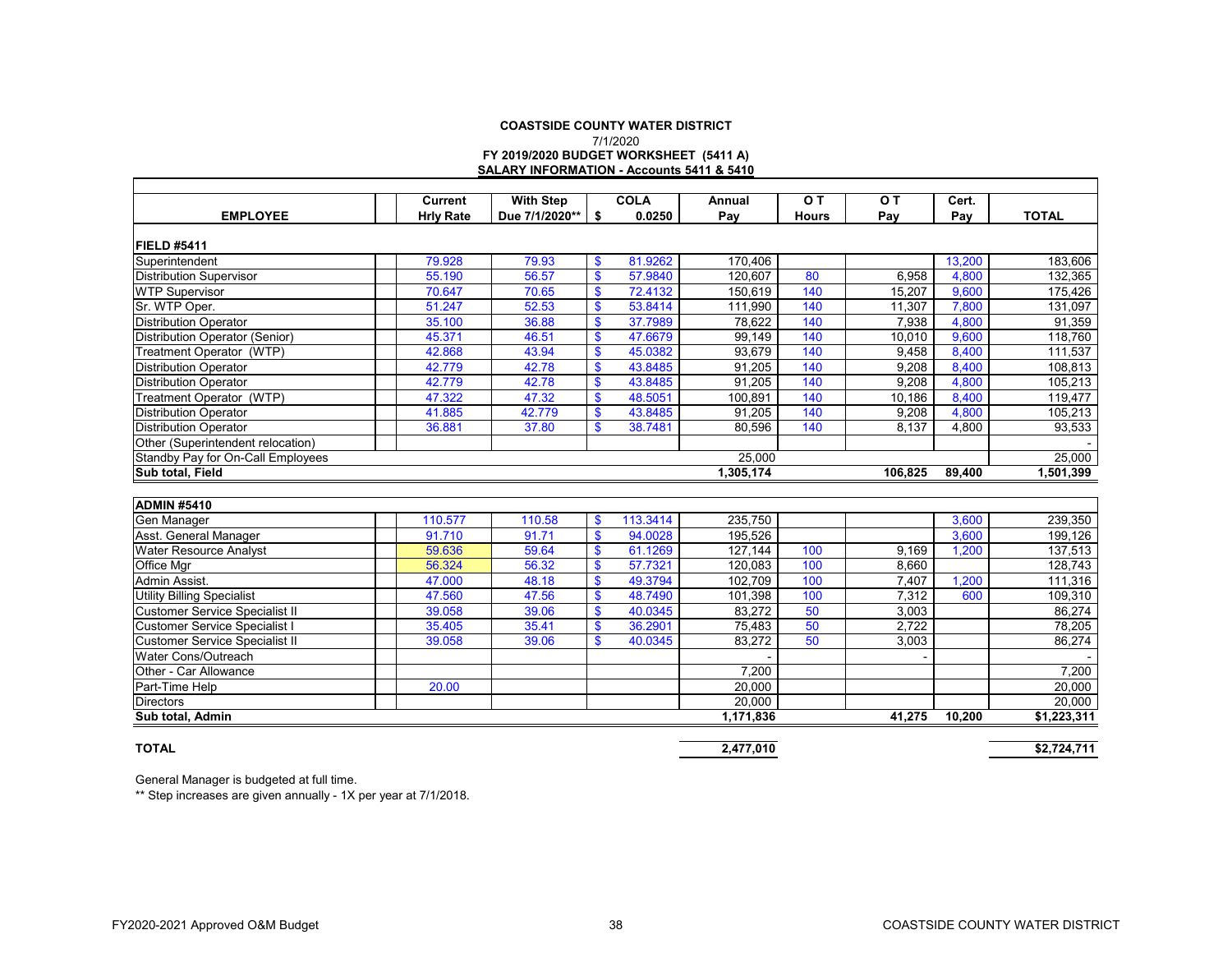### Budget Worksheet

# **Fiscal Year 2020/21**

| Line Item                         |          |      | <b>Amount</b>                     |
|-----------------------------------|----------|------|-----------------------------------|
| Acct. No.                         | 5420     |      | <b>Description: Payroll Taxes</b> |
| Actual Amount As Of:              | $31-May$ | 2020 | 163,560                           |
| PROJECTED ACTIVITY to END of FY:  |          |      | 26,440                            |
| Projected YEAR END TOTAL:         |          |      | 190,000                           |
| <b>PROPOSED Line Item Amount:</b> |          |      | 191,701                           |

Approved Line Item Amount:

| <b>PREVIOUS YEAR BUDGET:</b>                                    | 183,582 |  |
|-----------------------------------------------------------------|---------|--|
| % Change Actual Year End compared to Proposed Line item amount. | 0.9%    |  |
| % Change to Previous Year Budget                                | 4.4%    |  |
| Dollar difference between proposed budget & current budget      | 8.119   |  |
| <b>NARRATIVE:</b>                                               |         |  |

Payroll taxes, i.e. Social Security is a function of salaries. It is applied at a total rate of 7.65% of gross payroll. The final amount will be determined when salaries and employee complement is finalized by the Board.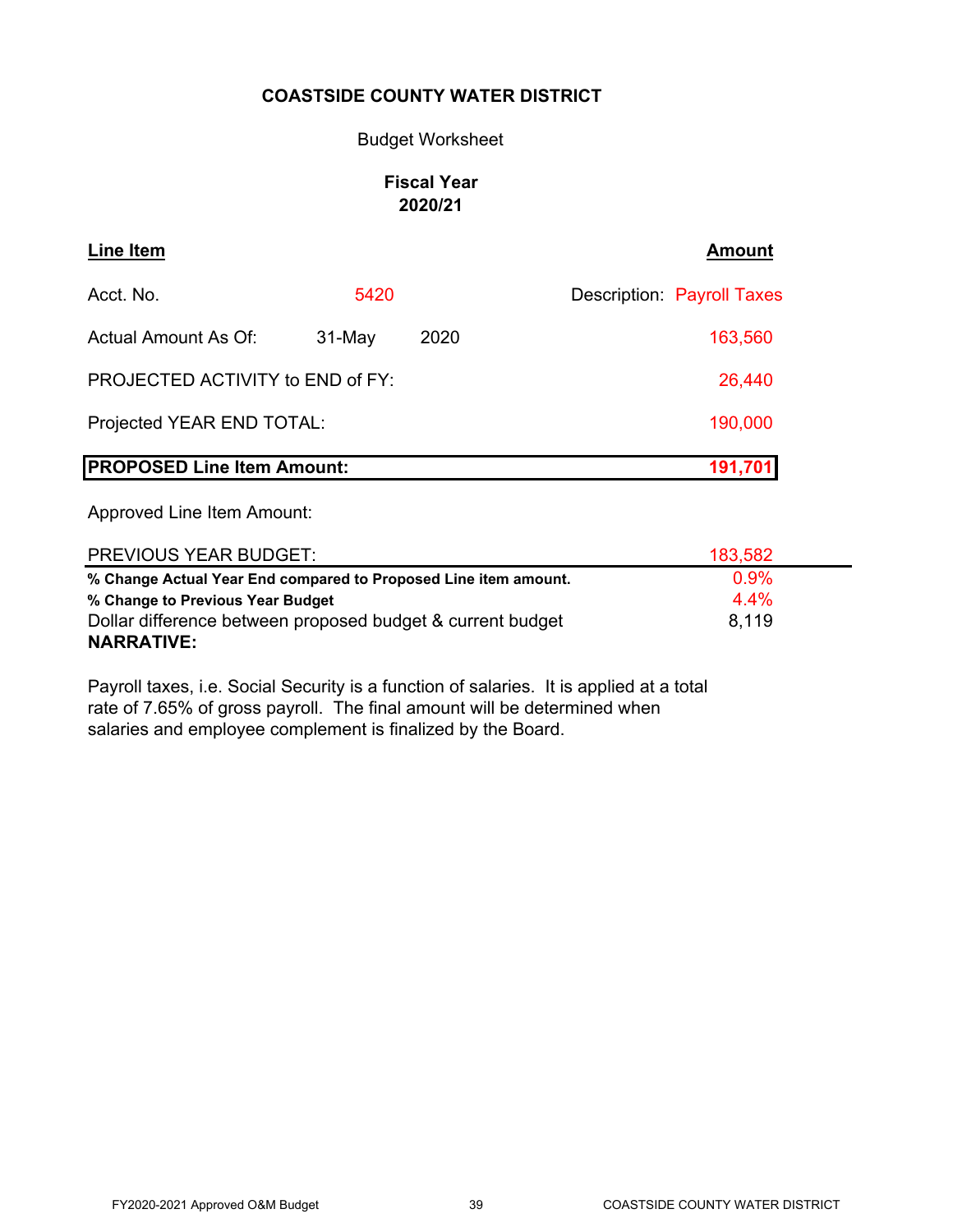Budget Worksheet

**Fiscal Year 2020/21**

| Line Item |                                   | <b>Amount</b> |                                           |                          |               |
|-----------|-----------------------------------|---------------|-------------------------------------------|--------------------------|---------------|
| Acct. No. | 5420                              | Description:  | <b>Payroll Taxes</b>                      |                          |               |
|           | CALCULATION FOR PAYROLL TAXES     |               | <b>SOCIAL</b><br><b>SECURITY</b><br>6.20% | <b>MEDICARE</b><br>1.45% | <b>TOTAL</b>  |
|           | <b>TOTAL PAYROLL</b>              | \$2,724,711   |                                           |                          |               |
|           | AMOUNT SUBJECT TO SOCIAL SECURITY | \$2,454,724   | \$152,193                                 |                          | \$<br>152,193 |
|           | AMOUNT SUBJECT TO MEDICARE        | \$2,724,711   |                                           | 39,508<br>\$             | \$<br>39,508  |
|           | <b>TOTAL</b>                      |               |                                           |                          | 191,701       |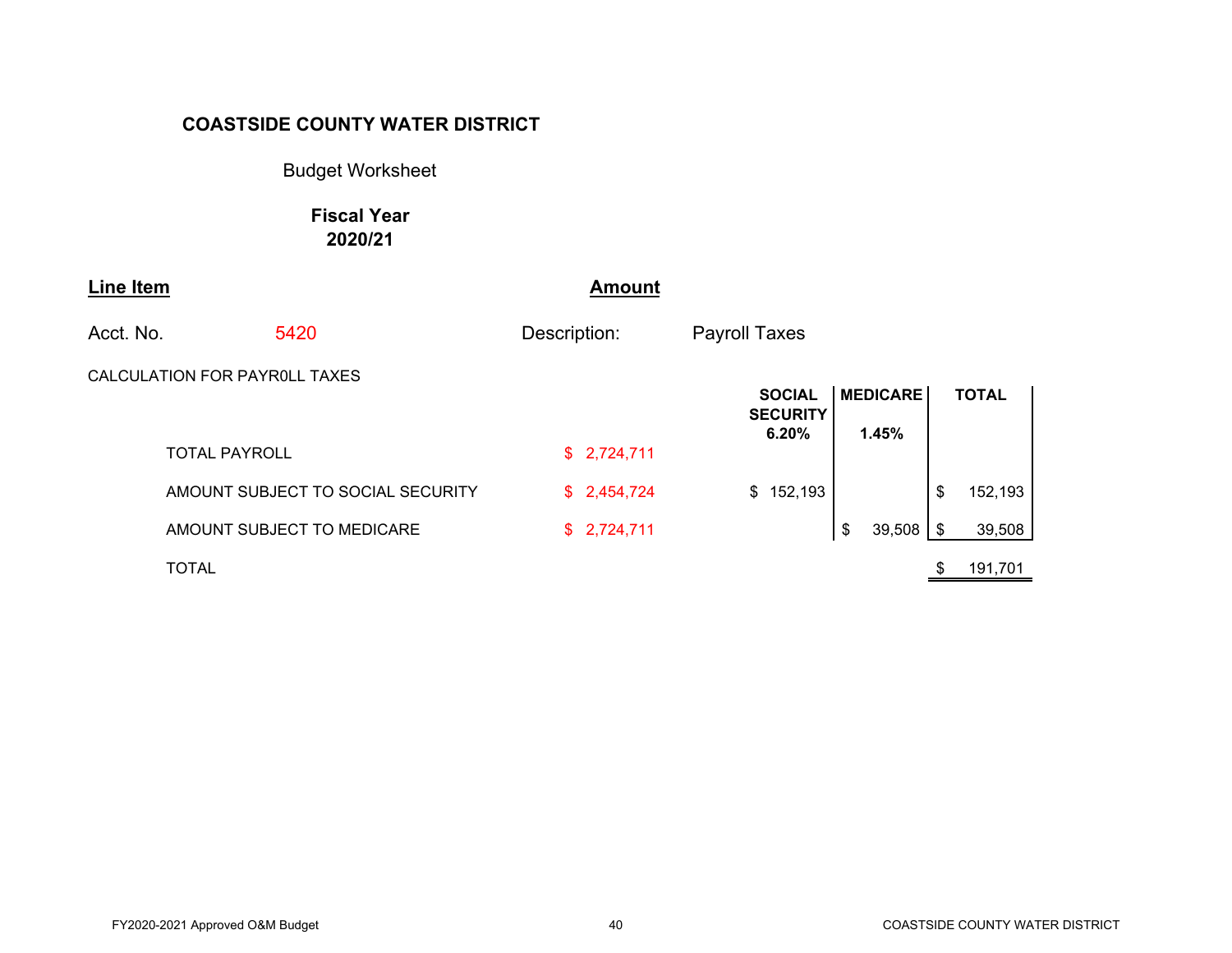### Budget Worksheet

### **Fiscal Year 2020/21**

| <b>Line Item</b>                  |                                                                                                        |      | <b>Amount</b>                           |
|-----------------------------------|--------------------------------------------------------------------------------------------------------|------|-----------------------------------------|
| Acct. No.                         | 5435                                                                                                   |      | Description: Employee Medical Insurance |
| Actual Amount As Of:              | 31-May                                                                                                 | 2020 | 410,372                                 |
| PROJECTED ACTIVITY to END of FY:  |                                                                                                        |      | 44,628                                  |
| Projected YEAR END TOTAL:         |                                                                                                        |      | 455,000                                 |
| <b>PROPOSED Line Item Amount:</b> |                                                                                                        |      | 511,400                                 |
| Approved Line Item Amount:        |                                                                                                        |      |                                         |
| <b>PREVIOUS YEAR BUDGET:</b>      |                                                                                                        |      | 481,419                                 |
|                                   | % Change Actual Year End compared to Proposed Line item amount.                                        |      | 12.4%                                   |
| % Change to Previous Year Budget  |                                                                                                        |      | 6.2%                                    |
|                                   | Dollar difference between proposed budget & current budget                                             |      | 29,981                                  |
| <b>NARRATIVE:</b>                 | Reflects active employees only.  Assumes rate increases effective 1/1/2021<br>7% Kaiser and 7% Anthem. |      |                                         |
| <b>Active Employees:</b>          | FY 20/21                                                                                               |      |                                         |
| Medical                           | 455,309                                                                                                |      |                                         |
| Dental                            | 29,270                                                                                                 |      |                                         |
| Vision                            | 5,430                                                                                                  |      |                                         |
| Life/AD&D                         | 13,999                                                                                                 |      |                                         |
| <b>LTD</b>                        | 6,799                                                                                                  |      |                                         |
| EAP                               | 594                                                                                                    |      |                                         |
|                                   | 511,400 Total                                                                                          |      |                                         |

# **Spread:**

| Jul | Aug | Sep | Oct | Nov | Dec |
|-----|-----|-----|-----|-----|-----|
|     |     |     |     |     |     |
|     |     |     |     |     |     |
|     |     |     |     |     |     |
| Jan | Feb | Mar | Apr | May | Jun |
|     |     |     |     |     |     |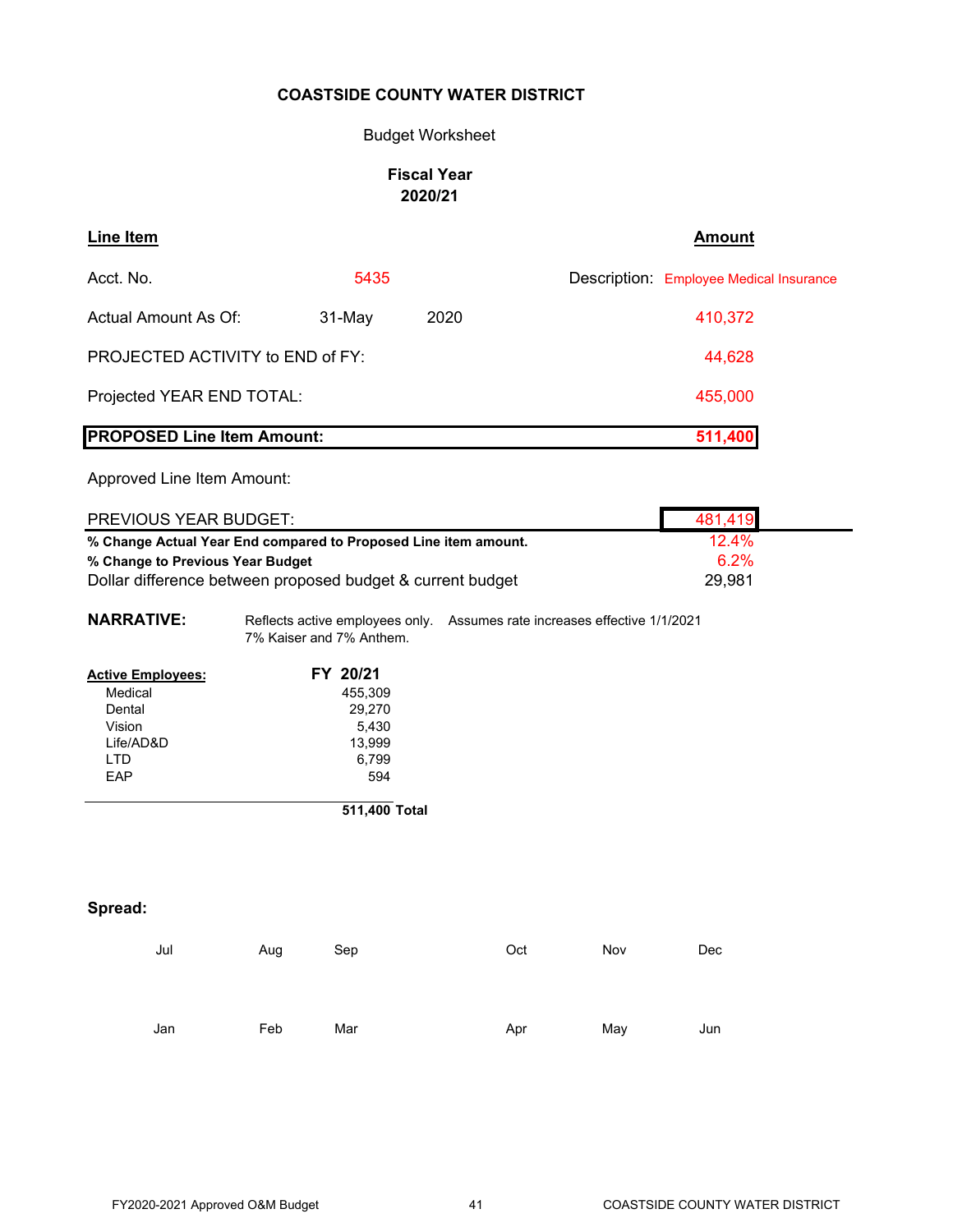#### Budget Worksheet

# **Fiscal Year 2020/21**

| Line Item                         |          |      | <b>Amount</b>                          |
|-----------------------------------|----------|------|----------------------------------------|
| Acct. No.                         | 5436     |      | Description: Retiree Medical Insurance |
| Actual Amount As Of:              | $31-May$ | 2020 | 46,336                                 |
| PROJECTED ACTIVITY to END of FY:  |          |      | 7,664                                  |
| Projected YEAR END TOTAL:         |          |      | 54,000                                 |
| <b>PROPOSED Line Item Amount:</b> |          |      | 69,562                                 |

Approved Line Item Amount:

| PREVIOUS YEAR BUDGET:                                           | 55,274       |
|-----------------------------------------------------------------|--------------|
| % Change Actual Year End compared to Proposed Line item amount. | <b>28.8%</b> |
| % Change to Previous Year Budget                                | 25.8%        |
| Dollar difference between proposed budget & current budget      | 14,288       |

**NARRATIVE:** Retiree Medical Insurance (see insurance breakdown for more detail) Assumes 5% rate increase - Kaiser; 5% Anthem ---- effective 1/1/2021.

| <b>Retirees:</b> | <b>FY20/21</b> |
|------------------|----------------|
| Medical          | 64.981         |
| Dental           | 2.254          |
| Vision           | 2.327          |
|                  | 69,562 Total   |

# **Spread:**

| Jul | Aug | Sep | Oct | Nov | Dec |
|-----|-----|-----|-----|-----|-----|
|     |     |     |     |     |     |
|     |     |     |     |     |     |
| Jan | Feb | Mar | Apr | May | Jun |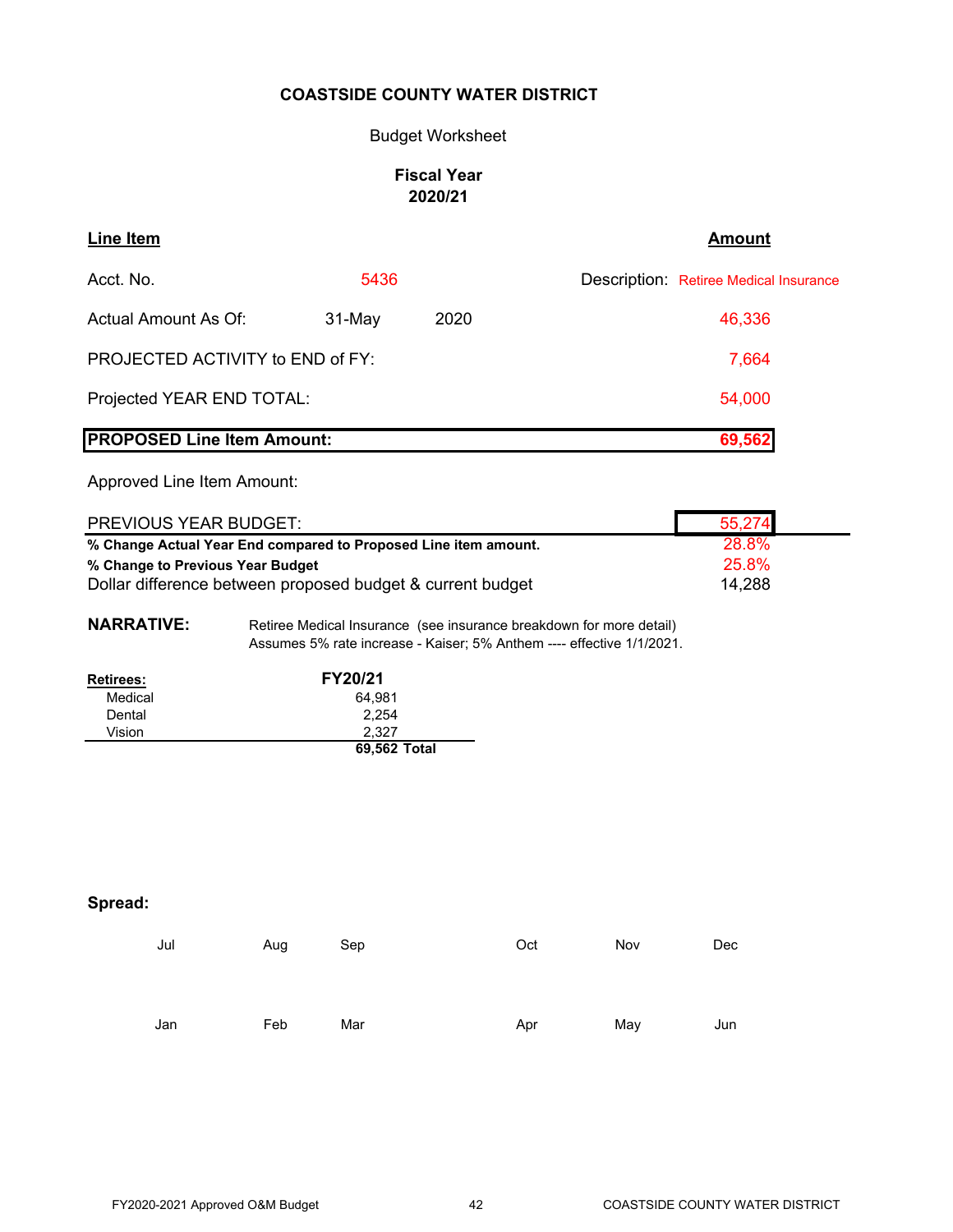#### **ACCOUNT No. 5435 / Insurance Benefits for Active Employees ‐ Current Year 2019/2020**

| <b>ACTIVE EMPLOYEES</b>  | <b>Kaiser</b> | <b>Blue Cross</b> | <b>Dental</b> | <b>Vision</b> | Life/AD&D    | <b>LTD</b> | <b>EAP</b> |
|--------------------------|---------------|-------------------|---------------|---------------|--------------|------------|------------|
| July-20                  | 16,960        | 20,057            | 2,415         | 448           | 1,155        | 561        | 49         |
| August-20                | 16,960        | 20,057            | 2,415         | 448           | 1,155        | 561        | 49         |
| September-20             | 16,960        | 20,057            | 2,415         | 448           | 1,155        | 561        | 49         |
| October-20               | 16,960        | 20,057            | 2,415         | 448           | 1,155        | 561        | 49         |
| November-20              | 16,960        | 20,057            | 2,415         | 448           | 1,155        | 561        | 49         |
| December-20              | 16,960        | 20,057            | 2,415         | 448           | 1,155        | 561        | 49         |
| January-21               | 17,808        | 21,060            | 2,463         | 457           | 1,178        | 572        | 50         |
| February-21              | 17,808        | 21,060            | 2,463         | 457           | 1,178        | 572        | 50         |
| March-21                 | 17,808        | 21,060            | 2,463         | 457           | 1,178        | 572        | 50         |
| April-21                 | 17,808        | 21,060            | 2,463         | 457           | 1,178        | 572        | 50         |
| $May-21$                 | 17,808        | 21,060            | 2,463         | 457           | 1,178        | 572        | 50         |
| <b>June-21</b>           | 17,808        | 21,060            | 2,463         | 457           | 1,178        | 572        | 50         |
|                          |               |                   |               |               |              |            |            |
| <b>Total Active</b>      | 208,608       | 246,701<br>Ŝ.     | 29,270<br>\$  | 5,430<br>\$   | 13,999<br>\$ | 6,799<br>s | 594        |
|                          |               |                   |               |               |              |            |            |
|                          |               |                   |               |               |              |            |            |
| Rate increase assumption | 5%            | 5%                | 2%            | 2%            | 2%           | 2%         | 2%         |

**ACCOUNT No. 5436 / Insurance Benefits for Retirees ‐ Current Year 2019/2020**

| <b>RETIREES/COBRA</b> | <b>Kaiser</b> | <b>Blue Cross</b> | <b>Dental</b> | <b>Vision</b> |
|-----------------------|---------------|-------------------|---------------|---------------|
| July-20               | 1,106         | 4,177             | 186           | 192           |
| August-20             | 1,106         | 4,177             | 186           | 192           |
| September-20          | 1,106         | 4,177             | 186           | 192           |
| October-20            | 1,106         | 4,177             | 186           | 192           |
| November-20           | 1,106         | 4,177             | 186           | 192           |
| December-20           | 1,106         | 4,177             | 186           | 192           |
| January-21            | 1,161         | 4,386             | 190           | 196           |
| February-21           | 1,161         | 4,386             | 190           | 196           |
| March-21              | 1,161         | 4,386             | 190           | 196           |
| April-21              | 1,161         | 4,386             | 190           | 196           |
| $May-21$              | 1,161         | 4,386             | 190           | 196           |
| <b>June-21</b>        | 1,161         | 4,386             | 190           | 196           |
|                       |               |                   |               |               |
| <b>Total Retiree</b>  | Ś<br>13,604   | \$<br>51,377      | \$<br>2,254   | \$<br>2,327   |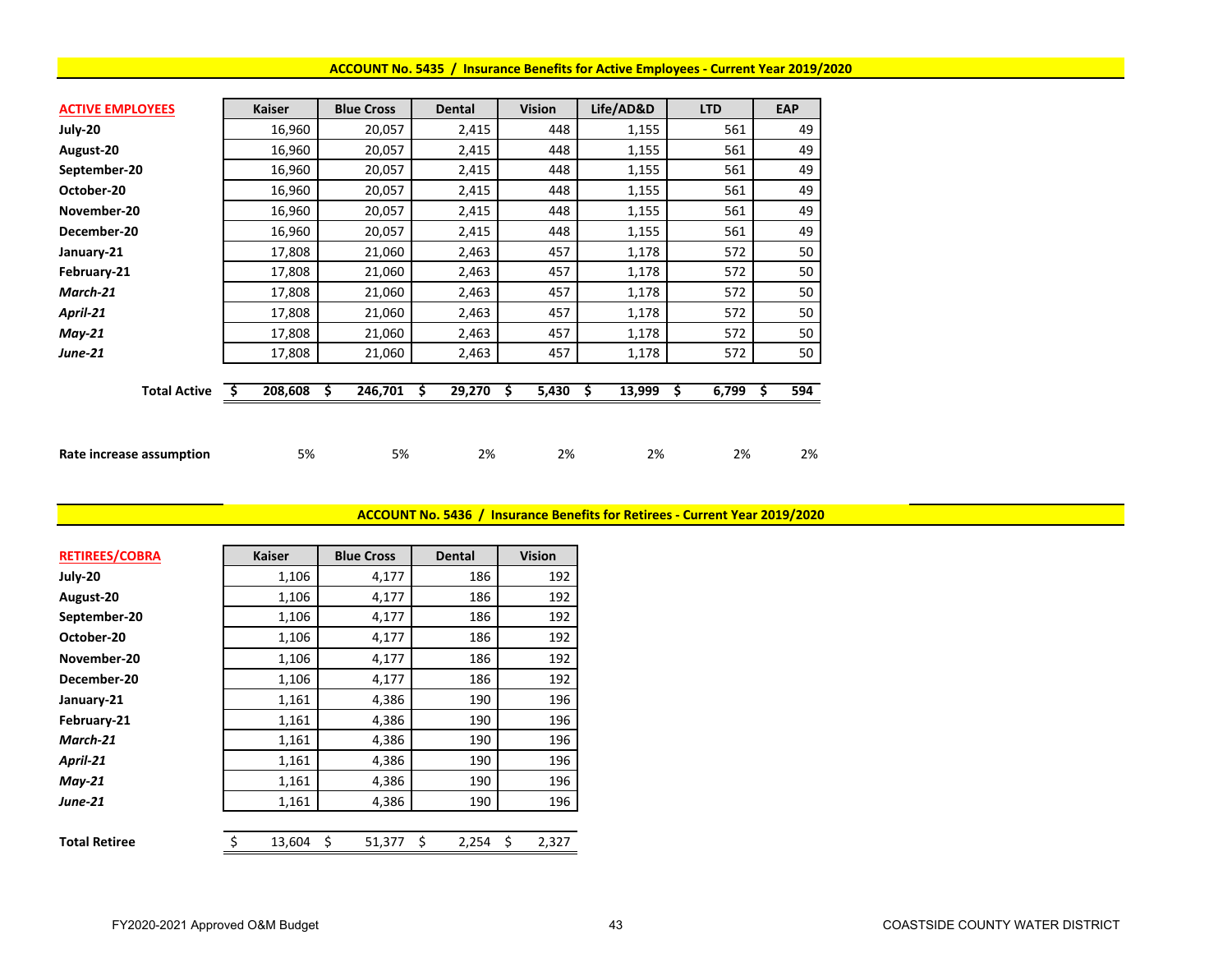### Budget Worksheet

# **Fiscal Year 2020/21**

| Line Item                         |          |      | <b>Amount</b>                           |
|-----------------------------------|----------|------|-----------------------------------------|
| Acct. No.                         | 5440     |      | <b>Description: Employee Retirement</b> |
| Actual Amount As Of:              | $31-May$ | 2020 | 398,523                                 |
| PROJECTED ACTIVITY to END of FY:  |          |      | 51,477                                  |
| Projected YEAR END TOTAL:         |          |      | 450,000                                 |
| <b>PROPOSED Line Item Amount:</b> |          |      | 496,240                                 |

Approved Line Item Amount:

| PREVIOUS YEAR BUDGET:                                           | 619.321  |  |  |  |
|-----------------------------------------------------------------|----------|--|--|--|
| % Change Actual Year End compared to Proposed Line item amount. | $10.3\%$ |  |  |  |
| % Change to Previous Year Budget                                |          |  |  |  |
|                                                                 |          |  |  |  |
| Dollar difference between proposed budget & current budget      | -123.081 |  |  |  |

# **NARRATIVE:**

This line item is a function of salaries and will be determined when salaries and employee complement is set by the Board

| $2.5\%$ @ 55                                                                                                  |
|---------------------------------------------------------------------------------------------------------------|
| Employer Rate increased from 12% for FY19/20 to 13.146% in FY20/21. In addtion, the amount \$256930           |
| will be added for our unfunded liability.                                                                     |
| Employees pay 100% of the employee contribution, or (8%).                                                     |
| $2\%$ @ 60                                                                                                    |
| Employer Rate increased from 8.346% in FY19/20 to 9.332% FY20/21.) In addition \$2,013 will be added to cover |
| this year's contribution to the unfunded liability. Employees pay 100% of the employee contribution, or (7%). |
| 2% @ 62 - New Tier - Effective January 1, 2013 (PERS Pension Reform Act 2013 - PEPRA)                         |
| Employer rate increase from 7.3% in FY 19/20 to 7.874% in FY20/21. In addition, \$7,344 will be added         |
| to cover our unfunded liability. Member Contribution (7.25%) 100% paid by Employee                            |

**Spread:**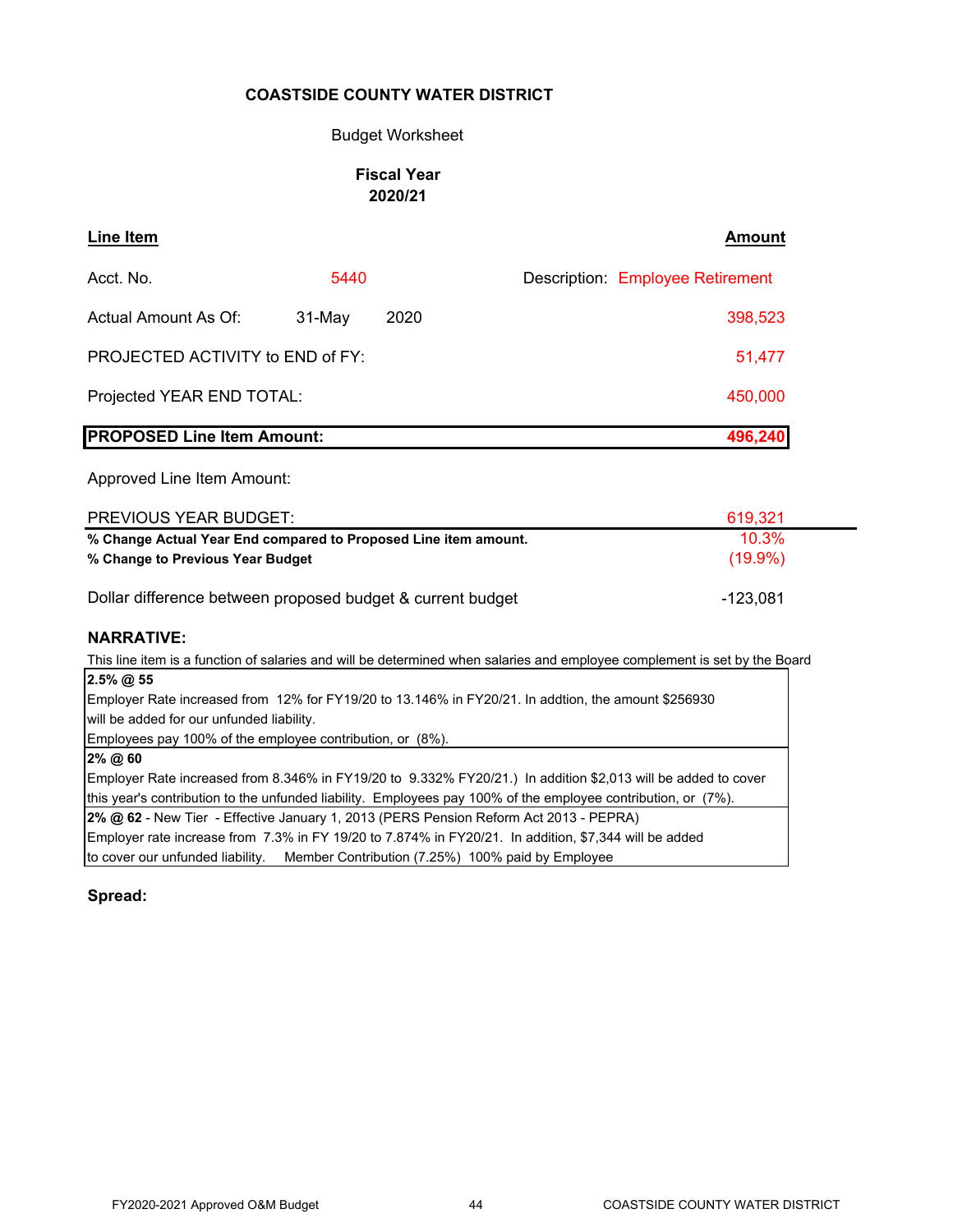### Budget Worksheet

### **Fiscal Year 2020/21**

| <b>Line Item</b>                        |        |      | Amount                     |
|-----------------------------------------|--------|------|----------------------------|
| Acct. No.                               | 5445   |      | Description: SIP 401a Plan |
| Actual Amount As Of:                    | 31-May | 2020 | 0                          |
| <b>PROJECTED ACTIVITY to END of FY:</b> |        |      | 35,000                     |
| Projected YEAR END TOTAL:               |        |      | 35,000                     |
| <b>PROPOSED Line Item Amount:</b>       |        |      | 35,000                     |
| Approved Line Item Amount:              |        |      |                            |

| PREVIOUS YEAR BUDGET:                                           | 35,000  |
|-----------------------------------------------------------------|---------|
| % Change Actual Year End compared to Proposed Line item amount. | $0.0\%$ |
| % Change to Previous Year Budget                                | $0.0\%$ |
| Dollar difference between proposed budget & current budget      |         |

**NARRATIVE:**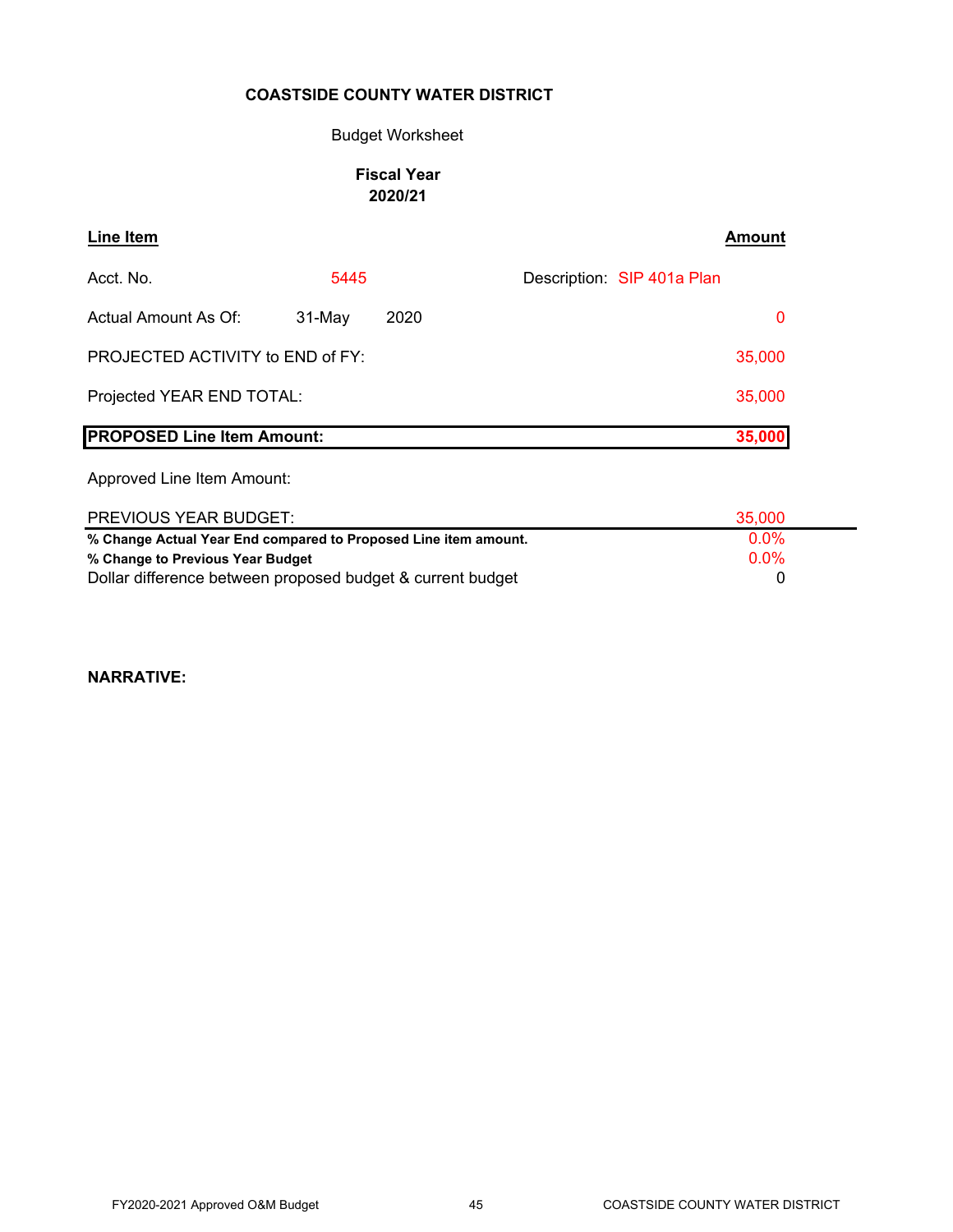# Budget Worksheet

# **Fiscal Year 2020/21**

| Line Item                         |          |      | <b>Amount</b>                   |
|-----------------------------------|----------|------|---------------------------------|
| Acct. No.                         | 5510     |      | Description: Motor Vehicle Exp. |
| Actual Amount As Of:              | $31-May$ | 2020 | 88,104                          |
| PROJECTED ACTIVITY to END of FY:  |          |      | 6,896                           |
| Projected YEAR END TOTAL:         |          |      | 95,000                          |
| <b>PROPOSED Line Item Amount:</b> |          |      | 75,000                          |

Approved Line Item Amount:

| <b>PREVIOUS YEAR BUDGET:</b>                                    | 63.000     |
|-----------------------------------------------------------------|------------|
| % Change Actual Year End compared to Proposed Line item amount. | $(21.1\%)$ |
| % Change to Previous Year Budget                                | 19 በ%      |
| Dollar difference between proposed budget & current budget      | 12,000     |

# **NARRATIVE:**

|                      | FY 20/21 |  |  |  |  |
|----------------------|----------|--|--|--|--|
| Fuel                 | \$32,000 |  |  |  |  |
| Mobile Phones/Radios | \$20,000 |  |  |  |  |
| Service & Repairs    | \$23,000 |  |  |  |  |

Total

\$75,000

| Jul | Aug | Sept | Oct | Nov | Dec |
|-----|-----|------|-----|-----|-----|
| Jan | Feb | Mar  | Apr | May | Jun |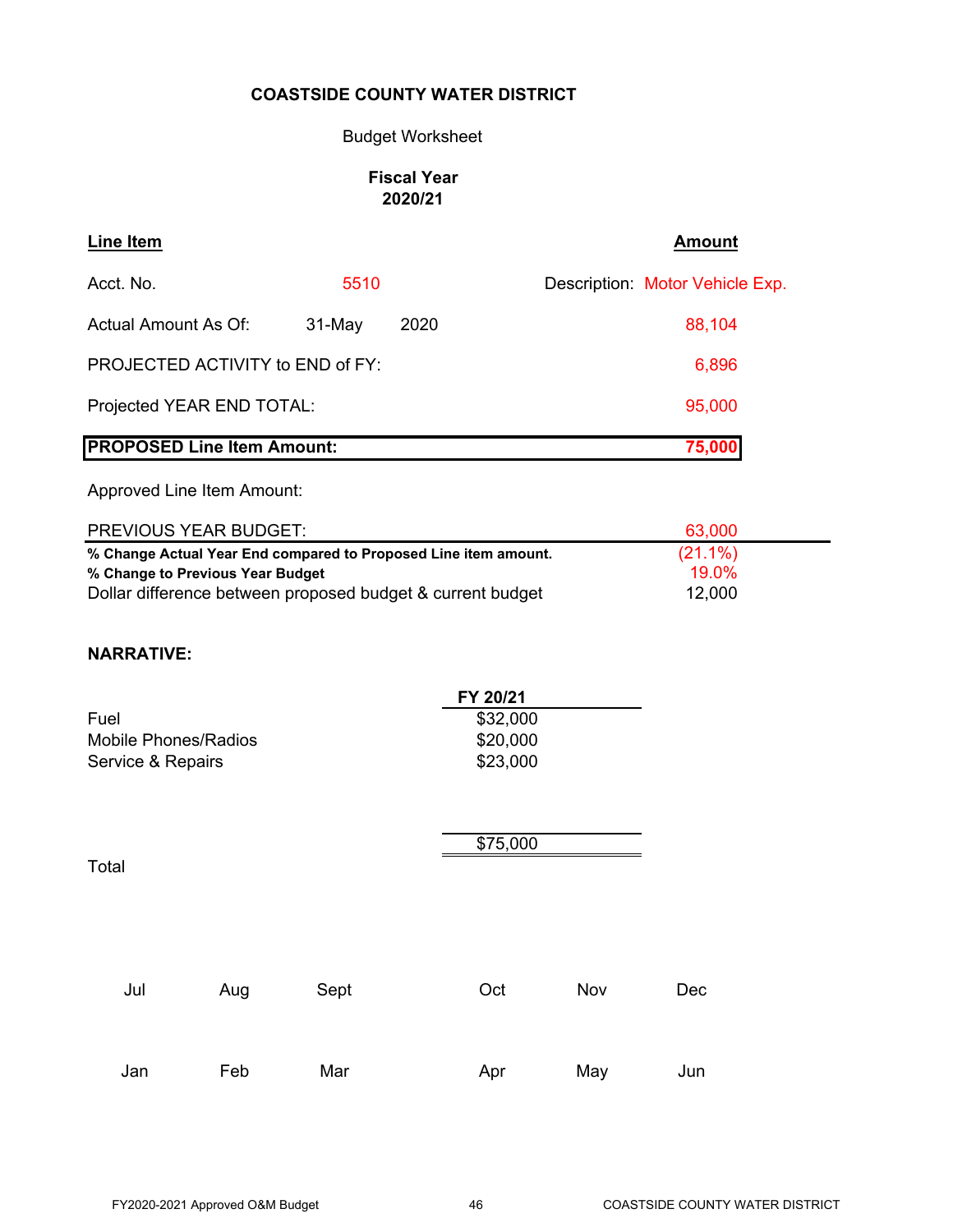# **Budget Worksheet**

#### **Fiscal Year 2020/21**

| <b>Line Item</b>     |                                                                                                |        |      | <b>Amount</b>                                                               |
|----------------------|------------------------------------------------------------------------------------------------|--------|------|-----------------------------------------------------------------------------|
| Acct. No.            |                                                                                                | 5620   |      | Description: Office & Billing Expenses                                      |
| Actual Amount As Of: |                                                                                                | 31-May | 2020 | 286.079                                                                     |
|                      | PROJECTED ACTIVITY to END of FY:                                                               |        |      | 23,921                                                                      |
|                      | Projected YEAR END TOTAL:                                                                      |        |      | 310,000                                                                     |
|                      | <b>PROPOSED Line Item Amount:</b>                                                              |        |      | 363,500                                                                     |
|                      | Approved Line Item Amount:<br>PREVIOUS YEAR BUDGET:                                            |        |      |                                                                             |
|                      |                                                                                                |        |      | 263,219                                                                     |
|                      | % Change Actual Year End compared to Proposed Line item amount.                                |        |      | 17.3%<br>38.1%                                                              |
|                      | % Change to Previous Year Budget<br>Dollar difference between proposed budget & current budget |        |      | 100,281                                                                     |
|                      |                                                                                                |        |      |                                                                             |
| <b>NARRATIVE:</b>    |                                                                                                |        |      |                                                                             |
|                      |                                                                                                |        |      | See Sheet 5620 A which details the cost items comprising this line item     |
|                      |                                                                                                |        |      | Category was underbudgeted in prior years given recent historical activity. |
| 5620-00              | General Office                                                                                 |        | S    | 30,000                                                                      |
| 5620-30              | <b>Billing &amp; Fulfillment Services</b>                                                      |        | \$   | 55,000                                                                      |
| 5620-31              | Payroll                                                                                        |        |      | 10,000                                                                      |
| 5620-32              | <b>Equipment Leases/Maint</b>                                                                  |        | \$   | 21,000                                                                      |

5620-33 Credit Card/Bank Fees **\$ 90,000** 5620-34 Office Facilities/Communication **\$ 107,500**

5620-35 Bad Debt Expense **\$ 50,000** \$ 363,500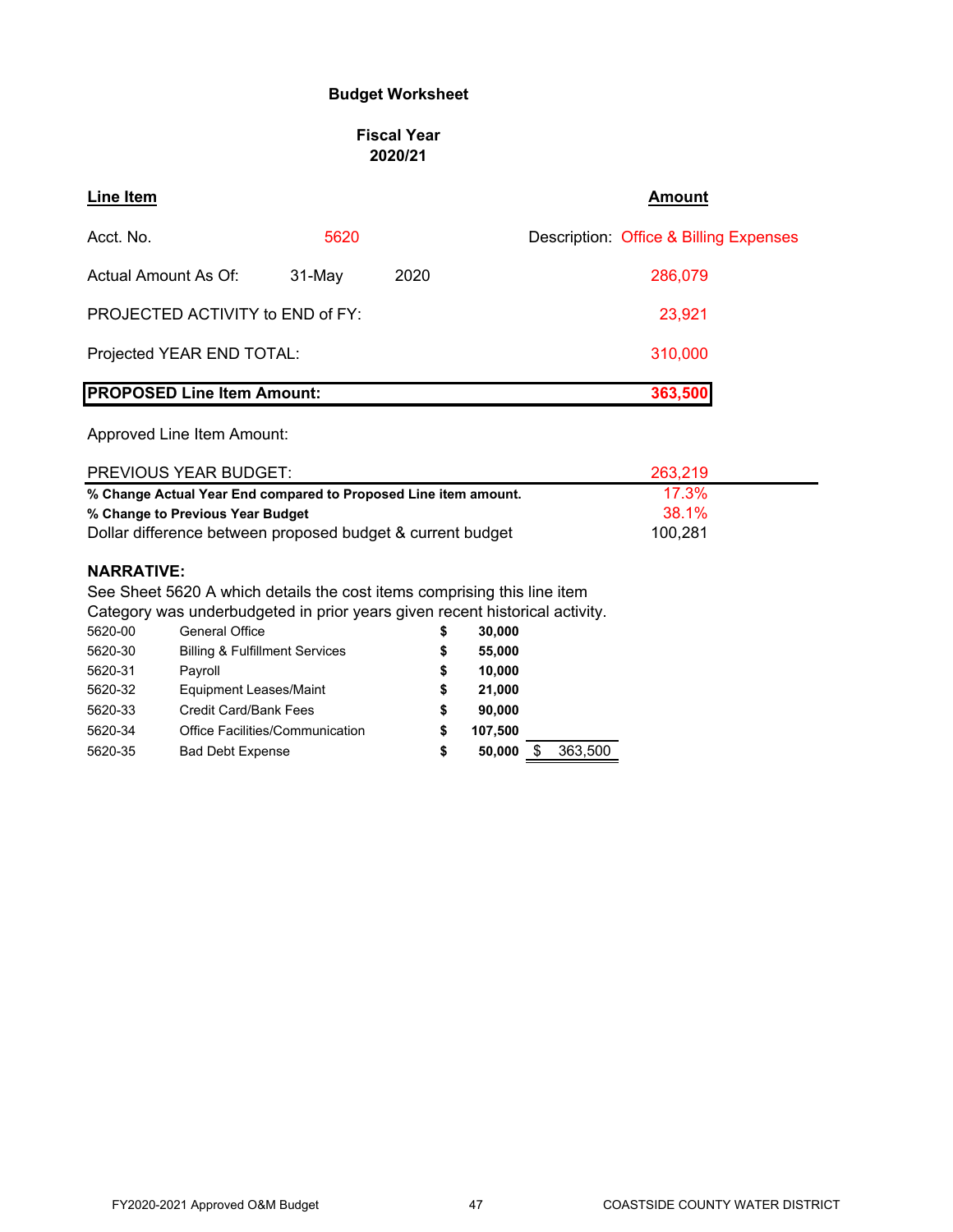#### **Account 5620 - Detail of Account**

| Acct No | <b>Account Name</b>                                           | <b>Description</b> |                                              |           |            |                  |    |           |
|---------|---------------------------------------------------------------|--------------------|----------------------------------------------|-----------|------------|------------------|----|-----------|
| 5620-00 | <b>General Office</b>                                         |                    | Postage/Printing<br><b>Office Supplies</b>   |           | \$<br>\$   | 10,000<br>18,000 |    |           |
|         |                                                               |                    | Recruitment/HR Related                       |           | \$         | 2,000            | \$ | 30,000    |
| 5620-30 | <b>Billing Fulfillment Services</b><br><b>Monthly Billing</b> |                    | Dataprose (reflects move to monthly billing) |           |            |                  | \$ | 55,000    |
|         | 6,800 \$<br>Bill package                                      |                    |                                              | $0.16$ \$ |            | 1,054.00         |    |           |
|         | Search & Viewbill<br>7,500                                    |                    | \$                                           | 0.02      | \$         | 112.50           |    |           |
|         | <b>NCOAlink</b>                                               | 50                 | \$                                           | 0.50      | \$         | 25.00            |    |           |
|         | 1,400<br><b>Additional Impressions</b>                        |                    | \$                                           | 0.04      | \$         | 49.00            |    |           |
|         | <b>Bill suppression</b>                                       | 700                | \$                                           | 0.05      | \$         | 35.00            |    |           |
|         | Oversize surcharge                                            | 10                 | \$                                           | 0.20      | \$         | 2.00             |    |           |
|         |                                                               | 10                 | \$                                           | 4.00      | \$         | 40.00            |    |           |
|         | 6,800 \$<br>Postage                                           |                    |                                              | 0.55      | \$         | 3,740.00         |    |           |
|         | Late package - ADDITION - MONTHLY DELIQUENCY NOTICES          |                    |                                              |           | \$         | 500.00           |    |           |
|         | Cost adjustments                                              |                    |                                              |           | \$         | 250.00           |    |           |
|         | <b>Total Monthly - Dataprose</b>                              |                    |                                              |           | \$         | 5,807.50         |    |           |
|         | Annual                                                        |                    |                                              |           | $\sqrt{2}$ | 69,690.00        |    |           |
| 5620-31 | Payroll                                                       |                    | Payroll Processing with ADP                  |           |            |                  | \$ | 10,000    |
| 5620-32 | <b>Leases/Equipment Maint</b>                                 |                    | <b>Pitiney Bowes</b>                         |           | \$         | 3,000            |    |           |
|         |                                                               |                    | Ricoh Copy Machine                           |           | \$         | 12,000           |    |           |
|         |                                                               |                    | <b>Office Equipment Repairs</b>              |           | \$         | 2,000            |    |           |
|         |                                                               |                    | Office Alarms and Security Camera            |           | \$         | 4,000            |    | \$21,000  |
|         |                                                               |                    |                                              |           |            |                  |    |           |
| 5620-33 | <b>Credit Card/Bank Fees</b>                                  |                    | <b>Insite Transaction Fees</b>               |           | \$         | 10,000           |    |           |
|         |                                                               |                    | <b>Bank Fees</b>                             |           | \$         | 80,000           |    | \$90,000  |
| 5620-34 | <b>Office Facilities/Communications</b>                       |                    | <b>Janitorial Service</b>                    |           | \$         | 16,000           |    |           |
|         |                                                               |                    | Pest Control                                 |           | \$         | 4,000            |    |           |
|         |                                                               |                    | Office Building                              |           | \$         | 5,000            |    |           |
|         |                                                               |                    | Iron Mountain - Offsite Storage              |           | \$         | 9,000            |    |           |
|         |                                                               |                    | Phones - Offsite Use                         |           | \$         | 5,000            |    |           |
|         |                                                               |                    | PG&E - District Office                       |           | \$         | 9,500            |    |           |
|         |                                                               |                    | <b>TPX Communications</b>                    |           | \$         | 24,000           |    |           |
|         |                                                               |                    | AT&T                                         |           | \$         | 35,000           |    | \$107,500 |
| 5620-35 | Bad Debt Expense (increased due to COVID 19)                  |                    |                                              |           |            |                  | \$ | 50.000    |

**\$ 363,500**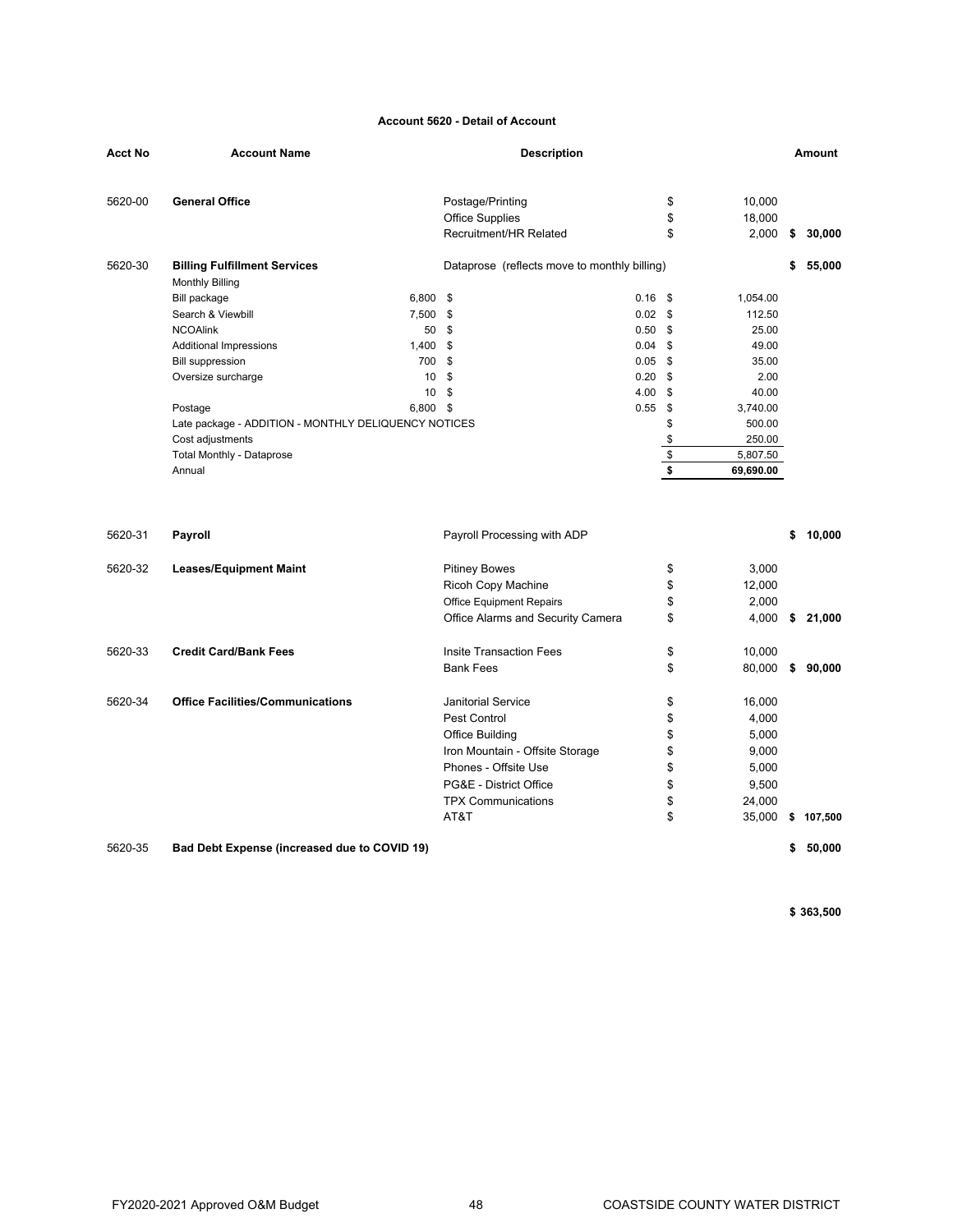# Budget Worksheet

# **Fiscal Year 2020/21**

| <b>Line Item</b>                                                                                                                                                  |        |      | <b>Amount</b>                           |
|-------------------------------------------------------------------------------------------------------------------------------------------------------------------|--------|------|-----------------------------------------|
| Acct. No.                                                                                                                                                         | 5625   |      | Description: Meetings/Training/Seminars |
| Actual Amount As Of:                                                                                                                                              | 31-May | 2020 | 19,940                                  |
| PROJECTED ACTIVITY to END of FY:                                                                                                                                  |        |      | 3,060                                   |
| Projected YEAR END TOTAL:                                                                                                                                         |        |      | 23,000                                  |
| <b>PROPOSED Line Item Amount:</b>                                                                                                                                 |        |      | 33,000                                  |
| Approved Line Item Amount:                                                                                                                                        |        |      |                                         |
| <b>PREVIOUS YEAR BUDGET:</b>                                                                                                                                      |        |      | 27,000                                  |
| % Change Actual Year End compared to Proposed Line item amount.<br>% Change to Previous Year Budget<br>Dollar difference between proposed budget & current budget |        |      | 43.5%<br>22.2%<br>6,000                 |
|                                                                                                                                                                   |        |      | FY 19/20                                |
| <b>NARRATIVE:</b>                                                                                                                                                 |        |      |                                         |
| Conferences (District Employees)                                                                                                                                  |        |      | <b>Amount</b><br>12.000                 |

| Conferences/Seminars (Board of Directors)<br>S<br><b>Staff Training/Seminars/Continuing Education</b><br>S |        |
|------------------------------------------------------------------------------------------------------------|--------|
|                                                                                                            | 3,000  |
|                                                                                                            | 5,000  |
| <b>Safety Training</b><br>\$                                                                               | 7,000  |
| WTO/WDO Renewal/Application Fees<br>\$                                                                     | 2,000  |
| Water Resource Meetings, Training, Seminars<br>S                                                           | 4,000  |
| <b>TOTAL</b>                                                                                               | 33,000 |

Lower training \$ in FY2020 due to COVID 19.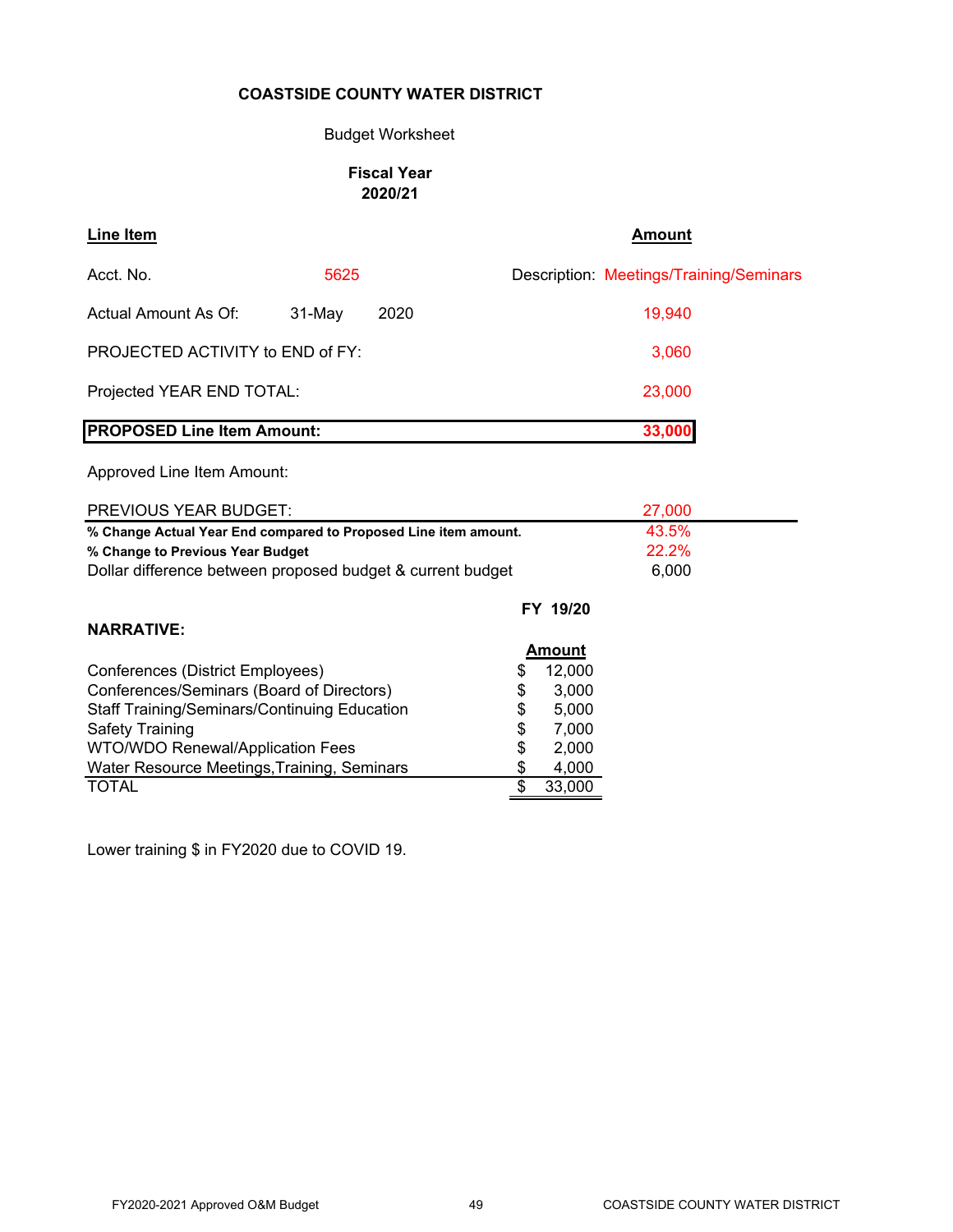### Budget Worksheet

# **Fiscal Year 2020/21**

| Line Item                         |          |      | <b>Amount</b>          |
|-----------------------------------|----------|------|------------------------|
| Acct. No.                         | 5630     |      | Description: Insurance |
| Actual Amount As Of:              | $31-May$ | 2020 | 114,610                |
| PROJECTED ACTIVITY to END of FY:  |          |      | 20,390                 |
| Projected YEAR END TOTAL:         |          |      | 135,000                |
| <b>PROPOSED Line Item Amount:</b> |          |      | 159,000                |

Approved Line Item Amount:

| <b>PREVIOUS YEAR BUDGET:</b>                                    |                      | 137,000 |
|-----------------------------------------------------------------|----------------------|---------|
| % Change Actual Year End compared to Proposed Line item amount. | 17.8%                |         |
| % Change to Previous Year Budget                                |                      | 16.1%   |
| Dollar difference between proposed budget & current budget      | 22,000               |         |
| <b>NARRATIVE:</b><br>Auto/General Liability                     | FY 19/20<br>\$65,000 |         |

| <b>Workers Compensation</b> |  |
|-----------------------------|--|

### **TOTAL**

Property Program

**\$159,000**

**\$24,000**

**\$70,000**

Note - We received a \$35K credit for savings on our prior years workers comp in FY 2019/20. This was *a one time credit.*

# **Spread:**

| Jul | Aug | Sep | Oct | Nov | Dec |
|-----|-----|-----|-----|-----|-----|
|     |     |     |     |     |     |
|     |     |     |     |     |     |
|     |     |     |     |     |     |
| Jan | Feb | Mar | Apr | May | Jun |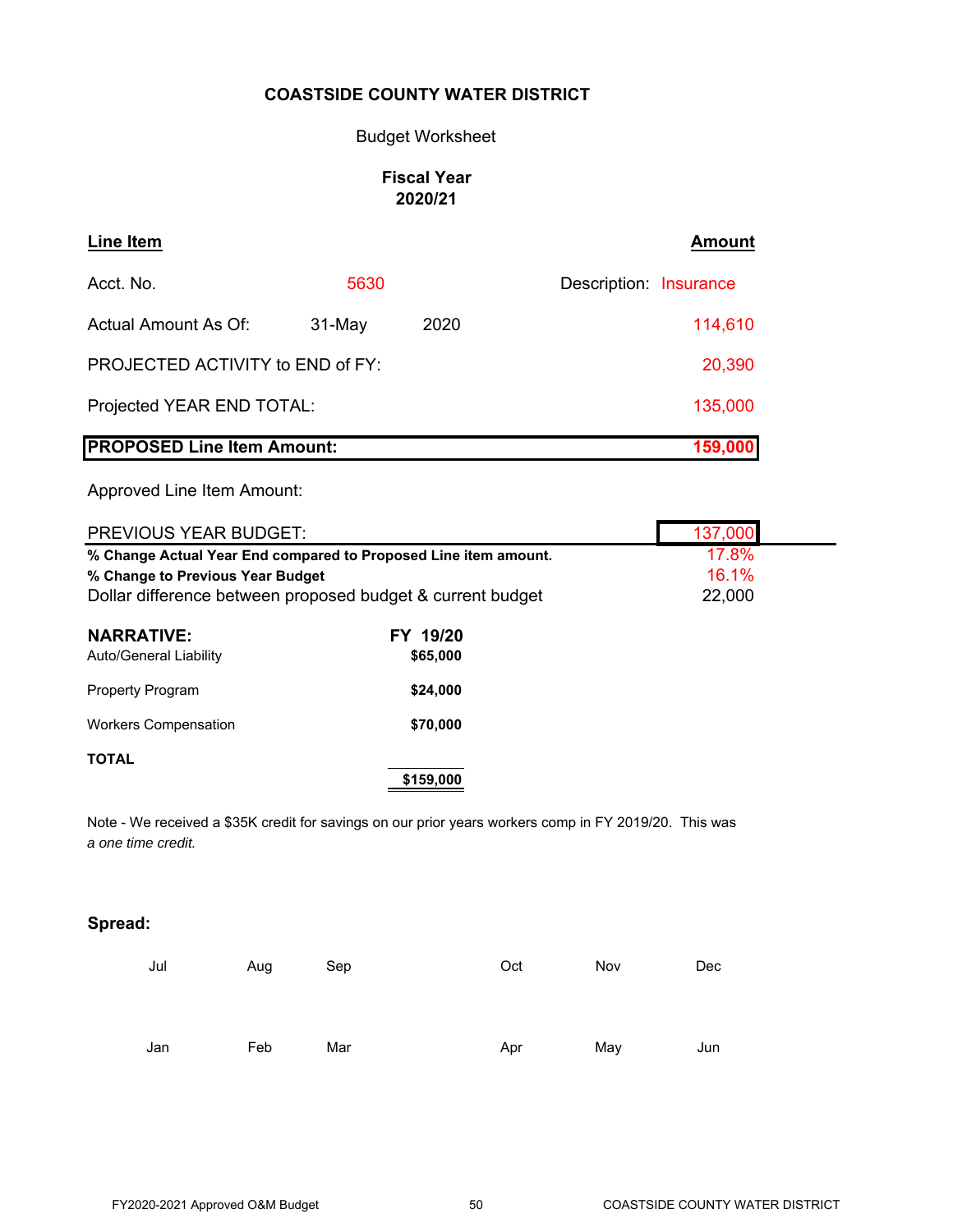### Budget Worksheet

# **Fiscal Year 2020/21**

**Line Item Amount** 

| Acct. No.                         | 5687   |      | Description: | Memberships &<br><b>Subscriptions</b> |
|-----------------------------------|--------|------|--------------|---------------------------------------|
| Actual Amount As Of:              | 31-May | 2020 |              | 74,035                                |
| PROJECTED ACTIVITY to END of FY:  |        |      |              | 7,965                                 |
| Projected YEAR END TOTAL:         |        |      |              | 82,000                                |
| <b>PROPOSED Line Item Amount:</b> |        |      |              | 85,100                                |

Approved Line Item Amount:

| <b>PREVIOUS YEAR BUDGET:</b>                                    | 78.970 |  |
|-----------------------------------------------------------------|--------|--|
| % Change Actual Year End compared to Proposed Line item amount. | 3.8%   |  |
| % Change to Previous Year Budget                                | 7.8%   |  |
| Dollar difference between proposed budget & current budget      | 6,130  |  |

**NARRATIVE:** See attached worksheet for detail of costs

**FY 20/21**  $$85,100$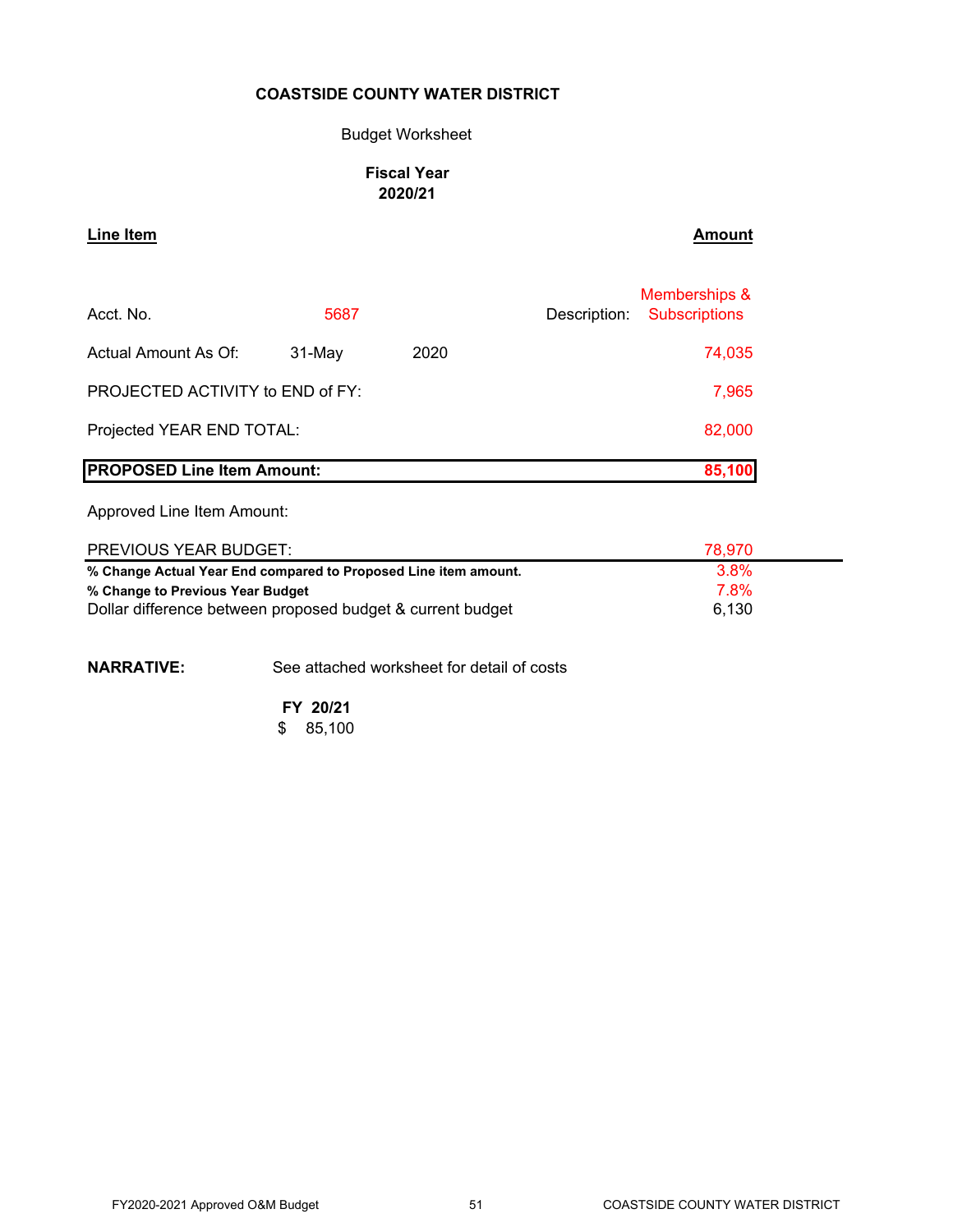|                                                       | B<br>A                                                                       |    | C             | D                                                                         |  |  |  |
|-------------------------------------------------------|------------------------------------------------------------------------------|----|---------------|---------------------------------------------------------------------------|--|--|--|
| $\mathbf{1}$                                          | Worksheet 5687A                                                              |    |               |                                                                           |  |  |  |
| $\overline{c}$                                        | <b>Budget Detail Worksheet</b>                                               |    |               |                                                                           |  |  |  |
|                                                       | <b>Description</b><br>3<br><b>Line Item: Memberships &amp; Subscriptions</b> |    |               |                                                                           |  |  |  |
|                                                       | 4 Acct. No. 5687                                                             |    | <b>Amount</b> |                                                                           |  |  |  |
| $5\phantom{.0}$                                       |                                                                              |    |               |                                                                           |  |  |  |
| 6                                                     | Alliance for Water Efficiency                                                | \$ |               | 500 Annual Membership                                                     |  |  |  |
| $\overline{7}$                                        | <b>ACWA</b>                                                                  | \$ |               | 19,500 Membership dues/Delta Sustainability                               |  |  |  |
| 8                                                     | <b>AWWA</b>                                                                  | \$ |               | 3,000 Membership dues and technical publications                          |  |  |  |
| $9\,$                                                 | <b>BAWSCA</b>                                                                | \$ |               | 34,000 Annual assessment & dues                                           |  |  |  |
| 10                                                    | <b>California Emergency Utilities</b>                                        | \$ |               | 500 Annual Membership                                                     |  |  |  |
| 11                                                    | California Special Districts                                                 | \$ |               | 8,000 Annual membership                                                   |  |  |  |
| 12                                                    | California Water Efficiency Partnership (CalWEP)                             | \$ |               | 3,300 Annual Membership                                                   |  |  |  |
| 13                                                    | <b>Chamber of Commerce</b>                                                   | \$ |               | 600 Membership dues                                                       |  |  |  |
| 14                                                    | Costco                                                                       |    |               | 100 Annual Membership                                                     |  |  |  |
| 15                                                    | Half Moon Bay Review                                                         |    |               | 100 Annual Subscription                                                   |  |  |  |
| $\frac{16}{17}$                                       | <b>IAMPO</b>                                                                 |    |               | 100 Subscription for Backflow Prevention Magazine                         |  |  |  |
|                                                       | <b>IAPMO</b>                                                                 |    |               | 200 Subscription for Plumbing and Mechanical Codes                        |  |  |  |
| 18                                                    | Miscellaneous                                                                | \$ |               | 4,000 Miscellaneous Dues/Memberships/Subscriptions                        |  |  |  |
|                                                       | <b>Tyler User Groups</b>                                                     | \$ |               | 2,000 Tyler Software                                                      |  |  |  |
| $\frac{19}{20}$                                       | <b>Underground Service Alert</b>                                             | \$ |               | 2,500 Annual Membership                                                   |  |  |  |
|                                                       | <b>Water Education Foundation</b>                                            | \$ |               | 1,200 Membership dues and technical publications                          |  |  |  |
|                                                       | <b>Water Net</b>                                                             | \$ |               | 250 Publication & Membership                                              |  |  |  |
|                                                       | Water Research Foundation                                                    |    |               | 1,200 Annual Membership Dues                                              |  |  |  |
|                                                       | <b>Water ReUse</b>                                                           | \$ |               | 700 Annual Association Dues                                               |  |  |  |
| $\frac{21}{23}$<br>$\frac{23}{25}$<br>$\frac{24}{25}$ | <b>Wellness Program</b>                                                      | \$ |               | 2,100 Wellness Program                                                    |  |  |  |
|                                                       | West Group (Formally Barclays)                                               | \$ |               | 600 Updates on California Code of Regulations regarding construction laws |  |  |  |
| $\frac{27}{28}$                                       | <b>Wienhoff &amp; Associates</b>                                             |    |               | 650 Consortia Fee                                                         |  |  |  |
|                                                       | <b>TOTAL</b>                                                                 | \$ | 85,100        |                                                                           |  |  |  |
| $\frac{29}{30}$                                       |                                                                              |    |               |                                                                           |  |  |  |
|                                                       |                                                                              |    |               |                                                                           |  |  |  |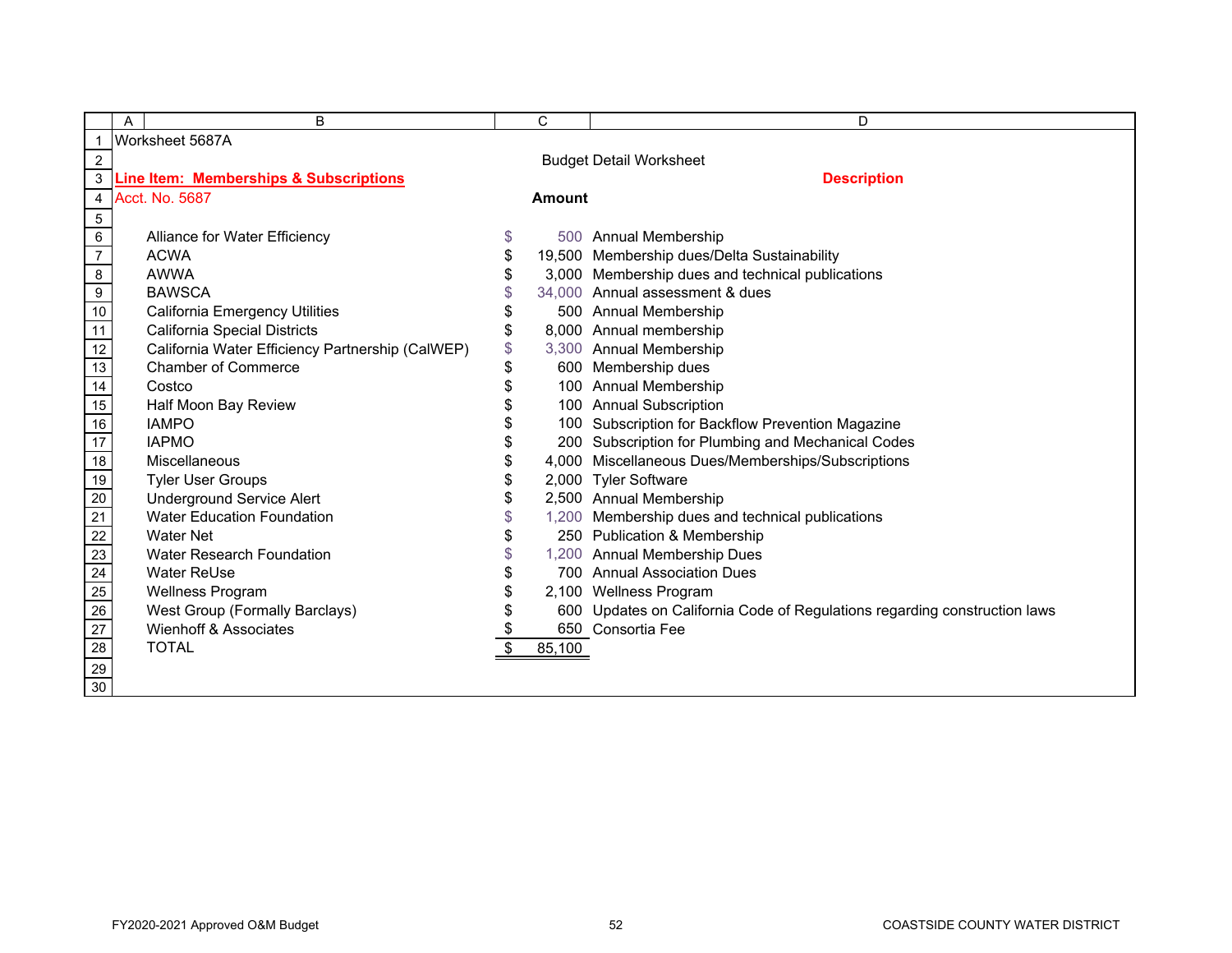# Budget Worksheet

# **Fiscal Year 2020/21**

| Line Item                                                                                                                                                                   |          |      | Amount                          |  |  |
|-----------------------------------------------------------------------------------------------------------------------------------------------------------------------------|----------|------|---------------------------------|--|--|
| Acct. No.                                                                                                                                                                   | 5688     |      | <b>Descrif Election Expense</b> |  |  |
| Actual Amount As Of:                                                                                                                                                        | $31-May$ | 2020 | 0                               |  |  |
| PROJECTED ACTIVITY to END of FY:                                                                                                                                            |          |      | 0                               |  |  |
| Projected YEAR END TOTAL:                                                                                                                                                   |          |      | 0                               |  |  |
| <b>PROPOSED Line Item Amount:</b><br>30,00                                                                                                                                  |          |      |                                 |  |  |
| Approved Line Item Amount:                                                                                                                                                  |          |      |                                 |  |  |
| <b>PREVIOUS YEAR BUDGET:</b><br>0                                                                                                                                           |          |      |                                 |  |  |
| % Change Actual Year End compared to Proposed Line item amount.<br>% Change to Previous Year Budget<br>30,000<br>Dollar difference between proposed budget & current budget |          |      |                                 |  |  |
| <b>NARRATIVE:</b><br>Next election is November 2020- County of San Mateo election costs                                                                                     |          |      |                                 |  |  |
|                                                                                                                                                                             | FY 20/21 |      |                                 |  |  |

 $$30,000$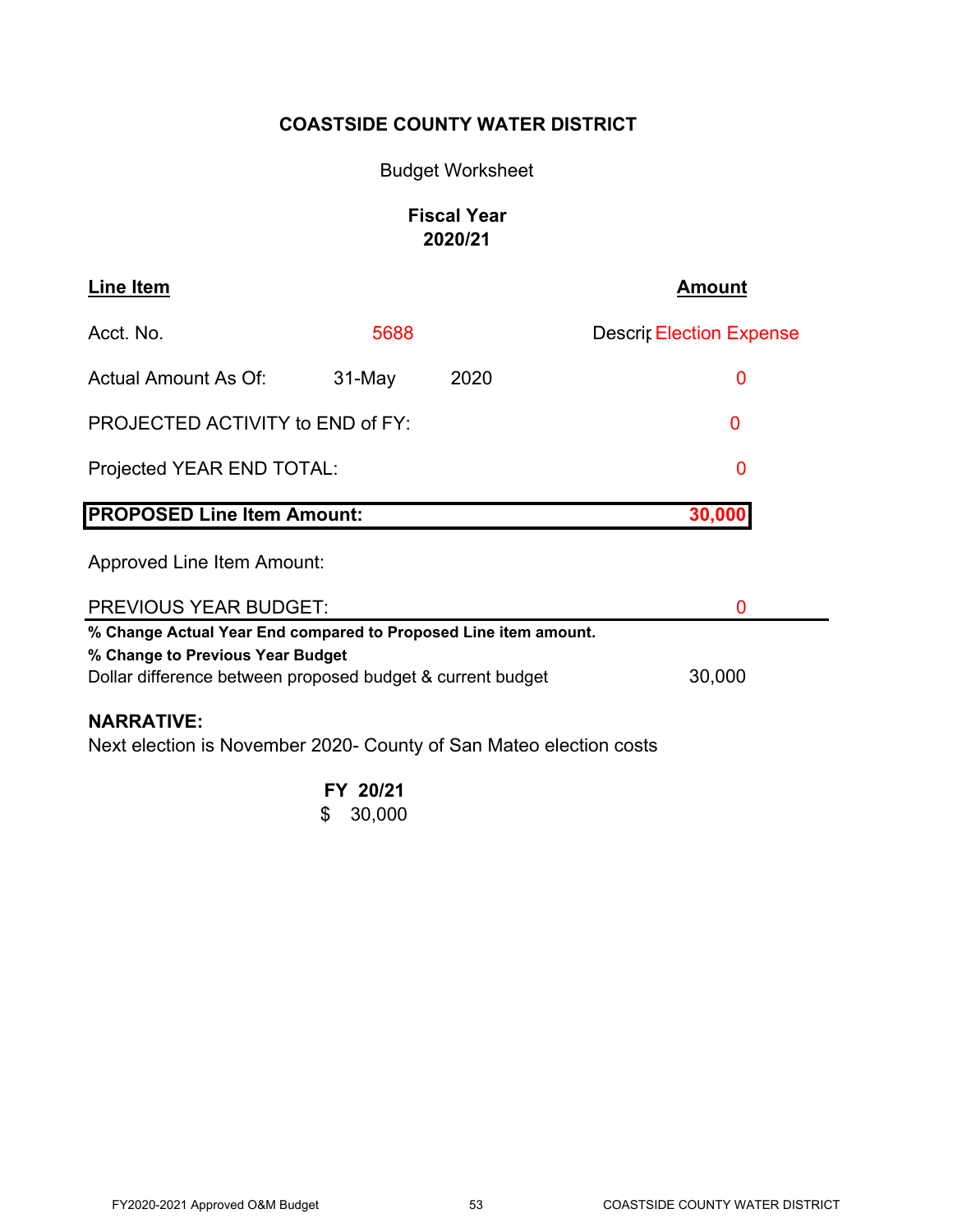# Budget Worksheet

# **Fiscal Year 2020/21**

| Line Item                                                       |          |       |              | <b>Amount</b>          |
|-----------------------------------------------------------------|----------|-------|--------------|------------------------|
| Acct. No.                                                       | 5689     |       | Description: | <b>Labor Relations</b> |
| <b>Actual Amount As Of:</b>                                     | $31-May$ | 2020  |              | 0                      |
| PROJECTED ACTIVITY to END of FY:                                |          |       |              | 0                      |
| Projected YEAR END TOTAL:                                       |          |       |              | 0                      |
| <b>PROPOSED Line Item Amount:</b>                               |          |       |              | 6,000                  |
| <b>Approved Line Item Amount:</b>                               |          |       |              |                        |
| <b>PREVIOUS YEAR BUDGET:</b>                                    |          |       |              | 6,000                  |
| % Change Actual Year End compared to Proposed Line item amount. |          |       |              |                        |
| % Change to Previous Year Budget                                |          |       |              | 0.0%                   |
| Dollar difference between proposed budget & current budget      |          |       |              | 0                      |
| <b>NARRATIVE:</b>                                               |          |       | FY 20/21     |                        |
| <b>Union Consultation</b>                                       |          |       | 6,000        |                        |
|                                                                 |          | TOTAL | \$<br>6,000  |                        |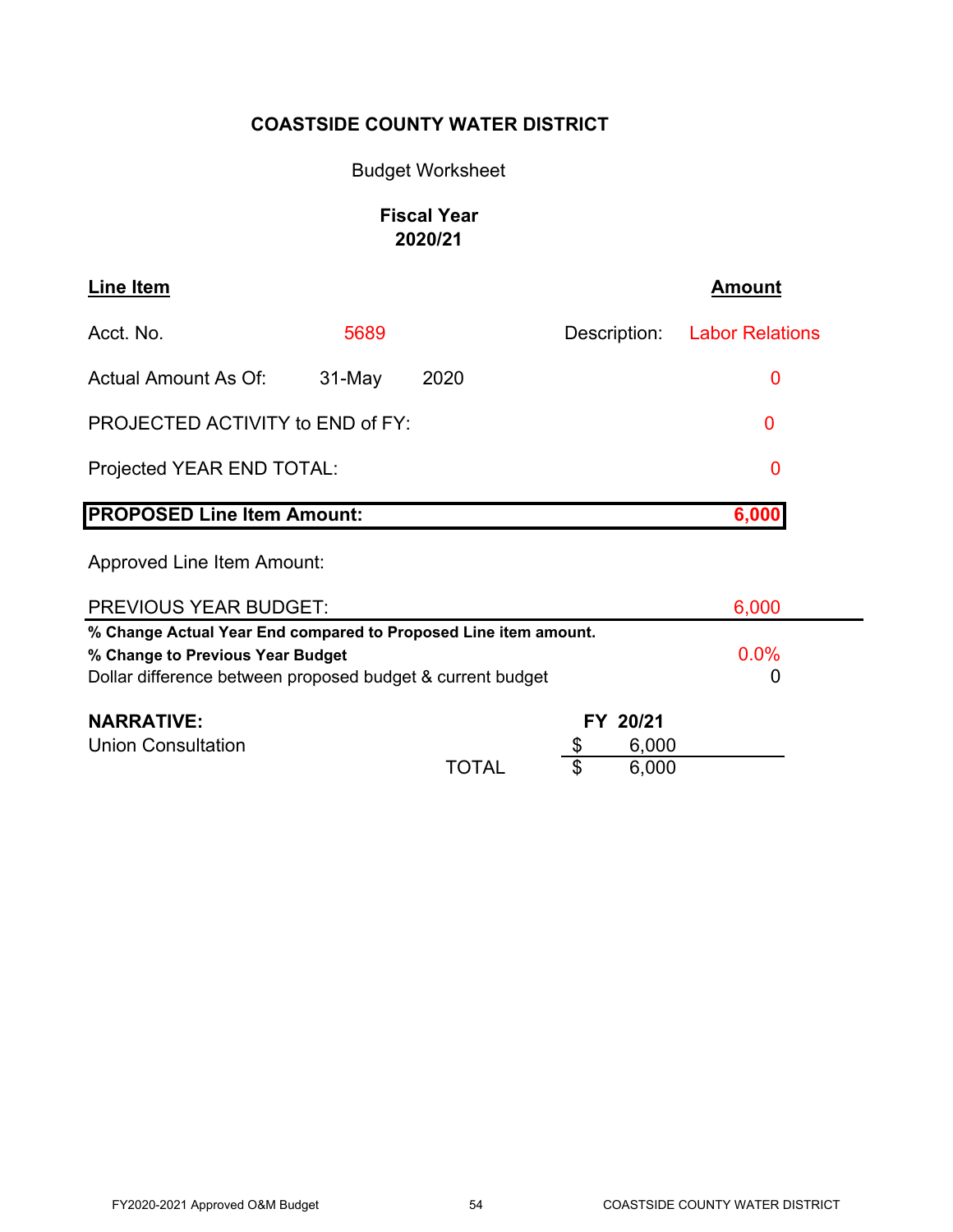# Budget Worksheet

# **Fiscal Year 2020/21**

| Line Item                         |           |      | <b>Amount</b>                   |
|-----------------------------------|-----------|------|---------------------------------|
| Acct. No.                         | 5700      |      | <b>Description: County Fees</b> |
| Actual Amount As Of:              | $31$ -May | 2020 | 17,349                          |
| PROJECTED ACTIVITY to END of FY:  |           |      | 6,651                           |
| Projected YEAR END TOTAL:         |           |      | 24,000                          |
| <b>PROPOSED Line Item Amount:</b> |           |      | 25,000                          |

| PREVIOUS YEAR BUDGET:                                           |          | 24,000 |
|-----------------------------------------------------------------|----------|--------|
| % Change Actual Year End compared to Proposed Line item amount. |          | 4.2%   |
| % Change to Previous Year Budget                                |          | 4.2%   |
| Dollar difference between proposed budget & current budget      |          | 1,000  |
|                                                                 |          |        |
| <b>NARRATIVE:</b>                                               | FY 20/21 |        |
| 1. The cost of the LAFCo budget, estimated                      | \$10,000 |        |
| 2. Hazardous Material Handling (Nunes & Denniston)              | \$6,000  |        |
| 3. Property Taxes                                               | \$1,500  |        |
| 4. Annual Encroachment Permit                                   | \$6,000  |        |
| 5. District Digital Mapping - Secured Master Data               | \$1,500  |        |
|                                                                 | \$25,000 |        |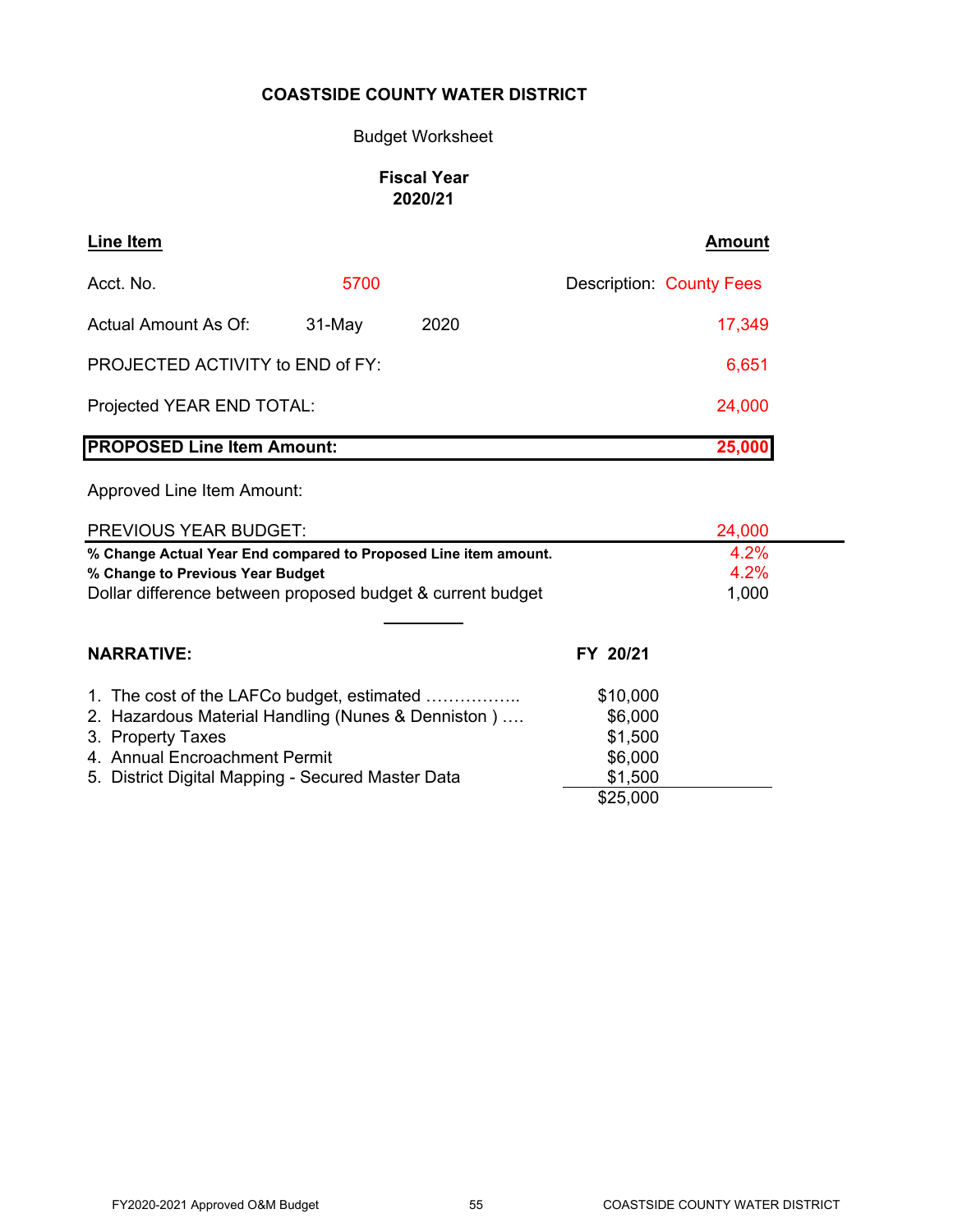# Budget Worksheet

# **Fiscal Year 2020/21**

| <b>Line Item</b>                  |          |      | <b>Amount</b>                  |
|-----------------------------------|----------|------|--------------------------------|
| Acct. No.                         | 5705     |      | <b>Description: State Fees</b> |
| Actual Amount As Of:              | $31-May$ | 2020 | 32,453                         |
| PROJECTED ACTIVITY to END of FY:  |          |      | 4,047                          |
| Projected YEAR END TOTAL:         |          |      | 36,500                         |
| <b>PROPOSED Line Item Amount:</b> |          |      | 36,500                         |

Approved Line Item Amount:

| <b>PREVIOUS YEAR BUDGET:</b>                                    | 36,500  |
|-----------------------------------------------------------------|---------|
| % Change Actual Year End compared to Proposed Line item amount. | $0.0\%$ |
| % Change to Previous Year Budget                                | $0.0\%$ |
| Dollar difference between proposed budget & current budget      |         |

# **NARRATIVE:**

- # Large water systems fee State Water Resource Control Board; plus applications and annual permits/reports on operation of the Nunes & Denniston  *Water Treatment Plants*
- #2 Water Rights (initialized by SWRCB) for both Pilarcitos & San Vincente
- #3 RWQCB NPDES Annual Fee
- #4 Bay Area Air Quality Management Dist Permits to Operate **FY 20/21**

| #1 | \$27,000 |
|----|----------|
| #2 | \$2,000  |
| #3 | \$2,000  |
| #4 | \$5,500  |
|    | \$36,500 |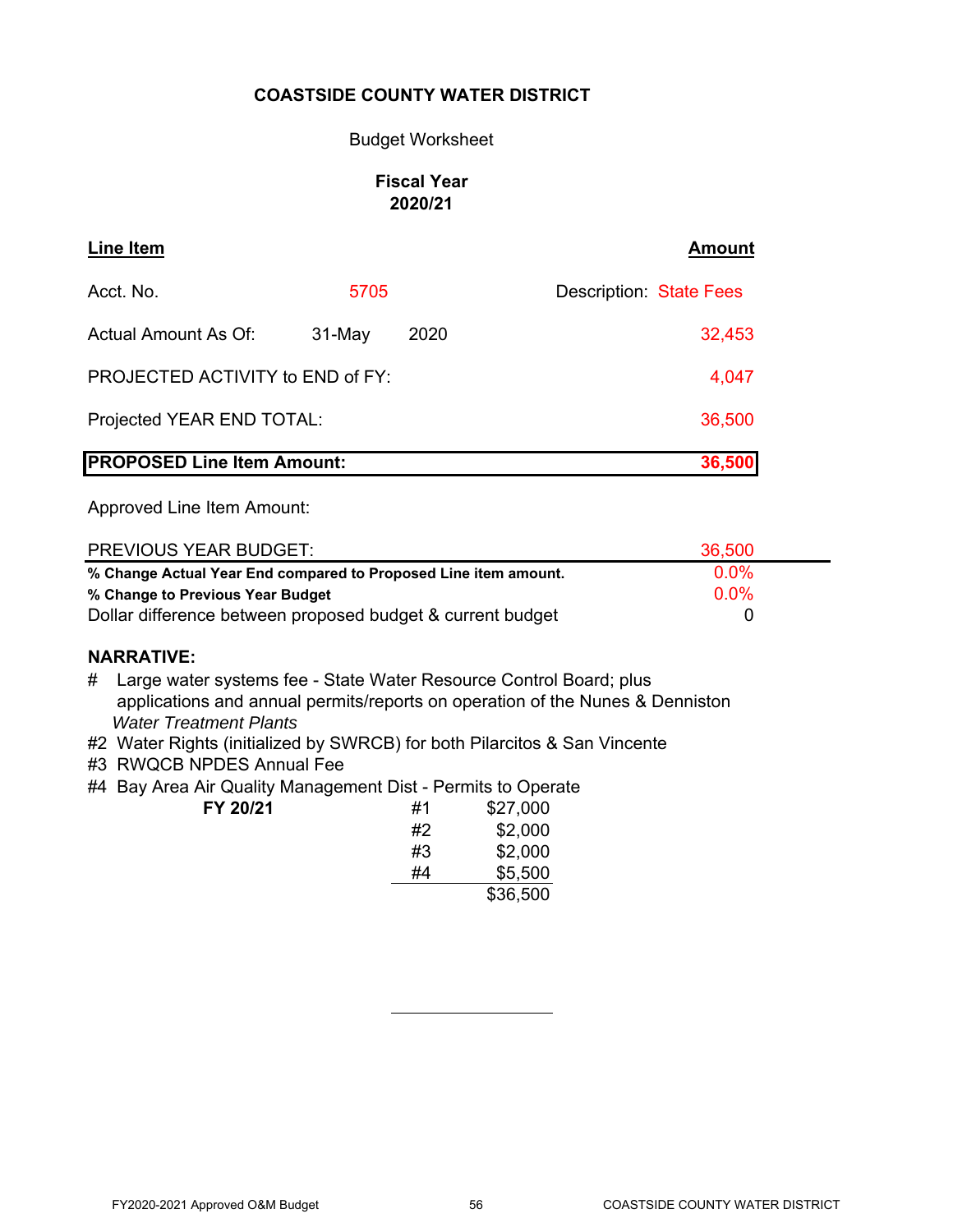# Budget Worksheet

# **Fiscal Year 2020/21**

| Line Item                               |          |      | <b>Amount</b>                           |
|-----------------------------------------|----------|------|-----------------------------------------|
| Acct. No.                               | 5715     |      | Description: Existing Bond-CIEDB 11-099 |
| Actual Amount As Of:                    | $31-May$ | 2020 | 335,977                                 |
| <b>PROJECTED ACTIVITY to END of FY:</b> |          |      | 0                                       |
| Projected YEAR END TOTAL:               |          |      | 335,977                                 |
| <b>PROPOSED Line Item Amount:</b>       |          |      | 335,825                                 |

| <b>PREVIOUS YEAR BUDGET:</b>                                                  |               | 335,977   |
|-------------------------------------------------------------------------------|---------------|-----------|
| % Change Actual Year End compared to Proposed Line item amount.               |               | $(0.0\%)$ |
| % Change to Previous Year Budget                                              |               | $(0.0\%)$ |
| Dollar difference between proposed budget & current budget                    |               | $-152$    |
| <b>NARRATIVE:</b>                                                             |               |           |
| California Infrastructure & Economic Development Bank (I-Bank) - CIEDB-11-099 |               |           |
| FY2020/21                                                                     |               |           |
| July 2020 Payment                                                             | \$268,811     |           |
| January 2021 Payment                                                          | \$67,014      |           |
|                                                                               | \$335,825     |           |
| FY2021/22                                                                     |               |           |
| July 2021 Payment                                                             | 271,045<br>\$ |           |
| January 2022 Payment                                                          | 64,624        |           |
|                                                                               | \$<br>335,669 |           |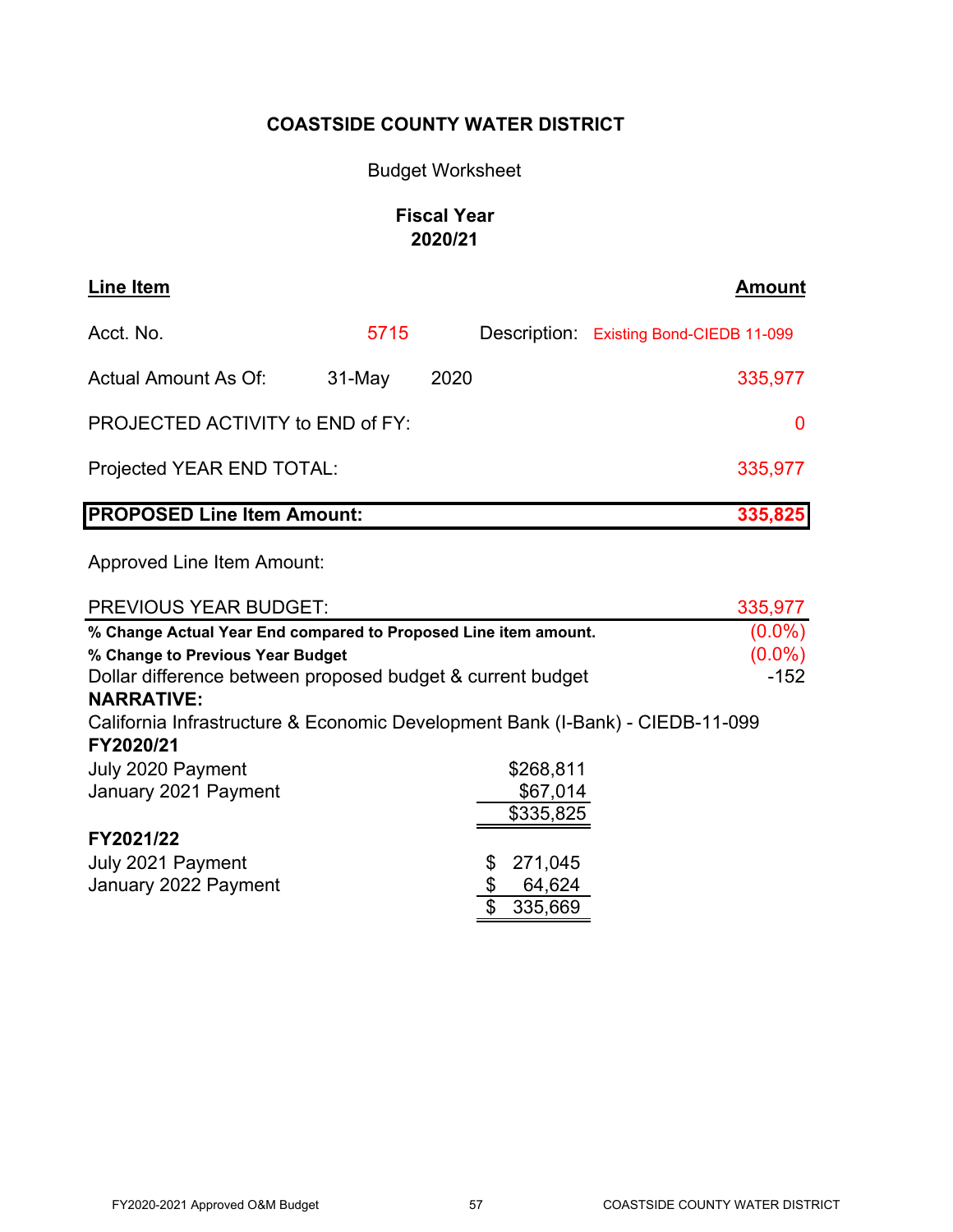# Budget Worksheet

# **Fiscal Year 2020/21**

| Line Item                         |          |      |                           | <b>Amount</b> |
|-----------------------------------|----------|------|---------------------------|---------------|
| Acct. No.                         | 5716     |      | Description: CIEDB 16-111 |               |
| <b>Actual Amount As Of:</b>       | $31-May$ | 2020 |                           | 323,803       |
| PROJECTED ACTIVITY to END of FY:  |          |      |                           | 0             |
| Projected YEAR END TOTAL:         |          |      |                           | 323,803       |
| <b>PROPOSED Line Item Amount:</b> |          |      |                           | 323,357       |

| <b>PREVIOUS YEAR BUDGET:</b>                                    |               | 323,803   |
|-----------------------------------------------------------------|---------------|-----------|
| % Change Actual Year End compared to Proposed Line item amount. |               | $(0.1\%)$ |
| % Change to Previous Year Budget                                |               | $(0.1\%)$ |
| Dollar difference between proposed budget & current budget      |               | $-446$    |
| <b>NARRATIVE:</b>                                               |               |           |
| Agreement #ISRF16-111 (2016 Ibank Loan)                         |               |           |
| FY2020/21                                                       |               |           |
| July 2020 Payment                                               | \$234,969     |           |
| January 2021 Payment                                            | \$88,388      |           |
|                                                                 | \$323,357     |           |
| FY2021/22                                                       |               |           |
| July 2021 Payment                                               | 236,795<br>\$ |           |
| January 2022 Payment                                            | \$<br>86,100  |           |
|                                                                 | \$<br>322,895 |           |